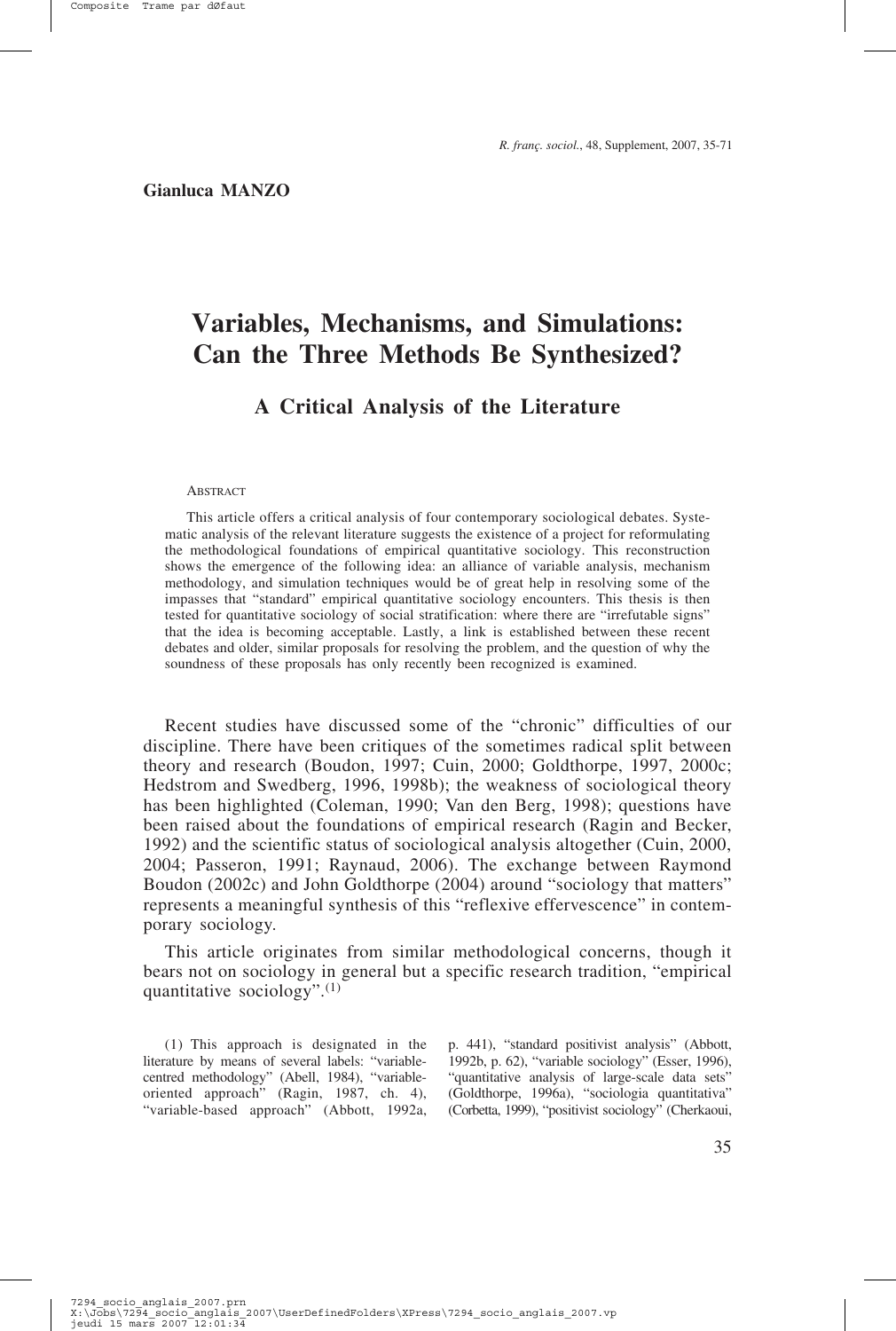This particular current of sociological analysis has been the focus of lively critical debate aimed at getting beyond certain fundamental limitations. The fact that such important works as Stanley Lieberson's (1985), Charles Ragin's (1987) or Ray Pawson's (1989) did not suffice to curb the potential "dangers" due to naive use of techniques that were becoming increasingly sophisticated is clearly visible in the virulent renewal of the debate in the 1990s (Clogg and Haritou, 1997; Esser, 1996; *Sociological Methodology*, 1991, 21, pp. 291- 358; Sorenson, 1998). These critical discussions began generating precise methodological proposals for improving the situation. To increase the microfoundation of empirical quantitative sociology, Hans-Peter Blossfeld (1996, 1998) recommended extending the use and analysis of longitudinal quantitative data by means of "event history analysis" techniques; Andrew Abbott (1992a, 1992b, 1995, 2000; Abbott and Hrycak, 1990; Abbott and Tsay, 2000) proposed applying the notion of "narrative" using the technique of "optimal matching analysis" originating in biology; Peter Abell (1984, 1998, 2003) agreed with the idea of substituting the notion of "narrative" for "variable" (see also Abell, 2004) but in contrast to Abbott, proposed an algebraic rather than metric implementation method. $(2)$ 

This article analyzes the recent literature that has been fueling the debate on the limitations of empirical quantitative sociology, literature which offers clear indications of a way of reformulating that approach which would extend its *explanatory power*. The focus here is on four types of scientific contributions: 1) those that discuss problems specific to this approach; 2) those related to the notions of social action and rationality; 3) studies of the concept of generative mechanisms; 4) publications on applying simulation methods in sociology. It may be shown that these four types of sociological production refer back to each other. My research suggests that the intersection of the four constitutes a methodological project that reformulates empirical quantitative sociology.

To anticipate the conclusions reached, it can be said that the last three areas of the debate provide general solutions to the problems raised by the first. In other words, recent literature has begun to outline a type of empirical quantitative

1988; Cardano, 1991).

(2) The potential of these proposals is currently being debated. On Abbott's, see Halpin and Chan (1998); Levine (2000); Santoro (2003); Wu (2000). The *Journal of Mathematical Sociology* devoted a special issue to Abell's work (*Journal of Mathematical Sociology*, 1993, *18*, nos. 2-3). What seems certain at least for the time being is that improvement attempts have been quite limited, in that they have not been able to surmount the descriptivism specific to variable sociology. Furthermore, the very notion of "narrative" raises more problems than it solves, as Hempel had already pointed out (1965, pp. 447-453).

<sup>2005,</sup> ch. 4). I prefer to speak of quantitative empirical sociology since "variable sociology" does not exhaust quantitative sociology; there is also purely theoretical quantitative sociology; *i.e.*, mathematical sociology, with its own status and legitimacy (Collins, 1992, pp. 619-640; Fararo, 1984, p. 219, 1997, p. 91; Edling, 2002, p. 202). There is not enough space here to take up the question of the soundness of the term "quantitative sociology", though it is an important question. Also, the epistemological debate on the ambiguities of the distinction between quantitative and qualitative approaches surely deserves more attention than I can give it here (see, for example, Agodi, 1996; Cannavo,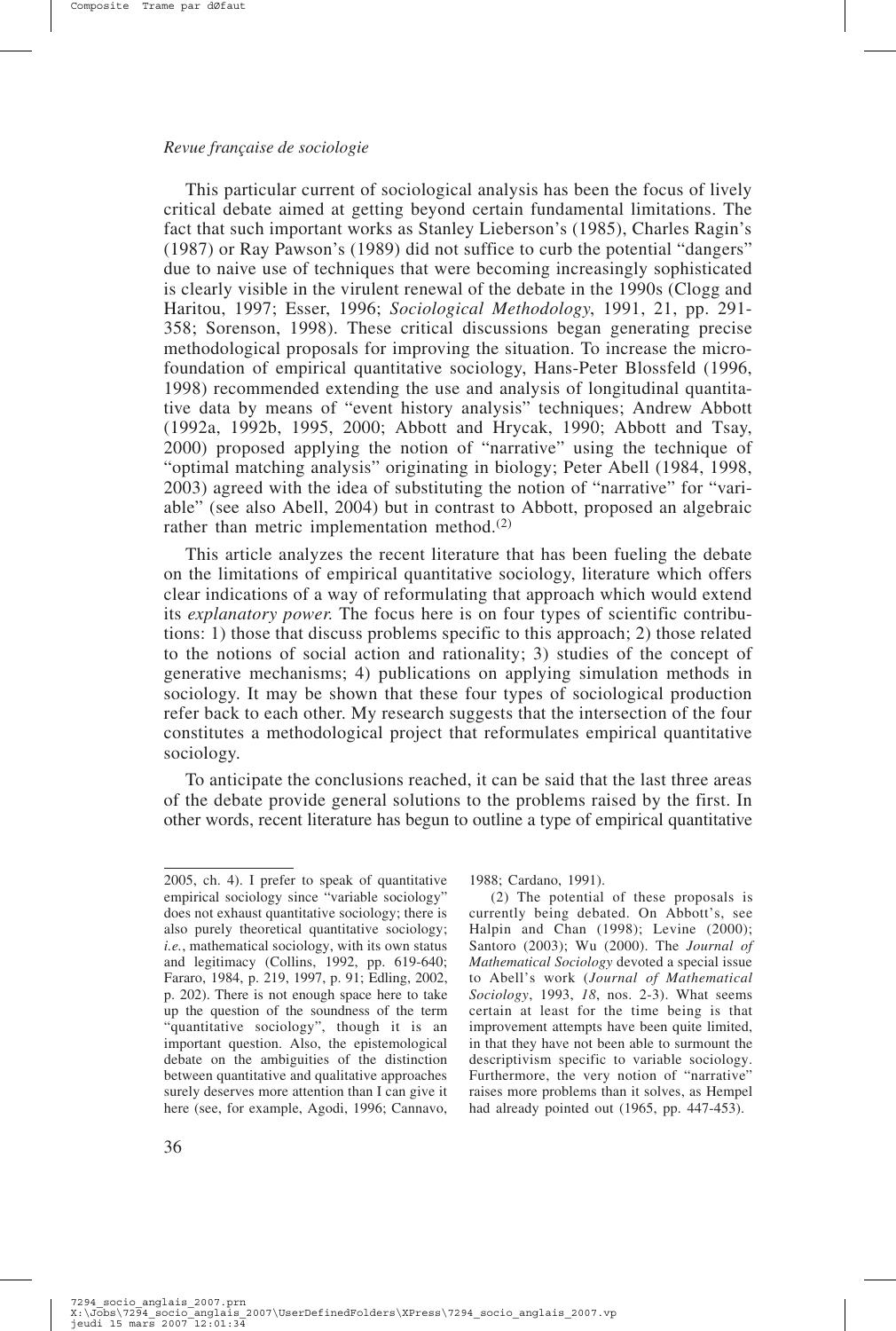sociology wherein variable analysis *describes*, mechanism modeling (where mechanisms are built in non-reductionist methodological individualism terms) *explains*, and simulation *activates* and *runs* (as well as tests) the mechanisms assumed to be the basis for observed statistical relations. I am well aware that, thus formulated, this idea is supported by only a limited part of the literature; what's more, certain aspects of these debates –above all the material on "social simulation"– are unfamiliar to most sociologists. The view advanced here is nonetheless supported by the few articles in which the connections discussed are explicitly brought together (see Edling, 2002; Fararo, 1997; Fararo and Butts, 1999; Goldthorpe, 1999; Hedstrom, 2005, ch. 6; Hummon and Fararo, 1995).

Clearly, then, this article is concerned with the debate "inside" the quantitative approach, fueled by researchers not hostile to that approach and who recommend amending rather than abandoning it. This choice seems justifiable. As Ray Pawson points out (1989, ch. 1), many of the attacks on this approach amount to no more than a means for the critics to forge their own sociological identity, and the criticisms have not been followed by constructive proposals. The clearest manifestation of this attitude is found among the so-called "interpretive" sociologists (see, for example, Berger, 2002 and Blumer, 1956).(3) However, the choice may produce an equivocation; *i.e.*, it might give the reader a dichotomous vision of the contemporary epistemological and methodological debate, suggesting that there are "interpretive" or "constructivist" types of sociology on the one hand, on the other quantitative approaches with "nomothetic" aims. Though I am aware of this ambiguity, I hope the plurality of authors and contributions discussed in this reconstruction will suffice to dispel any sense of equivocation or sterile opposition, which is far from my purposes here.

The article is divided into three parts. The first concerns recent written discussion of the main limitations of variable analysis. Since this debate is more familiar than the others, only the essential components of it are presented. The second is concerned with how empirical quantitative sociology may benefit from being combined with an actionist perspective, an explanatory strategy based on generative mechanisms and simulation analysis. The third discusses a specific sociological area –the sociology of social mobility– where recent literature has been changing in major ways that suggest a reformulation and enriching of the "standard" quantitative approach. The analysis concludes by suggesting how close these contemporary debates are to older ideas and outlines a response to the question of why these ideas have only quite recently been fully received.

(3) Recognizing this does not mean denying the importance of "criticism from the limitations of their analyses and thus to fuel outside". Such attacks have in fact helped debate "within" the quantitative approach.

sensitize "quantitative sociologists" to the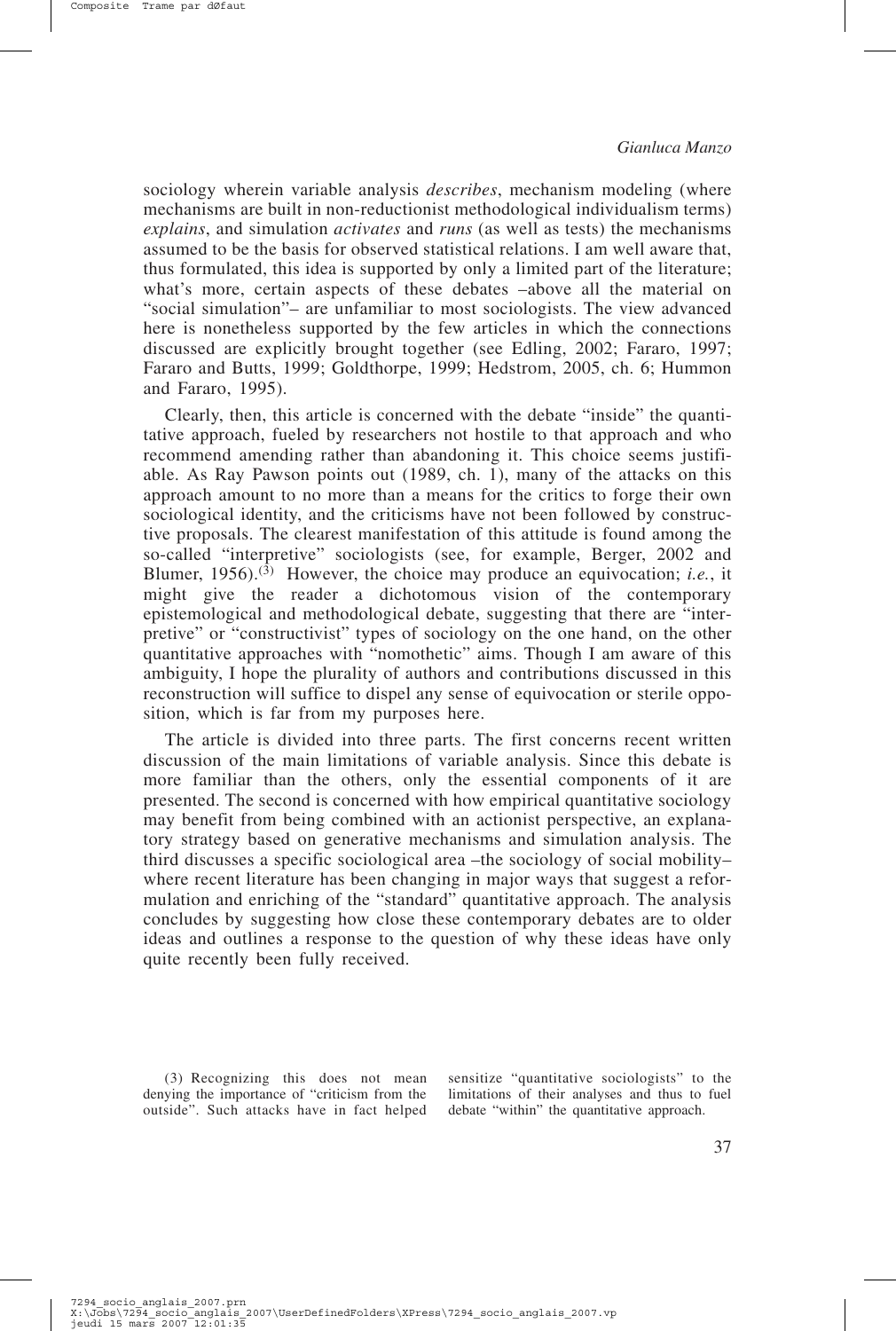#### **Three major problems with "variable analysis"**

Explanatory power has not kept pace with growing technical sophistication. The most attentive recent literature readily admits this major limitation in using multivariate statistical methods to analyze social phenomena (Freedman, 1991a, 1991b).

Three groups of problems may be cited to account for this "structural discrepancy" specific to empirical quantitative sociology: 1) its a-theoreticalness; 2) its reductive conception of causation; 3) its merely partial handling of the multi-level aspect of social phenomena.

"Quantitative sociology remains very theory-poor" (Sorensen, 1998, p. 238). Freedman (1991a) suggested that this feature affects several stages of quantitative research. The first is defining the model; *i.e.*, the structure of relations among the variables to be tested (Goldthorpe, 1996a; Sorensen, 1998).<sup>(4)</sup> The second concerns the crucial moment of selecting and accepting the model. Many researchers have remarked that the choice of the "best model" (supposing it can be made at all) cannot be made on a purely statistical basis (Aish-Van Vaerenbergh, 1994, p. 115; Bohrnstedt and Knoke, 1998; Cobalti, 1992, p. 123; Cherkaoui, 2005, ch. 4; Wunsch, 1994, p. 37). Third, empirical quantitative sociology often underestimates the role of theory during analysis of "control variables", either in choosing the variables to be inserted<sup>(5)</sup> or in interpreting the effects of the interactions brought to light (Sorensen, 1998).<sup>(6)</sup> Lastly, the justification of conditions (forms of variable distribution, error structure and relations among variables) that any "statistical model" must establish in order to be reasonably applied and correctly estimated also lacks theory (Freedman, 1991a).<sup>(7)</sup> The many statistical tests now available do not entirely resolve the problem: statistical justification and sociological justification do not necessarily coincide. This is particularly clear for one of the most generally assumed conditions of validity in empirical quantitative sociology, namely the linearity hypothesis (Clogg and Haritou, 1997, p. 88, p. 93; Abbott, 1992a, p. 433, p. 434), which is usually justified on the basis of the parcimony principle without specifying that that principle is often only computational, not sociological (Sorensen, 1998, p. 249). The a-theoreticalness

(4) "It is in turn generally agreed that, far from theory being output from causal path and suchlike analysis, it is, rather, necessary input to them", writes Goldthorpe (1996a, p. 98). "Unfortunately, sociologists over the last decades have become less, rather than more, competent at translating theoretical ideas into models to be estimated by statistical techniques", writes Sorensen (1998, p. 239).

(5) In this connection, Cherkaoui (2005, ch. 4) and Wunsch (1994, p. 30) observe that, without theoretical reasoning, both the "strong closure hypothesis" and the "weak closure" one

(the first more than the second) are extremely hard to justify.

(6) Writes Sorensen: "The introduction of independent variables as controls in a multivariate statistical model is not usually seen as specifying a theory. [...] The result is a conceptually meaningless list of variables preventing any kind of substantive conclusion" (1998, pp. 243-244).

(7) "Typically, the assumptions in a statistical model are quite hard to prove or disprove, and little effort is spent in that direction", writes David Freedman (1991a, p. 311).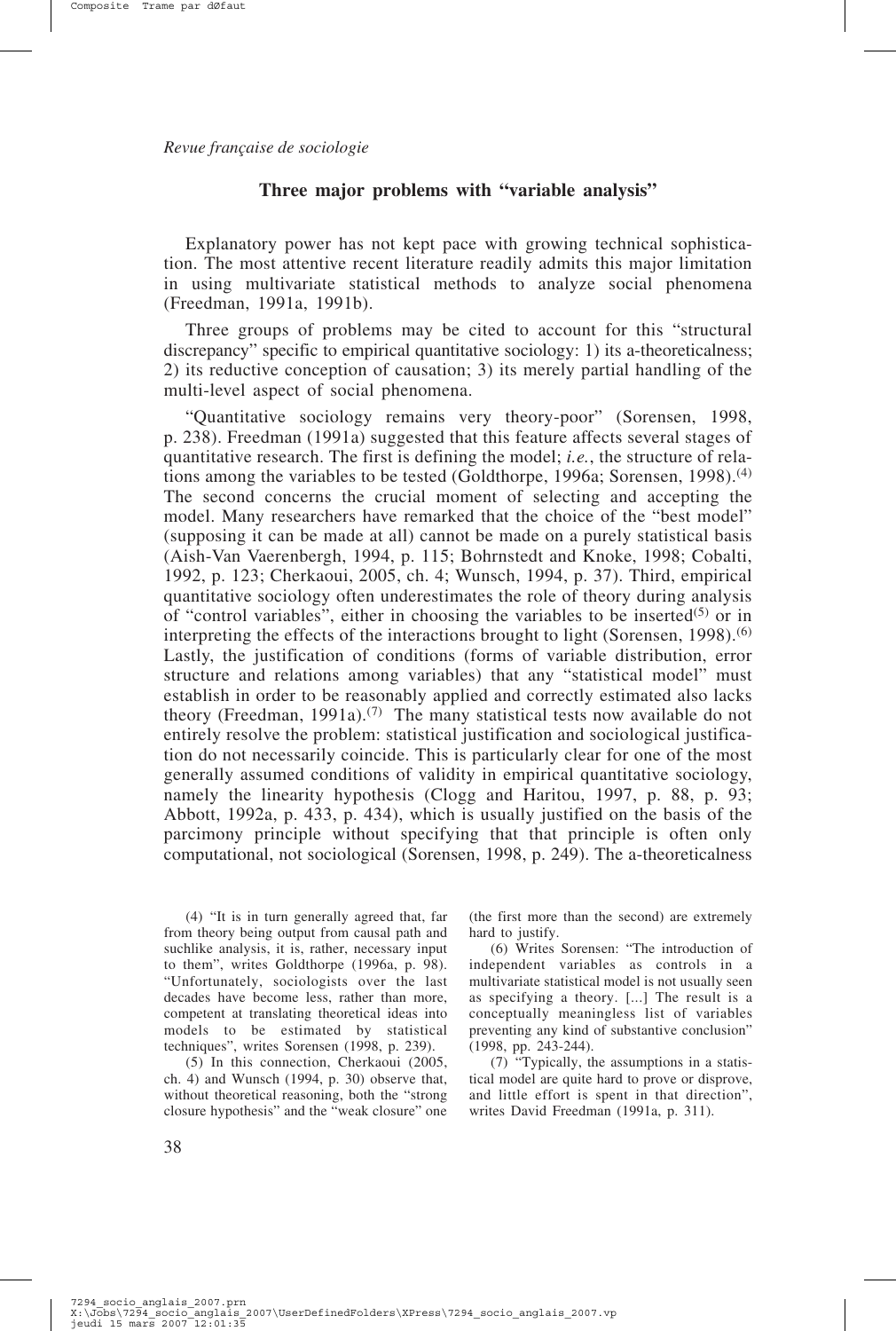of variable analysis also assumes another form. Ray Pawson (1989) stresses the lack of theoretical thinking in choosing and justifying measurement levels of inserted variables.

The second aspect likely to be called into question is the concept of causation specific to empirical quantitative sociology. The logical core of multivariate analysis as conceptualized by Paul Lazarsfeld in the 1950s consisted in studying variations in the intensity of the tie between two variables, X and Y, produced by consecutive insertion of a series of additional variables Wn. A relatively high degree of association intensity stability is considered a sign that the variables  $W_n$  are acting neither as "intermediary" or "parasitic" variables. In empirical quantitative sociology, qualifying the link between X and Y as causal depends on this "control process". Given the effects of  $W_n$ , if  $X \rightarrow Y$  "resists", the hypothesis of mere correlation may be ruled out in favor of a causation hypothesis (Becker, 1992, p. 206; Ragin, 1987, pp. 58-61). This idea of "causation as robust dependence", to use John Goldthorpe's expression (1999, pp. 138-142; see also Hedstrom, 2003), has one major limitation, however. In contrast to experimental control based on randomly assigning cases to groups, the "statistical control" procedure does not ensure that all variables susceptible of influencing dependent variable Y are taken into account (Lieberson, 1985(8), ch. 2 and 6; Ragin, 1987, pp. 61- 67). Clogg and Haritou (1997) recently drew all the relevant conclusions from this observation. Because the hypothesis that relevant non-measured variables are not correlated with the independent variable cannot be tested using the data one is in the process of analyzing, no variant of the "generalized linear model" has anything to say about the causal aspect of the relations studied.<sup>(9)</sup>

Once this major problem has been acknowledged, the image of causation as "robust dependence" is seen to have three major limitations. First, it implies a "technicist" reduction of sociological explanation. The statistical control process may lead the researcher to identify the causal effects of a variable –and therefore its explanatory power– with the value of regression coefficients or more generally with one of the "goodness of fit" measures (Abell, 1984, p. 311; Clogg and Haritou, 1997, p. 92, pp. 93-94, p. 100; Freedman, 1991a; Sorensen, 1998, p. 241, p. 243). This same identification, probably coupled with a "determinist" conception of explanation, may then lead to the logical error of imputing causation to variables instead of actors. It is in this sense that Harmut Esser (1996, p. 160, p. 162, p. 164) qualifies "variable sociology" as "meaninglessness": it lacks the dimension of the meaning of individual action and actors' intentions.<sup> $(10)$ </sup> Lastly, and contrary to what might be

(8) See Vallet (2004) for a careful discussion of this remarkable work.

(9) The authors' main thesis: "We cannot know whether the causal effect is large or small, positive or negative, present or absent without additional knowledge that cannot be obtained from the data." (Clogg and Haritou, 1997, pp. 105-106). Similar claims are made on pp. 94, 96, 100, 103, 104.

(10) Andrew Abbott puts this criticism as follows: in the framework of empirical quantitative sociology, "variables do things, not social actors" (1992a, p. 293; also 1992b, pp. 54-62). This problem is widely recognized in the literature; see among others Abell (1984, p. 309, p. 310, pp. 317-318); Becker (1992, p. 206); Blossfeld (1996, p. 186); Goldthorpe (1999, p. 141).

7294 socio anglais\_2007.prn<br>X:\Jobs\7294\_socio\_anglais\_2007\UserDefinedFolders\XPress\7294\_socio\_anglais\_2007.vp<br>jeudi 15 mars 2007\_12:01:35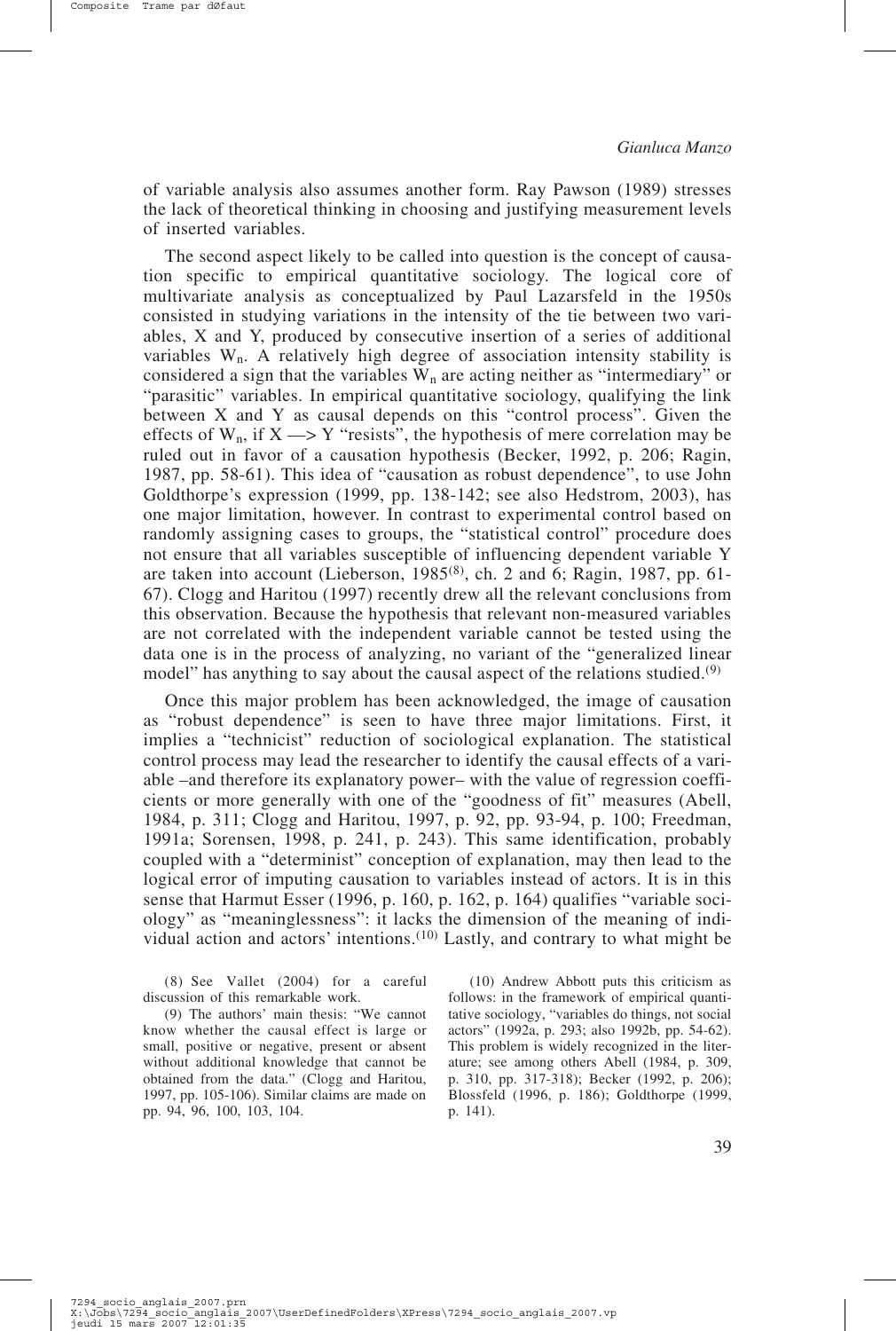expected, multivariate analysis favors a "mono-dimensional" vision of causation to the detriment of a "pluri-dimensional or configurational" one. Some of the conditions necessary for estimating any variant of the generalized linear model require that independent variable effects be uniform regardless of the levels of the other variables; this amounts to hypothesizing causal effect independence (Becker, 1992, p. 207; Ragin, 1987, pp. 63-64). Though this is not impossible from a purely technical point of view, empirical variable sociology tends to underestimate the complex nature of causation; *i.e.,* the multiple interactions among explanatory factors (Abbott, 1992a).<sup>(11)</sup>

Empirical quantitative sociology's handling of the micro-macro problem is the third main focus for criticism of this approach. There are two main difficulties to using multivariate statistical techniques in this connection. First, they may lead the researcher to identify the aggregate level of analysis with the macro level, which amounts to reducing transition modes from the individual level to the macro-social level to nothing more than the "simple process" of aggregating individual actions using a logical operation of the "juxtaposition of analytic units" sort. Empirical quantitative sociology thus tends to neglect another, sociologically essential means of composing individual actions, namely the "complex aggregation mechanisms" involving interdependence of analytic units (Abbott, 1992a, p. 431, p. 434; Cherkaoui, 2005, ch. 2, 3, 6; Cuin, 2002; Esser, 1996, pp. 160-162; Hedstrom, 2003; Hedstrom and Swedberg, 1996, p.  $136$ .<sup>(12)</sup> The second difficulty of this approach with respect to the micro-macro link has to do the fact that there is no change in level of analysis when it comes to interpreting the variable relation structure brought to light. Arthur Stinchcombe (1991, pp. 370-371) insisted that the process of inserting control variables –the core of statistical explanation– remains at the aggregated level. This means that no true understanding of the micro-individual processes responsible for the emersion of this or that structure of relations is possible.<sup>(13)</sup>

A variety of ways of underestimating theory, a reductive conception of causation, incomplete handling of the micro-macro problem –these are the

(13) Diffusion of longitudinal data and methods for analyzing them may be of greater use to empirical quantitative sociology in resolving this second problem than the first (*i.e.*, taking interdependence structures into account). This is one of the major implications of Tom Snijder's work on statistical processing of longitudinal data on social networks (1996, 1997, 2001). Snijder shows that in order for these data, which are essential for the study of interdependence structures, to be analyzable and interpretable, available statistical techniques need to be combined with "actor-oriented" simulation methods. In fact, Hans-Peter Blossfeld's proposal (1996, pp. 191-197, 1998), recalled in the introduction, deals with only one aspect of the micro-macro problem.

40

<sup>(11) &</sup>quot;Attributes determine each other principally as independent scales rather than as constellations of attributes; main effects are more important than interactions (main effects assumption)." (Abbott, 1992a, p. 433).

<sup>(12)</sup> My distinction between "simple aggregation process" and "complex aggregation mechanisms" corresponds to Cherkaoui's between "resultant effects" and "emerging effects" (1998, ch. 1). Cherkaoui locates both the basis for this conceptual distinction and the definition of macro-social level as emerging effect in Durkheim (see also Cuin, 1997). Max Weber (1922, p. 40) and more recently James Coleman (1986a, p. 1321, 1990, p. 5, p. 12) proposed the same definition of the macrosocial level.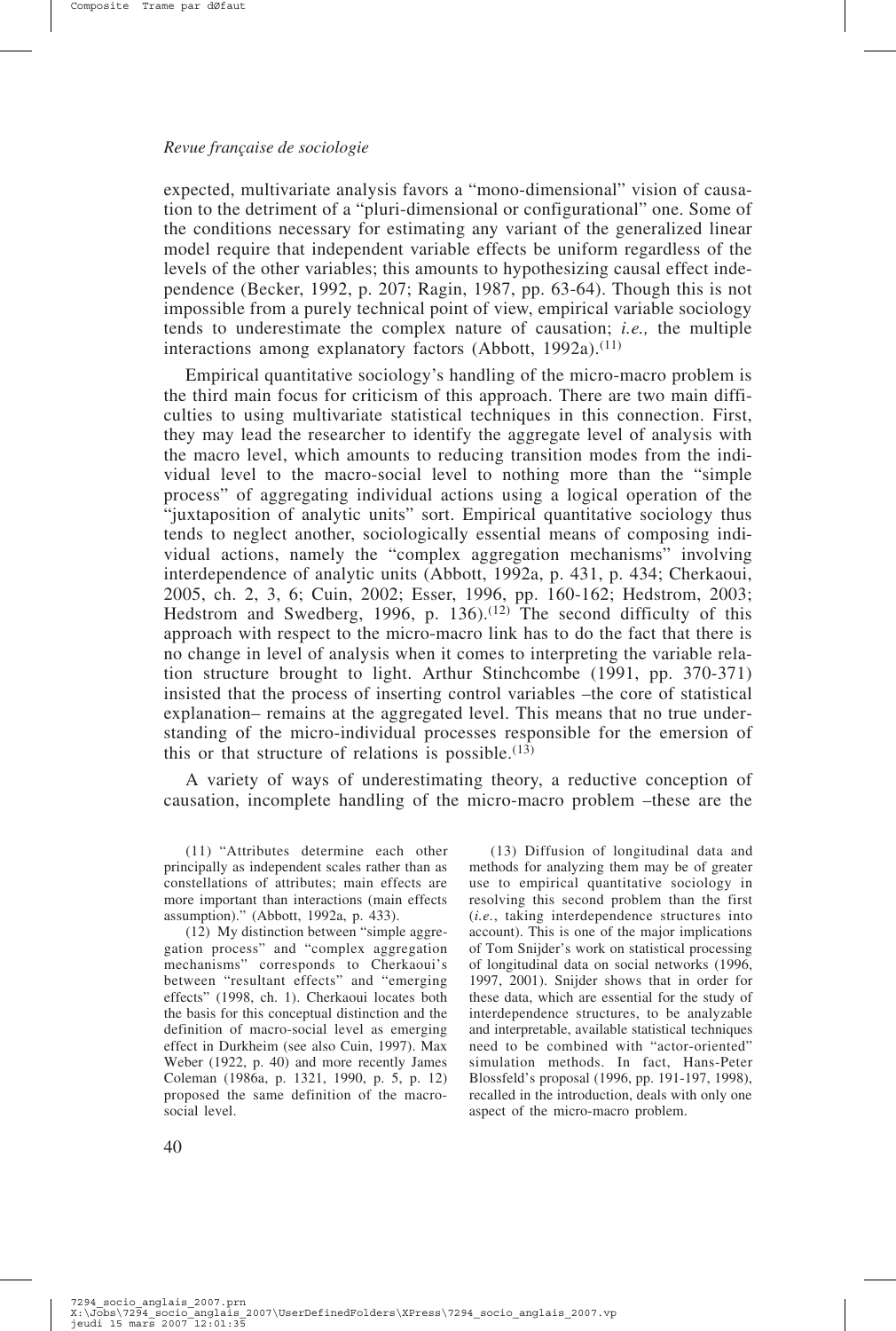major problems that a significant segment of recent literature imputes to empirical quantitative sociology. What is to be done? For Blalock (1991, p. 333) the answer is to increase the complexity of models while continuously subjecting their conditions of validity and theoretical implications to critical examination and debate. Freedman's answer to this is: "If I am right, playing the game harder will not help. It is the rules that we need to change" (1991b, p. 357).

The analysis of recent literature presented in the following section shows that the most careful empirical quantitative sociology is starting to move in the second of these directions.

#### **Three possible types of integration**

## *The "language of variables" and the "language of action"*

One of the richest debates in contemporary sociology concerns the form and place that a theory of action should have in sociological analysis (Marini, 1992; Déchaux, 2002). Though rational choice theory appears to be at the core of these discussions,  $(14)$  it is in fact only one aspect of the new interest in action, the actor and rationality. The thinking of Siegwart Lindenberg on the "method of decreasing abstraction" (Lindenberg, 1992, 2003, p. 362) and the "principle of sufficient complexity" (2002, 2003, p. 362) suggests in fact that rational choice theory can be no more than the point of departure for constructing a theory of action in sociology. The simplifications effected by this theory have non-negligeable consequences on our way of conceiving and constructing the phenomenon to be explained (Lindenberg, 1998). The aim of many of Raymond Boudon's works (1989, 1993, 1995, 1996, 1998, 1999, 2001, 2002a, 2002b, 2003) has been to show that this conception of intentional rational action could be fitted into a more general analytic framework identifiable as a type of methodological individualism that does not reduce actors' rationality to mere instrumental or consequentialist rationality. Lindenberg's discussion of Boudon's cognitive rationality model is evidence that the honing of a "social" understanding of rationality has been one of the richest developments in this debate (Lindenberg, 2000; see also the exchange between Cuin [2005] and Boudon [2005a]).

(14) The American economist Gary Becker's aim to make this specific conception of the actor and action the unifying paradigm for the social sciences (1976, 1993, 1996, 2002) surely helps explain this focus. The fact that James Coleman (1990) then directly –and successfully– took up the challenge in sociology represented a further, probably decisive pull in that direction (Bouvier, 2000;

Demeulenaere, 1994; *Revue Française de Sociologie*, 2003, *44*, 2). This led to numerous discussions of rational choice theory; see among others Abell (1992, 1996, 2001); Archer and Tritter (2001); Bohman (1992); Coleman and Fararo (1992); Elster (1986); Hardin (2001); Scheff (1992); *Sociologie et Société* (2002, *24*, 1).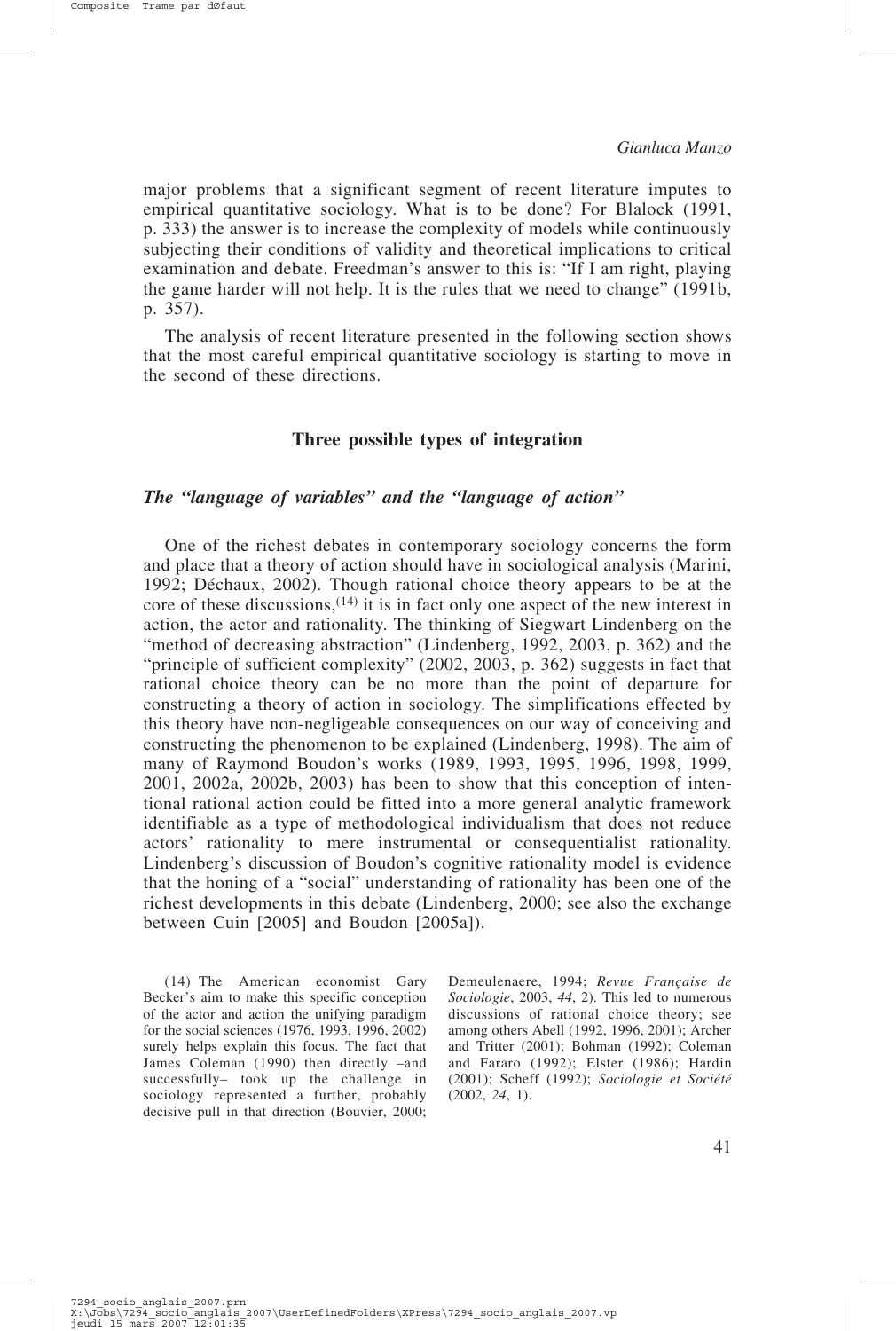The fact is that whatever variant of rational choice theory or methodological individualism one decides to adopt, $(15)$  the shared hypothesis of an idealtypical intentional and rational actor has great methodological appeal.

In this connection two essential points should be noted.<sup>(16)</sup> First, this hypothesis presents an "explanatory plus" in that no supplementary condition is required once it has been established that the phenomenon to be explained results from a composition of individual intentional, rational actions (Coleman, 1986b, p. 1). This frees explanation of all black boxes (Boudon, 1998). Indeed, we can only observe that there can be no source of causation other than individual action and the reasons that inspire it, norms being only a parameter of action, not its determinant (Hedstrom and Swedberg, 1998b, pp. 11-13). Second, the reference to rational individual action plays a major role in conceptualizing the micro-macro problem (Abell, 1992; Cherkaoui, 2005, ch. 2; Friedman and Hechter, 1988; Hedstrom and Swedberg, 1996). In this respect, the actor and his/her reasons may be understood to constitute the essential link in the following sequence: "structure" —> "interaction" —> "action"  $\Longrightarrow$  "interaction"  $\Longrightarrow$  "structure".



James Coleman explicitly formalized this schema (1986a, p. 1322, 1990, ch. 1). It is also present in many of Raymond Boudon's works (1977b, 1984, 1986, 2002b).(17) Peter Abell (2003) has recently taken it up, somewhat amended it and discussed it at length. This conception of sociological explanation has been termed "structural individualism" (Lindenberg, 1977;

(16) And two others mentioned. First, the hypothesis of rational action has a "logical privilege or priority" given that it is a required point of departure for analysis because it is a stable criterion for comparison (Goldthorpe, 1998, p. 134). James Coleman and Thomas Fararo (1992, pp. xiv-xv) speak of a "principle of order" to indicate that its absence would imply a situation of logical and empirical chaos that would block the analysis. But the idea is hardly a new one. Max Weber argued along the same lines when he affirmed that *verstehende* sociology was rationalist above all for reasons of heuristic utility (1903-1906, p. 69, 1913, p. 306, p. 309, 1917, pp. 426-427, 1922, p. 32). Second, the point is to favor what may be qualified as "normative priority" in that actors themselves mean to be rational and claim this character for their actions (Elster, 1986, p. 26, 2001, p. 12763).

(17) I have borrowed from Mario Bunge (1997, p. 454, 1998, p. 77) the expression "Boudon-Coleman diagrams". On the micromacro problem in Boudon's work, see also Hamlin (2000, pp. 113-114, 2002).

<sup>(15)</sup> This heterogeneity has been thoroughly documented; see Blossfeld (1996); Goldthorpe (1998); Opp (2002); Udehn (2001, 2002).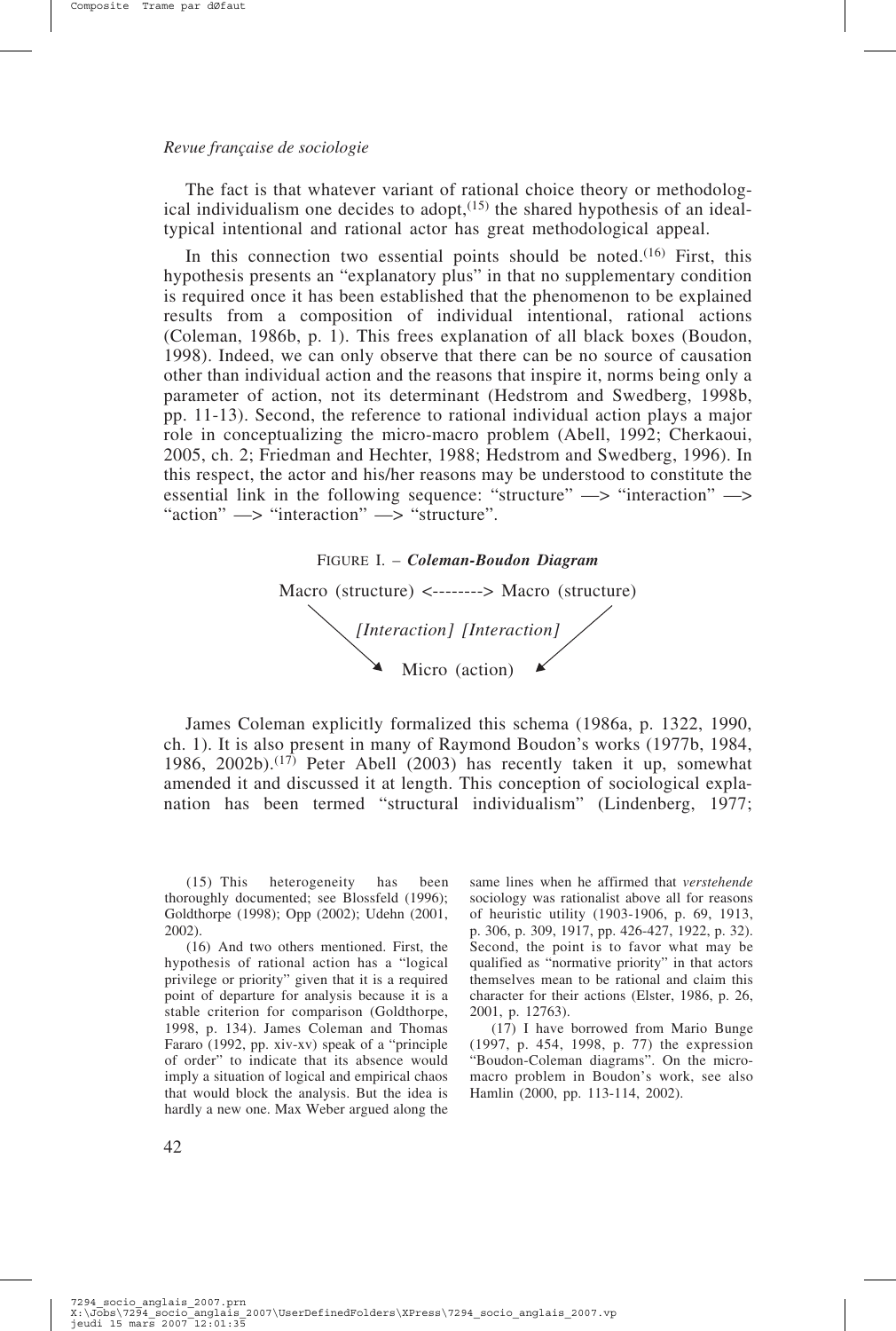Wippler, 1978, 1985; Raub, 1982; Udehn, 2001, ch. 10, 2002: 500; see also Manzo, 2007a).

The qualifier "structural" is essential. It means that reference to the actor does not lead to a mistaken identification between micro-foundation and micro-reduction. The presence of the term "interaction" suggests that this can be avoided by taking into account the different types of interdependence structures in which actors are involved and that shape their ways of thinking as well as how their actions are conceived (Barbera, 2004, pp. 8-11, ch. 5). It is indeed interdependence structures that constitute the core of the passage from micro to macro. A genuine multilevel vision of social reality thus seems increasingly acceptable to contemporary sociologists. The "neo-structural sociology" current derived from the innovative work of Harrison White (Edling, 2002, pp. 206-208; Fararo, 1997, p. 79) seems particularly well equipped for studying and modeling this meso level because of this tradition's particular attentiveness to social networks (Lazega and Favereau, 2002, pp. 2- 11; Lazega, 2003).(18)

What does this type of debate mean for critical analysis of empirical quantitative sociology?

Taking into account the above individualist (but non-reductionist) conception of explanation when doing variable analysis would have three beneficial effects in connection with the problems just brought to light. First, focusing on actors' intentional and rational actions would be a powerful means of bringing theory back into the research process since it is clearly the researcher's theoretical, hypothetical reasoning that would produce a representation of the link between structure, action and statistical regularities. Second, the reference to individual action means that researchers could not proceed by attributing causation to variables and their reciprocal effects. Causation would be formulated in terms of actors, intentional actions and the interdependence among those actions. Lastly, the multilevel nature of this form of actionism would force the researcher to move from the aggregated or macro level that the statistical analysis is situated at and pay attention to the way individual actions and combinations of them could have engendered the regularities brought to light by multivariate analysis.

It must be noted that empirical quantitative sociology has begun to accept these arguments. In 1996, John Goldthorpe devoted an entire article to discussing the following thesis: "QAD clearly does need to be informed by some explicit theory of action, at all events where it is used with more than purely descriptive ambitions; and RAT [...] would appear distinctively suited

(18) The expression "micro-macro" frequently used here is only a linguistic formula designed to lighten the prose. It should not lead the reader to think that I favor a simplistic or dualist vision of the analytical levels sociologists can use. The constant attention given to interdependence structures throughout this

article should suffice to eliminate any such ambiguity: these structures are what found the reality and analytic relevance of the mesosocial level. See Hannan (1992) for a penetrating discussion in favor of a multi-level analytical framework for analyzing complex social systems.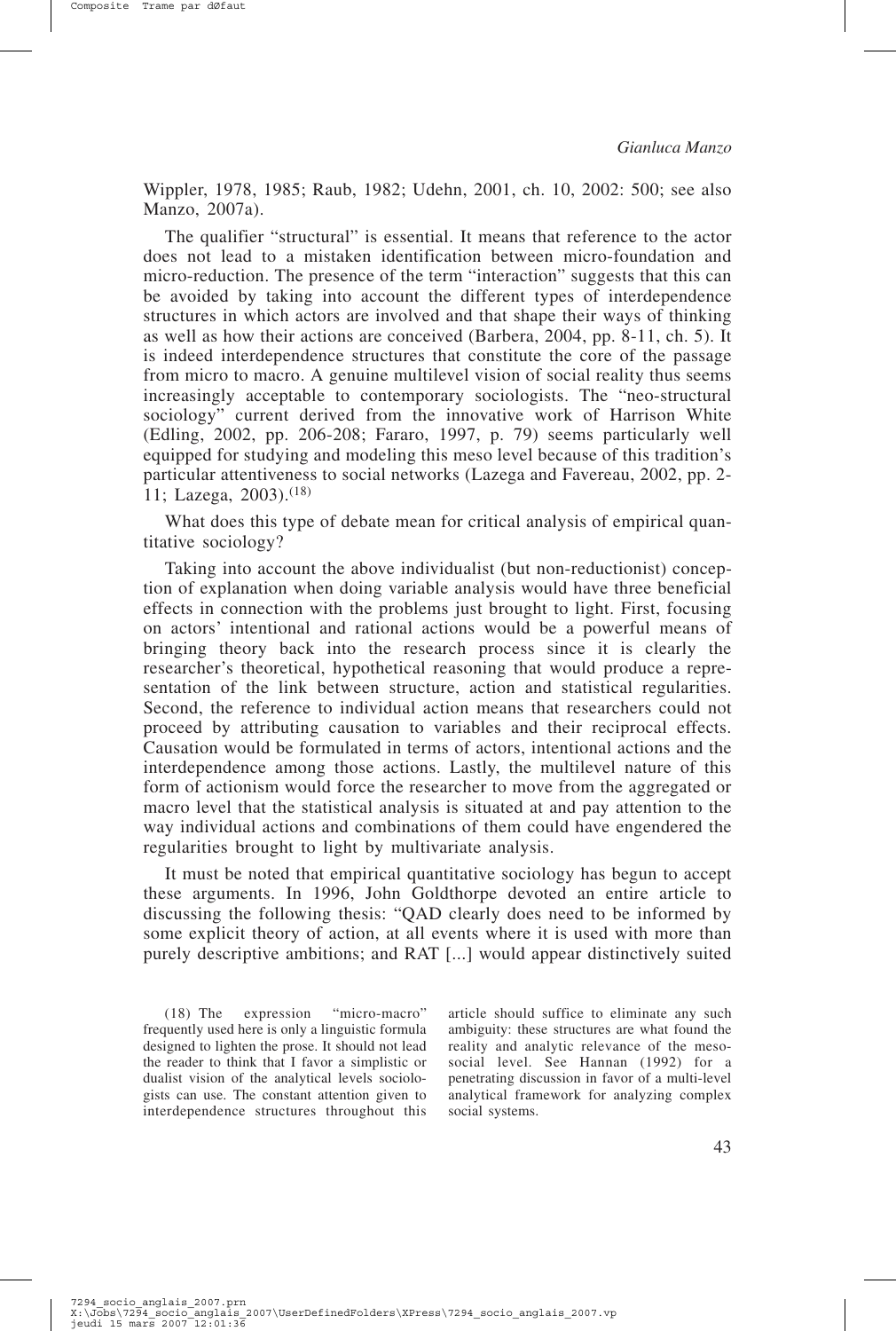to providing accounts of the generation of the probabilistic regularities, often extensive in time and space, that QAD has the capacity to reveal." (1996a, p. 113).(19) In 1998, Hans-Peter Blossfeld and Gerald Prein edited a collective work devoted to this same argument. Each of the contributors expressed awareness of the necessity to link empirical quantitative sociology and action theory. $(20)$ 

Though these ideas are certainly not shared by all, as Goldthorpe himself realistically admits (2000a, p. 20), the first move has been made. Combining "variables language" and "action language" is one way of improving empirical quantitative sociology.

## *The "language of variables" and the "language of mechanisms"*

The second contemporary sociology debate that must be taken into consideration bears on the notion of generative mechanism (see Cherkaoui, 2005). In particularly systematic works on this argument, the approach in which this notion is the essential methodological core of both theorizing and empirical research is called "analytic sociology" (Barbera, 2003, 2004; Hedstrom,  $2005$ ).<sup>(21)</sup>

The concept of generative mechanism is based on the idea of "*generativity*" (Fararo 1989, pp. 39-43; Fararo and Butts, 1999, p. 60). Attention is focused on the emergence, engendering or genesis of what is observed. Attending to the mechanism means attending to the "mode of production of phenomena" (Cherkaoui, 1998, ch. 3, 2005, ch. 4). The postulate is the same regardless of

(19) The title of the article –The Quantitative Analysis of Large-Scale Data Sets and Rational Action Theory: for a Sociological Alliance"– published in the *European Sociological Review*, is particularly significant. Goldthorpe openly qualified this text as "programmatic" (2000a, p. 11, p. 19).

(20) The title of the work, *Rational Choice Theory and Large-Scale Data Analysis*, once again expresses the connection between literature on social action and the critical debate on variable sociology. Moreover, "rational choice theory" as used by Blossfeld and Prein has quite broad meaning (1998, p. 3).

(21) Much literature on this subject has been written since the early 1990s: see Blossfeld (1996); Boudon (1998); Bunge (1998, 2004); Cherkaoui (2005, ch. 4); Elster (1989, 1998, 2003); Erikson (1998); Fararo (1989); Hechter (1998); Hedstrom (2003); Pawson (1989); Rios (2004); Schelling (1998); Sorensen (1998); Stinchcome (1991); Van den Berg (1998). The idea of generative mechanism has been the acknowledged core of such disciplines

as physics, biology and physiology since they became modern sciences (Machamer, Darden and Craver, 2000). The notion has not been so readily accepted in the social sciences, however, specifically sociology. Among the classic authors, implicit use of the idea of mechanisms seems present in Tocqueville (Boudon, 2005b; Cherkaoui, 2005, ch. 1; Edling and Hedstrom, 2005; Elster, 2003, pp. 44-48), Durkheim (Cherkaoui, 1998, ch. 3, 2005, ch. 2; Collins, 1992, ch. 6 and 11; Fararo, 1989, pp. 134-137, p. 345, p. 346), Simmel (Bunge, 1997, p. 412), as well as Weber (Cherkaoui, 2005, ch. 3; Hedstrom and Swedberg, 1998b, p. 5). Though Merton (1949, 1967) helped introduce certain analytical aspects of the notion into modern sociology, the 1960s and 1970s were the real "cradle" of the concept both epistemologically (Harré, 1972; Harré and Secord, 1972; Bunge, 1973, 1983, 1997) and in terms of actual use (Boudon, 1973, 1976, 1979a; Davidovitch and Boudon, 1964; Fararo, 1969, Schelling, 1971). See the conclusion for further discussion of this aspect.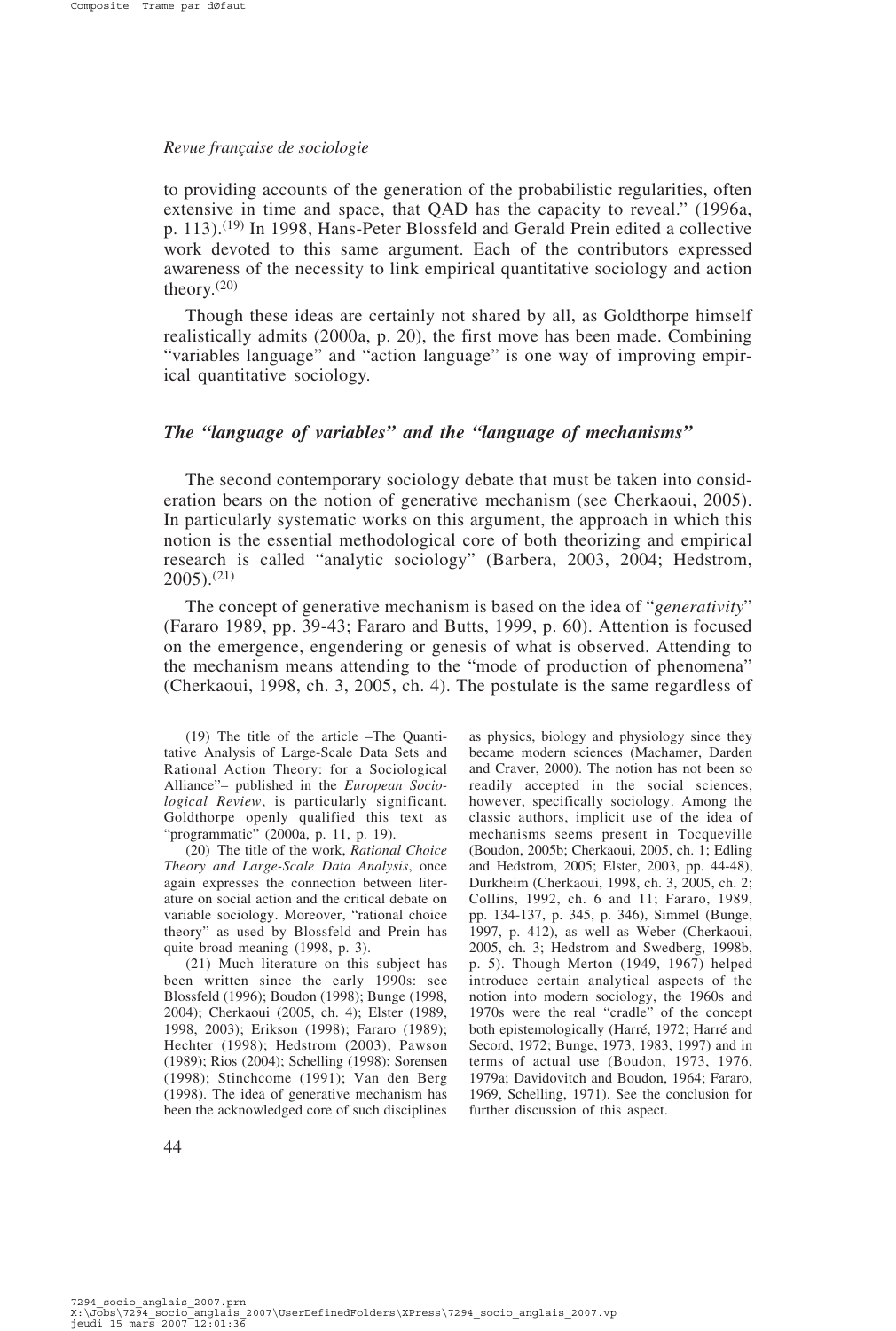whether mechanisms are conceived of as real entities in the world (Harré, 1972; Bunge, 1997; Fararo, 1989) or as analytic constructs (Stinchcombe, 1991; Hedstrom and Swedberg, 1998b): what is observed at "level K" must be explicable as an effect of one or several mechanisms positioned at "level K minus N". For Y and X phenomena, whatever they may be, Figure II specifies that a mechanism is active in the emergence process of the relation as it is –namely its shape and nature– rather than on the values or behavior of variables considered separately. In other words, it would be inaccurate to conceptualize a mechanism as the equivalent of an intermediary or parasitic variable (Pawson, 1989, pp. 130-131).

FIGURE II. – *Generative mechanisms and levels of reality* ("Level K")  $Y \leftarrow \longrightarrow X$  (Level of observation, description) "producing" or "engendering" relation ("Level K-N") MECHANISM (Level of modeling and explanation)

In functional terms, a mechanism –or a chain of mechanisms (Gambetta, 1998)– answers the need to know how and why a relation –or a structure of relations– was engendered (Harré, 1972, p. 6, p. 118; Hedstrom, 2003).

In substantive terms, on the other hand, a mechanism is nothing other than a theoretical model constructed in terms of individual actions and interactions (Cherkaoui, 1998, ch. 3, 2005, ch. 4; Gambetta, 1998, p. 105; Hedstrom and Swedberg, 1998b, pp. 24-25; Schelling, 1998). But this individualist foundation should not be interpreted in reductionist terms (Bunge, 1997, p. 440, p. 441, p. 448, pp. 454-455, p. 457). All explanations in terms of mechanisms must work by way of three types of interdependent mechanisms: 1) "*situational mechanisms*" or "*macro-micro mechanisms*", which model the structural components of social action; 2) "*action formation mechanisms*" or "*micro-micro mechanisms*", aimed at modeling individual actors' beliefs and ends; 3) "*transformational mechanisms*" or "*micro-macro mechanisms*" concerned with the process of simple or complex combining of individual actions (Hedstrom and Swedberg, 1998b, pp. 21-24). These concepts make it possible to insert the Coleman-Boudon schema (Figure I) into a more general analytic framework. Explanation by way of mechanisms implies "structural individualism"(22) (see also Manzo, 2007a).

(22) Given that mechanisms are constructed in methodological individualism terms, the debates on action theory and generative mechanisms may be said to intersect and refer to each other. The reason for this was mentioned in the preceding section: because actors alone are

capable of "connecting" and "transforming" (Abell, 2004, p. 293), the only units of analysis that can claim to have causal power and significance are situated at the level of individuals and their actions.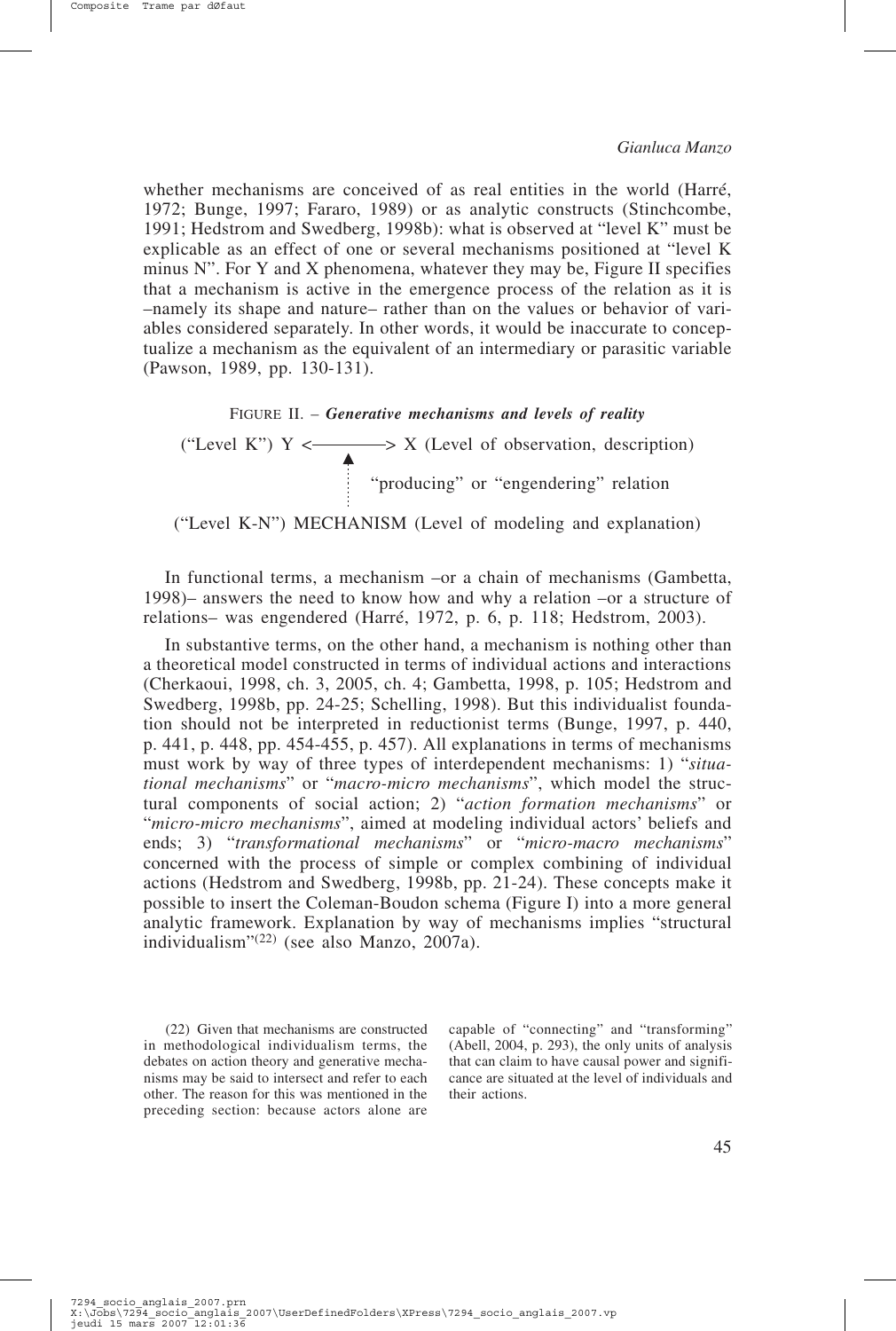On these bases, advocates of the mechanism notion put forward the following major proposition: there can only be explanation, and therefore even more clearly *causal* explanation, on condition of modeling the mechanisms that underlie the observed relations (Blossfeld, 1996; Bunge, 1997, 1998; Elster, 1998, 2003; Fararo, 1989; Hedstrom and Swedberg, 1998b; Pawson, 1989; Sorensen, 1998; Stinchcombe, 1991). Neither X's temporal (or logical) precedence to Y nor observation of a systematic and recurrent link between them can justify attributing causation to that connection. It is the presence of a mechanism that accounts for the production of Y on the basis of the existence of X. This is what Harré (1972, p. 116, p. 121, pp. 136-137) defined as a "generative theory of causality", in diametrical opposition to a "successionist theory of causality".(23)

Recent literature stresses that this kind of methodological position has obvious implications for empirical quantitative sociology.

Explanation by generative mechanisms disqualifies the causal claims of variable-centered statistical explanation in that the parameters of a "statistical model" only express the intensity and the sign of the tie between Y and X without saying anything about the mechanisms responsible for producing it (Bunge, 1997; Harré, 1972; Hedstrom and Swedberg, 1998b, pp. 9-10, pp. 15- 17; Cherkaoui, 2005, ch. 2; Elster, 1998, 2003). The corollary cannot be neglected either: the explanatory ambition of variable analysis gets significantly downsized, and its role in the quantitative research process comes to be understood as no more than descriptive (Goldthorpe, 1999; Hedstrom, 2003; Hedstrom and Swedberg, 1998b).<sup>(24)</sup>

Does this disqualify empirical quantitative sociology? Hardly. The language of variables can synergize very well with reasoning in terms of mechanisms. First, this combination would bring theoretical thinking back to the fore because, given that mechanisms are not observable, they have to be theoretically modeled. Second, the partial, reductive conception of causation specific to variable analysis would be corrected in that the notion of

(24) This reevaluation of the status of variable analysis is "radical" in Goldthorpe's thinking. His judgment concerns both causal analysis techniques and the most recent and sophisticated statistical methods. Of the first he affirms: "Instead of being regarded as a means of inferring causation directly from data, its

primary use should rather be seen as descriptive, involving the analysis of joint and conditional distribution in order to determine no more than patterns of association (or correlation)." (1999, p. 152); of the latter: "It is important that the use of rather advanced statistical techniques for these purposes of what might be called sophisticated description should be clearly distinguished from their use in attempts at deriving causal relations directly from data analysis." (*ibid*., p. 153). Hedstrom and Swedberg, no less explicit, state that we have to give up our "faith in statistical analysis as a tool for generating theories", as well as the "belief in an isomorphism between statistical and theoretical models". However, statistical analysis remains essential "for descriptive purposes and for testing sociological theories" (1998b, p. 17).

<sup>(23)</sup> Outside sociology, the notion of "generative causality" has been put forward by a number of eminent thinkers. David Cox (1992, p. 297) suggests limiting the notion of causality "to situations where some explanation in terms of a not totally hypothetical underlying process or mechanism is available" (see also Cox and Wermuth, 1993, p. 207); A. H. Simon and Y. Iwasaki (1988, p. 150) explicitly affirm that "causality arises when a mechanism links phenomena".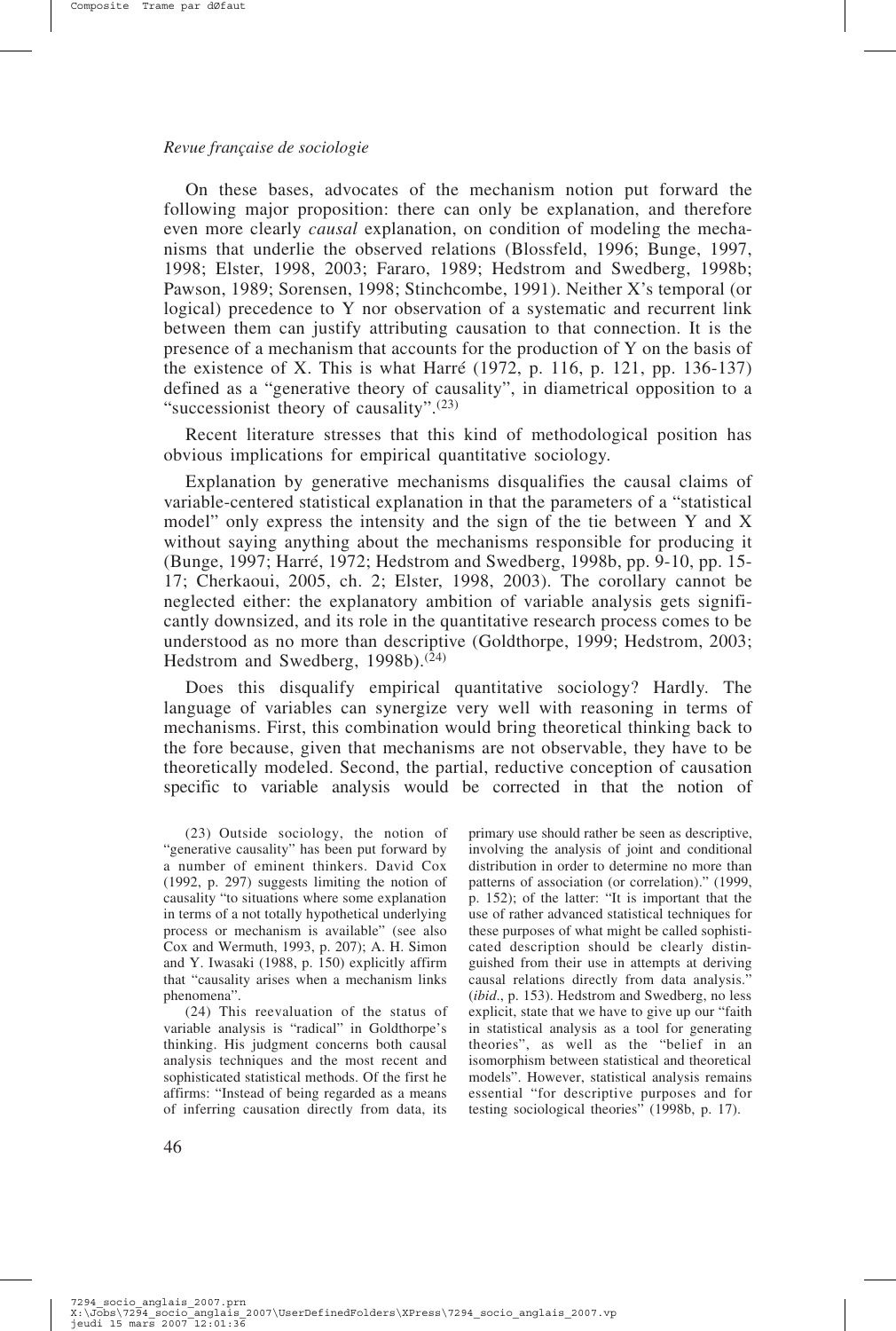mechanism prevents the researcher from identifying the "statistical significance" of parameters with sociologically significant relational causation. Lastly, modeling generative mechanisms would force researchers to position themselves in a multilevel analytic framework aimed at systematically relating the individual action (micro level), the interdependence structures existing between those actions (meso level) and the products emerging from the later in terms of institutions, norms and conventions (macro level).

This is precisely the type of virtuous combination of variables and mechanisms that is explicitly proposed and discussed at length by John Goldthorpe in an article that, with a few exceptions (Barbera, 2004, ch. 7; Grusky and Di Carlo, 2001), has not received the attention I believe it deserves. "Causation, statistics, and sociology" (1999) represents a genuine manifesto for reformulating empirical quantitative sociology.<sup>(25)</sup> The English sociologist here sketches out an "alternative for sociology" in which the set of statistical tools would be used to bring to light empirical regularities while modeling of generative mechanisms would explain the emergence of those regularities. Goldthorpe explicitly endorses a "causation as generative process" view in which, once empirical regularities have been established, the point is to "hypothesiz[e] generative processes at the level of social action" (*ibid*., p. 151, pp. 154-155).

Goldthorpe thus explicitly relates three objects: critical discussion of empirical quantitative sociology, methodological individualism, and generative mechanisms strategy. His ideas leave no doubt about the possibility of enriching empirical quantitative sociology by means of 1) an actionist viewpoint, 2) reasoning in terms of mechanisms.

### *The "language of variables" and simulation methods*

Since a phenomenon can be broken down into *n* variables, multivariate statistical techniques represent a powerful tool for formally describing the structure of relations existing between them. But how may the reasoning in terms of mechanisms required to explain the genesis of such a structure be made operative? The literature on social science applications of simulation methods provides possible answers to this question (see also Manzo, 2004a).

Though in sociology both the idea of simulating the mechanisms underlying social phenomena and the first real simulation attempts date from the 1960s and  $70s^{(26)}$  it was not until the late 1980s that simulation methods became a focus of the real methodological and technical debate that extended

(25) Once again, Goldthorpe (2000a, p. 11, p. 19) himself qualifies this article as "programmatic".

(26) See *Archives Européennes de Sociologie* (1965, *6*, 1); Abelson and Caroll (1965); Boudon (1965, 1967, 1973, 1977a,

1979a); Coleman (1962, 1965); Davidovitch and Boudon (1964); Grémy (1971a, 1971b, 1977); Guetskow (1962); Hagerstrand (1965); Hanon (1965); Preteceille (1974); Schelling (1971); *The American Behavioral Scientist* (1965, *8*, 9).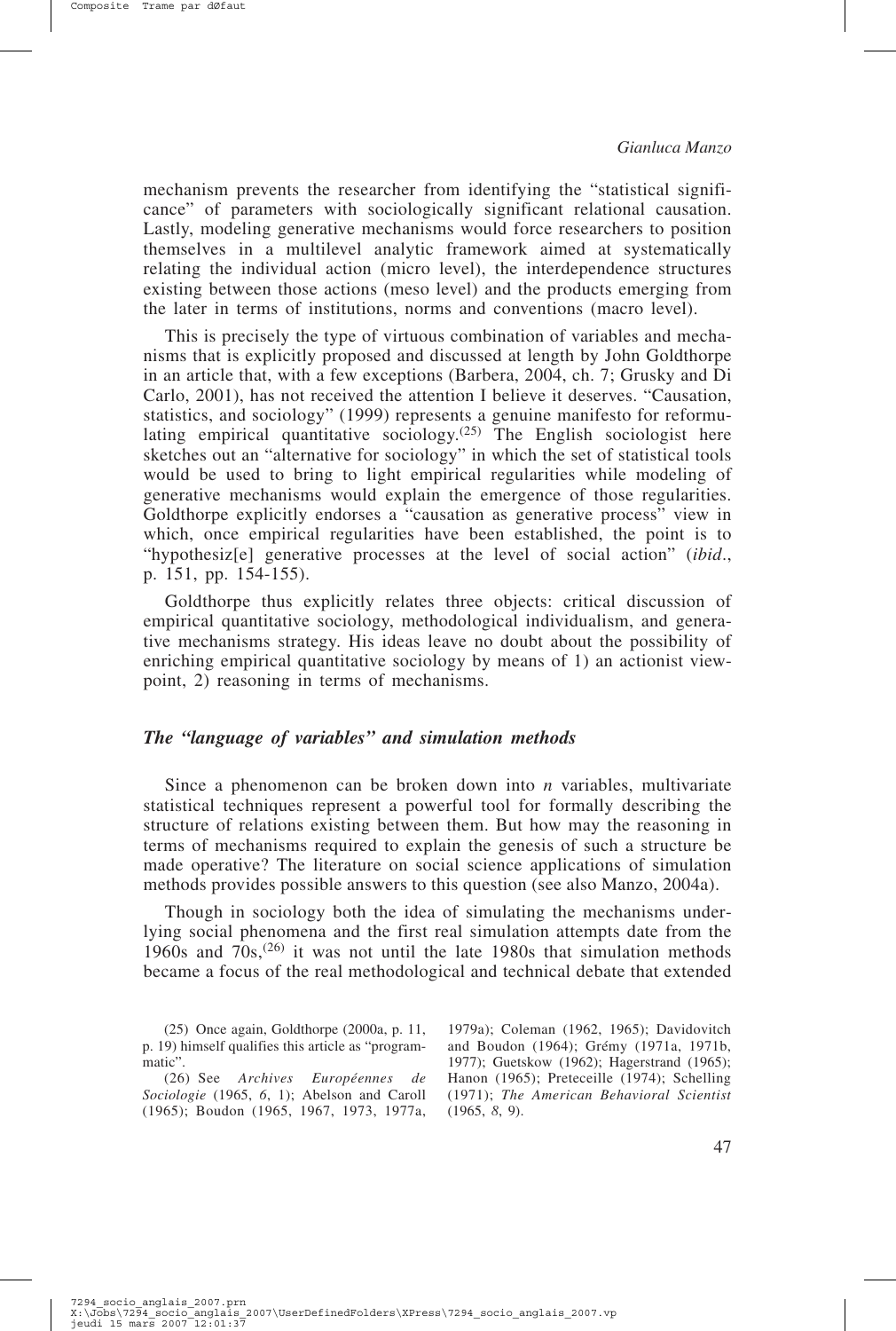to a considerable segment of the social sciences (Bruderer and Maiers, 1997; Hummon, 1990, p. 65; Troitzsch, 1997, p. 45; Whicker and Sigelman, 1991).<sup>(27)</sup> Without going so far as to speak of a "simulation era" (Hartmann, 1996, p. 77, p. 79, p. 84, p. 98) or a "new way of doing social science" (Gilbert, 1999a, 1486), we can only observe that simulation methods are currently emerging from their earlier marginality. Their place in sociological analysis seems destined to become stronger (Hanneman, 1995; Hummon, 1990; Halpin, 1999; Moretti, 2000, 2002). A "computational sociology" project is beginning to take shape (Heise, 1995; Hummon and Fararo, 1995; Macy and Willer,  $2002$ ).<sup>(28)</sup>

A general definition and concise description of a specific technique will surely give a clearer idea of the nature of this approach.

Above and beyond the specificities of the various techniques, we can begin to define "simulation" by stating that it is the *execution* of a program that *translates* a theoretical system (representing an object of analysis) into a set of algorithms written in a specialized computer language. By this means, the behavior of this system may be studied and observed as it evolves dynamically under different conditions (see for example Macy, 2001, p. 14439; Moretti, 2000, p. 137; Troitzch, 1997, p. 46; Klein, 2002-2003, p. 7; Hanneman and Patrick, 1997; Hartmann, 1996, p. 83; Heise, 1995). The complex nature of this definition is due to the fact that simulation more closely resembles a family of techniques (clearly and pedagogically presented in Gilbert and Troitzsch, 1999) that share a common methodological spirit –this is what the foregoing definition tries to convey to the reader– rather than a single method with clearly standardized operating protocols. This is why certain authors readily use the artistic metaphor when defining the nature of the activity performed by practitioners of this approach (Axelrod, 1997a; Marney and Tarbert, 2000; Whicker and Sigelman, 1991, ch. 8). To illustrate,

(27) Many elements attest to this change of gears, among them the long spate of special issues on the question: *Social Science Computer Review* (1988, *6*, 1); *Journal of Mathematical Sociology* (1990, *15*, 2); *Sociological Perspectives* (1995, *38*, 4); *American Behavioral Scientist* (1999, *42*, 10); *American Journal of Sociology* (2005, *10*, 4). The on-line review created in 1998 by Nigel Gilbert at the sociology department of the University of Surrey –"*The Journal of Artificial Societies and Social Simulation*: *an interdisciplinary journal for the exploration and understanding of social processes by means of computer simulation*" (*JASSS*)– is a catalyst for theoretical, methodological, and technical debate on the subject today. Collective works, most often derived from conferences, colloquia, and working groups or forums, multiplied in the space of a few years (Conte, Hegselmann and Terna,

1997a; Gilbert and Conte, 1995; Gilbert and Doran, 1994; Hegselmann, Mueller and Troitzsch, 1996; Sichman, Conte and Gilbert, 1998; Troitzsch, Mueller, Gilbert and Doran, 1996). In 2002 the foundations were laid for constructing a "European social simulation association" (Moss *et al.*, 2002); its current internet site shows the fully developed scientific activity around the association today. Textbooks on simulation methods are finally beginning to be published; *Simulation for the Social Scientist* (Gilbert and Troitzsch, 1999) is one of the clearest and most instructive of these.

(28) In their definition of the project, Hummon and Fararo (1995, p. 79) specify that it "uses the ideas and technologies of modern computer science to help advance theoretical sociology through the construction and study of simulation models".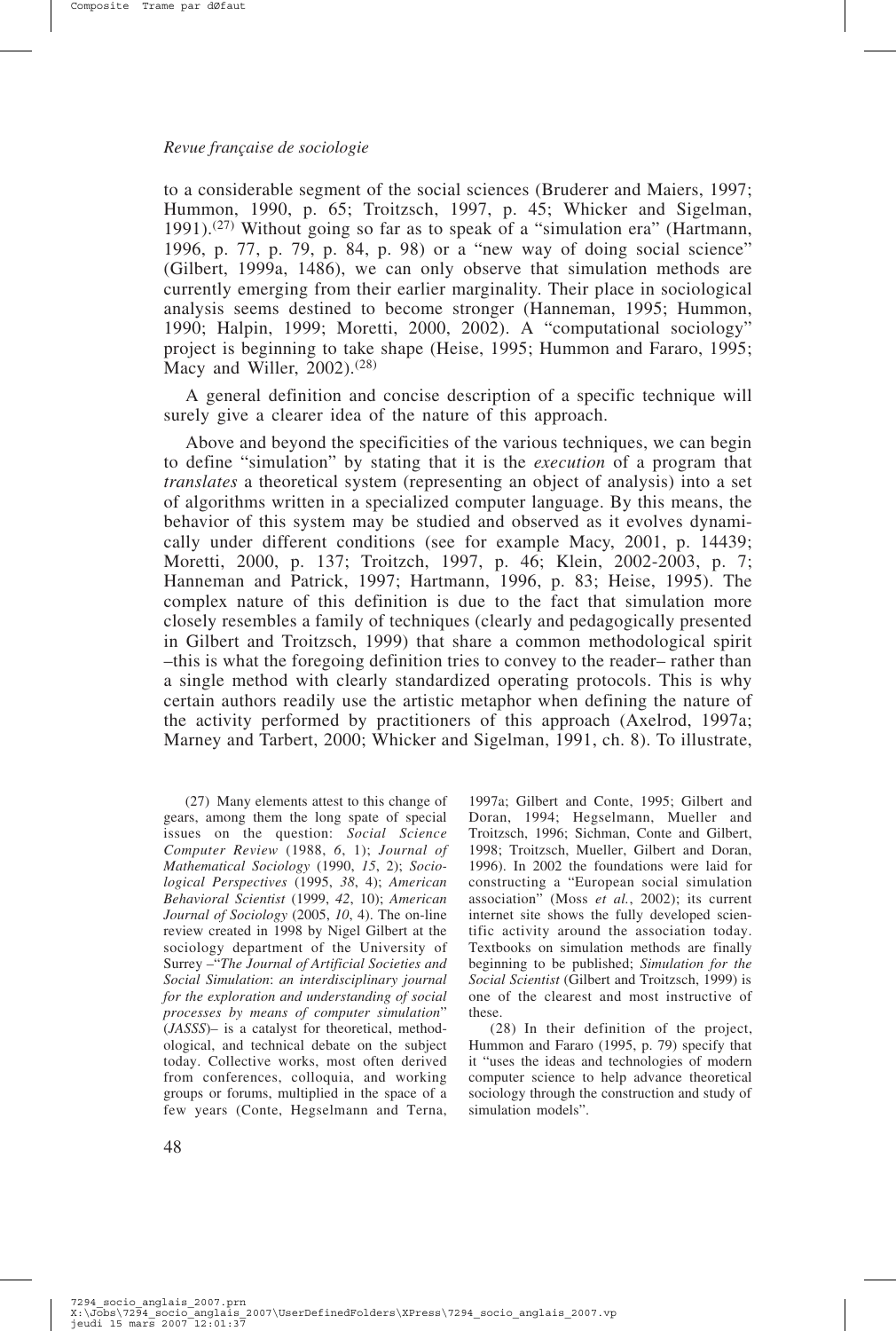we can consider a type of simulation known in the literature as the "multiagent system" (Davidsson, 2002),<sup>(29)</sup> which is particularly promising for sociological analysis (Macy and Willer, 2002; Sawyer, 2003, 2004a, 2004b, 2005) but also for economics (Phan, 2004), political science (Axelrod, 1997b; Cederman, 2001; Johnson, 1999) and the social sciences in general (Amblard and Phan, 2006). This technique which is becoming increasingly widespread also complexifies another method, the "cellular automata" (Weisbuch  $1992$ )<sup>(30)</sup> well-known to biologists and physicists. As the name suggests, a multiagent system is made up of a set of *n* elementary units (named "automata" or "agents"). The researcher can program both the behavior of these units, either singly or grouped into subsets, and the way the units (or groups of units) interact in time. The aim of the technique is to observe how the system of interaction between agents evolves and its final "emerging" configuration. Being able to study the behavior of the system by way of different actor models and/or different interdependence structures and to model the recursiveness that gets established among the different levels of analysis (actions, interactions, aggregate products of interactions, etc.) is surely what makes this method so appealing (see also Manzo, 2007a).

But does it offer methodological advantages genuinely specific to simulation or should its recent accelerated diffusion in the social sciences be explained rather by "methodological mode" logic? In other words, why should we simulate?

I see three main reasons.

First, it can be claimed that simulation has a positive impact on sociological theory (Collins, 1992; Fararo, 1989, p. 158; Hanneman, 1995; Hanneman, Collins and Mordt, 1995; Hanneman and Patrick, 1997; Troitzsch, 1997, p. 48). As the above definition suggests, all simulations require preliminary modeling. This step brings the matter of theoretical thinking in the research process back to the fore: simulation methods give theory back its *function of orienting sociological analysis*. Second, simulation analysis increases the theory's *degree of formalization*. The operation of translating the initial theoretical propositions into a series of algorithms that the computer can read requires the researcher to *specify the structure and shape of relations among the model's analytic components* (Hanneman *et al.*, 1995, p. 3; Jacobsen and Bronson, 1997, p. 98, p. 99; Kliemt, 1996, p. 20). Likewise, the fact that the computer has to be able to read the model requires constant control of its internal logical consistency (Collins, 1992, pp. 647-648). Lastly, simulation

(29) For methodological discussions and/or empirical applications of this technique, see, for example, Bainbridge (1995); Castelfranchi (1998); Conte *et al.* (1997b, p. 10); Conte *et al.* (1998); Doran (1998); Duong and Reilly (1995); Gilbert (1996b, pp. 4-5); Gilbert and Troitzsch (1999, ch. 8 and 9); Halpin (1999, pp. 1495-1496); Johnson (1999, pp. 1522-1524, p. 1525); Macy (2001); Minar *et al.* (1996);

Moretti (2000, 2004); Moss (1998); Phan (2004); Sichman, Conte, and Gilbert (1998); Terna (1998).

(30) Hegselmann (1996) gives an excellent presentation of this method; see also Gilbert and Troitzsch (1999, ch. 8); Halpin (1999, pp. 1493-1494); Latané (1996, pp. 301-304); Macy (2001); Nowak and Lewinstein (1996, pp. 260-280).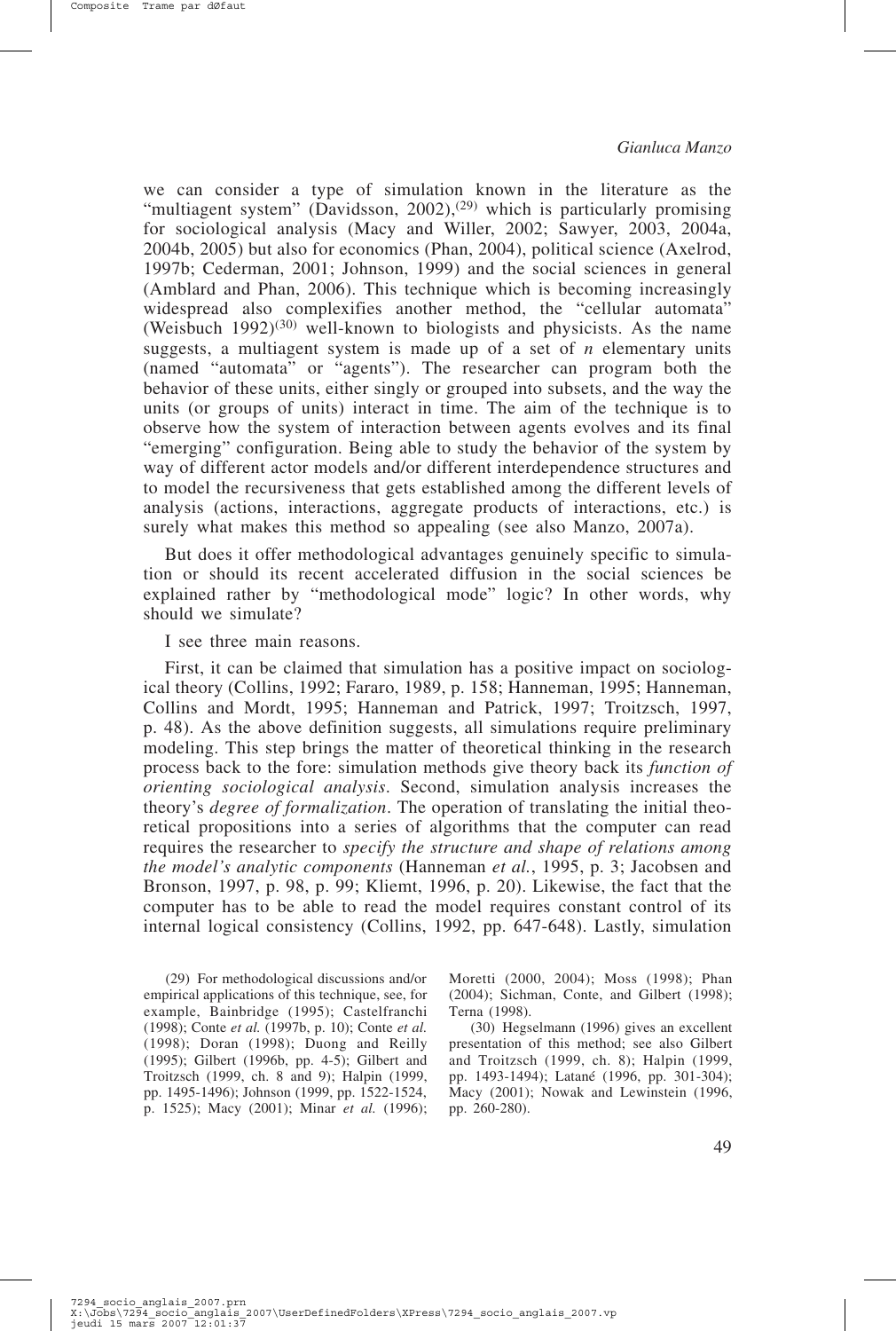*complexifies* the theory in that it allows for observing the behavior of a theoretical system under a variety of initial conditions (Bainbridge, 1995, p. 483, p. 484; Fararo, 1989, p. 238; Hanneman *et al.*, 1995; Hanneman, 1995; Hanneman and Patrick, 1997; Hegselmann, 1996, pp. 222-230).

Second, simulation methods –some more than others, of course– represent a viable technical solution for making generative mechanism reasoning operative. One is struck in reading this literature by the recurrence of such terms as "mechanism", "process", "underlying process", "causal processes", "underlying generative mechanisms".(31) And the link between simulation methods and generative mechanism modeling is often explicitly asserted (Coleman, 1965, p. 95: Fararo, 1989, p. 139; Edling, 2002, p. 213; Gilbert, 1994, 1996a, 1999a; Kliemt, 1996, p. 14, p. 16, p. 19; Schelling, 1971).(32) Specifically, the biunivocal relation between a "generative epistemology" and "multiagent systems" is being increasingly recognized and accepted (Cederman, 2005; Epstein, 2006). This appreciable property of simulation analysis derives from the very core of the technique, namely the operation of writing a program that incorporates the theoretical model to be studied –this is termed "model translation" (Whicker and Sigelman, 1991, p. 37). Writing a series of algorithms that specify how and why the variables are linked to each other amounts in fact to postulating a series of generative mechanisms.(33) "To simulate" means to engender a structure of data from a set of theoretically significant rules that one assumes to be the foundation of the phenomenon under study (Halpin, 1999, p. 1500; Hanneman, Collins, and Mordt, 1995, p. 5). Direct modeling of the mechanism in this way is made possible by the use of a formal programming language. This allows us to "drive" the mechanism by dialoguing with the computer –to observe its dynamic form in action so to speak. In this sense –and without wishing to underestimate the difficulties involved in programming (Bruderer and Maiers, 1997; Gilbert, 1996c; Heise, 1995; Troitzsch, 1996)– the computer language can help overcome certain difficulties posed by both natural and mathematical languages, since the former may imply logically unmasterable complexity while the second can present analytically unmanageable complexity (Axtell, 2000; Coleman, 1965, p. 105; Collins, 1992, pp. 643-644; Epstein, 2006; Gilbert, 1996a, p. 449, 1999a, p. 1485; Gilbert and Troitzsch, 1999, p. 6; Hanneman *et al.*, 1995, pp. 8-9; Johnson, 1999, p. 1511, p. 1514, p. 1518, p. 1526; Troitzsch, 1997, p. 47, p. 48).

(31) See for example Abelson and Carroll (1965, p. 24, p. 27, p. 30); Bainbridge (1995, p. 491); Grémy (1977, p. 60, p. 77, p. 82); Hanneman (1995, p. 458); Hanneman, Collins, and Mordt (1995, p. 3, p. 4, p. 28, p. 40); Hagerstrand (1965, p. 43, p. 46); Hartmann (1996, p. 77, p. 83, p. 91, p. 98); Nowak and Lewenstein (1996, p. 255, p. 277, p. 278, p. 279).

(32) Nigel Gilbert sees simulation as the mechanism method: "It aims to explicate the mechanisms of social processes and so perhaps could be called 'process-centred analysis'." (1996a, p. 449); "One of the benefits of computational models is that they allow the social scientist to express ideas about process or mechanism in a flexible yet precise way.' (1999a, p. 1485).

(33) See in this connection the functional definition of mechanism given above.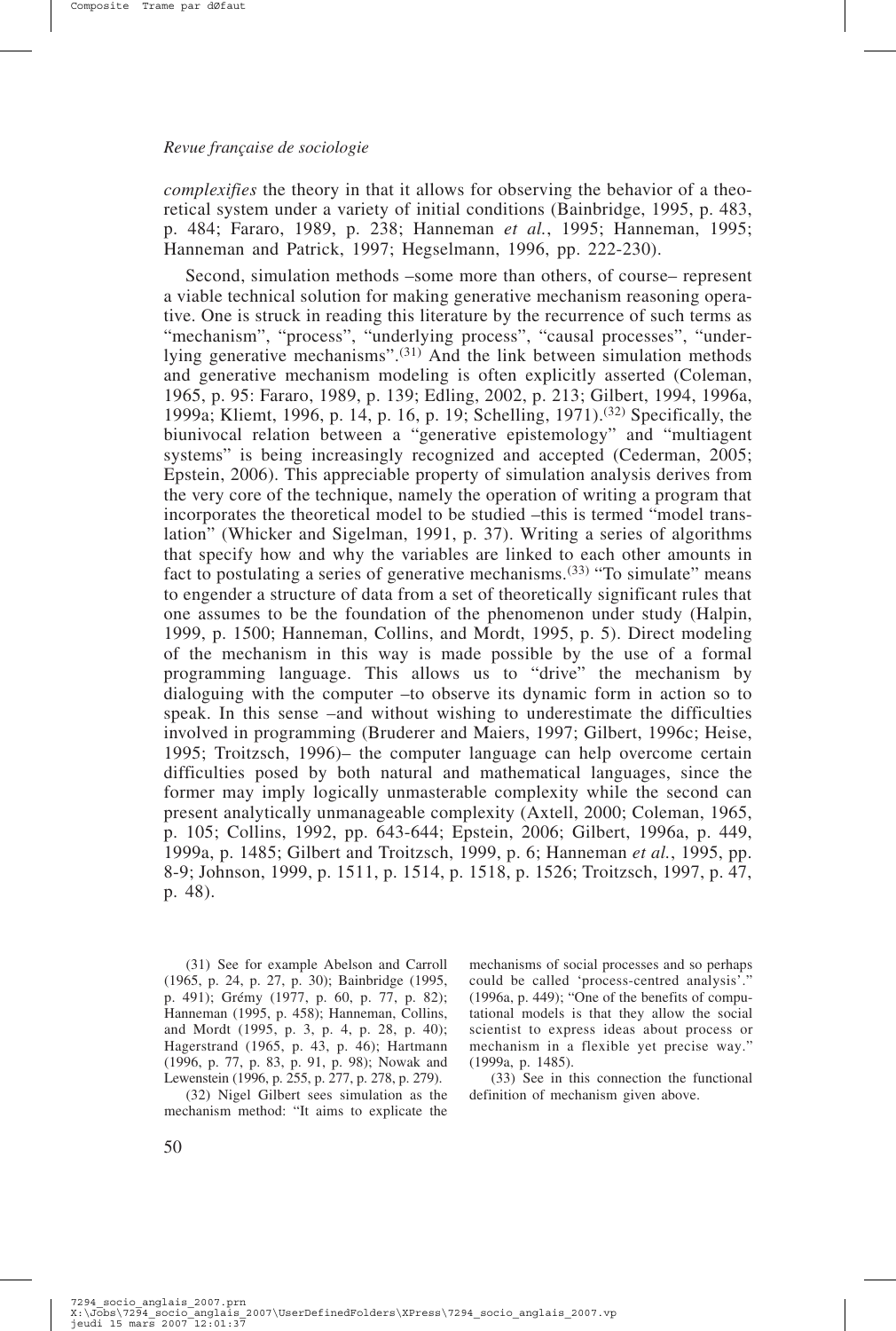Composite Trame par dØfaut

The third methodological advantage that helps explain the appeal of simulation methods, particularly that of "agent-centered" ones, is their ability to powerfully, flexibly model the multi-level nature of social reality (Coleman, 1965, p. 91, p. 94, p. 96; Gilbert, 1996b, p. 1, pp. 6-7, 1999a, p. 1487, 1999b; Grémy, 1977, p. 40, p. 71; Hanneman, 1995, p. 461; Macy, 2002, p. 144, pp. 147-148, p. 161). Specifically, simulation allows for studying how complex, unexpected consequences are engendered at the macro level from relatively simple situations at the micro level (Gilbert, 1996a, p. 452; Gilbert and Troitzsch, 1999, pp. 9-12). This property of some simulation methods derives from their ability to handle the problem of interdependence; that is, the way a plurality of elementary units interact reciprocally and, quite often, non-linearly (Latané, 1996, p. 290, p. 291; Kliemt, 1996, p. 20; Nowak and Lewenstein, 1996, p. 255, pp. 256-257, p. 258, p. 259). In modeling the meso level, simulation analysis proves a good candidate for improving our understanding of the micro-macro problem. Once again it is the computer language that allows for obtaining such results. Certain sophisticated types of programming –namely the family of languages defined as "object-oriented"– facilitate the construction of complex models where the behavior of each basic unit, the interactions among such units and the reciprocal references between the "local" and the "global" can be modeled with great precision.

In what sense, then, can it be claimed that empirical quantitative sociology could benefit from a closer tie to simulation methods? If we recall the problems mentioned earlier, it can be claimed that these techniques reinforce that type of sociology precisely where it is weakest. Given that variable sociology tends to underestimate the role of theory, simulation works to strengthen theoretical models. Given that the language of variables underestimates the plurality of levels specific to sociological analysis and favors linear relations, simulation methods represent a powerful technical support for handling the micro-macro problem, and by directly modeling structures of interdependence among agents, they favor a "configurational", non-linear view of causation. Given that variable analysis requires generative mechanism reasoning to explain the empirical regularities it brings to light, simulation constitutes a tool for formally studying the mechanisms of phenomena production (Gilbert and Troitzsch, 1999).(34)

The soundness of arguments in favor of a virtuous combining of the language of variables and simulation analysis has begun to be recognized in the literature.(35)

(34) "Simulation models are concerned with processes [...] We would expect a simulation model to include explicit representations of the processes which are thought to be at work in the social world. In contrast, a statistical model will reproduce the pattern of correlations among measured variables, but rarely will it be modeling the mechanisms which underlie these relationships." (Gilbert and Troitzsch, 1999, p. 17).

(35) Statistical analysis and simulation methods have been brought together more frequently than I can discuss in detail here; see, among others, Boudon (1977, p. 18); Coleman (1965, p. 100); Collins (1992); Gilbert (1994, 1996a, pp. 448-449); Gilbert and Troitzsch (1999, pp. 14-17); Halpin (1999, pp. 1499- 1501); Hanneman (1995, pp. 459-460); Whicker and Sigelman (1991, p. 69).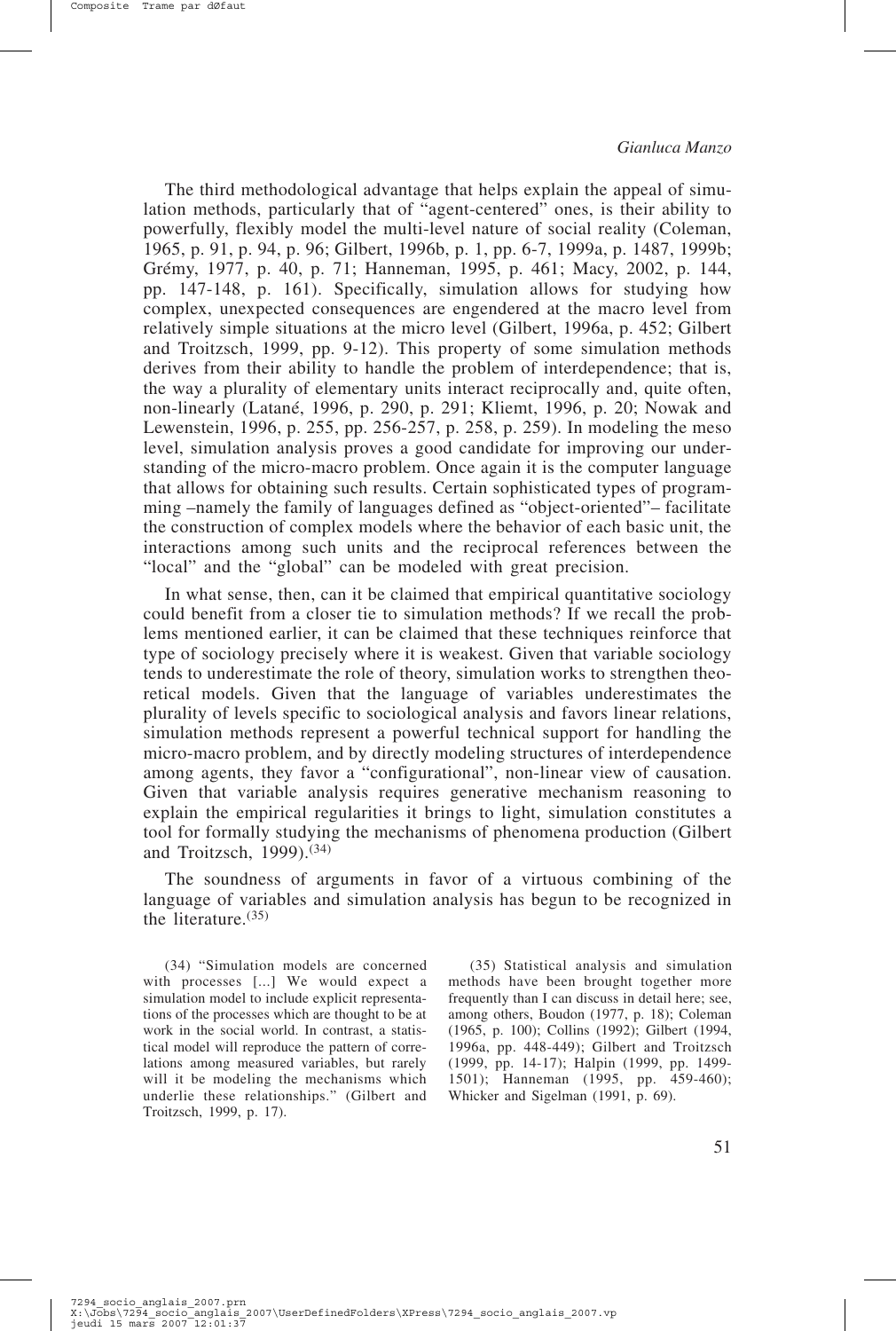Michael Macy and Robert Willer (2002, p. 162) affirm that "agent-based models use simulation to search for causal mechanisms that may underlie statistical associations". John Goldthorpe (1999, p. 158), discussing how it might be possible to test generative mechanisms constructed at the theoretical level, notes: "The simulation approach to hypothesis testing is not at a very advanced stage. Nonetheless, there are by now at least indications that its potential in helping to integrate theoretical and empirical quantitative work is becoming more fully appreciated." Peter Hedstrom (2005, ch. 6) seems to be explicitly moving in this direction. Lastly, it is worthwhile quoting Brendan Halpin: "This interface between statistics, simulation, and sociological theory is critically important for the development of a sociology that is both theoretically sound and empirically founded, particularly when it comes to dealing with issues that are inherently complex." (1999, p. 1501; see also p. 1503).

### **Recent developments in sociology of social stratification**

One research area where empirical quantitative sociology has taken an extremely complex, sophisticated form is sociology of social stratification (Cobalti, 1995; Ballarino and Cobalti, 2003; Raftery, 2001). Not by chance was it systematically chosen as an exemplary case of the limitations of variable analysis (Cherkaoui, 2005, ch. 2; Esser, 1996; Sorensen, 1998). I make the same choice here, though with the opposite purpose, my aim being to show that social stratification sociology today represents a research area where an attempt is clearly being made to revisit variable sociology with the insights discussed in the preceding sections.

The first sign of change concerns awareness and explicit acceptance of the methodological limits of variable analysis, particularly its a-theoreticalness and explanatory insufficiencies. John Goldthorpe (2000b, p. 230) writes: "Sociologists engaging in quantitative analysis of social mobility, or indeed of other macrosociological phenomena, have, I believe, often shown an insufficient appreciation of the importance of theory; and, in particular, in failing to see that such analysis, no matter how sophisticated it may be, cannot itself substitute for theory in providing explanations of the empirical findings that it produces." Though sociologists of stratification are not always ready to acknowledge all the effects of this "overestimation" of the power and explanatory value of the multivariate statistical tools (Goldthorpe, 2003b, p. 33n), the direction of the shift in perspective is clearly outlined. This is confirmed by another fact: since at least the mid-1990s, the literature shows a number of studies that seek to nourish stratification sociology with an explanatory theory constructed specifically in terms of rational action and generative mechanisms (Barbera, 2004, p. 99, p. 148; Breen and Jonsson, 2005; Goldthorpe, 2003b, pp. 19-25; Grusky, 2001, 25).(36)

(36) This view was already being clearly outlined in the early 1970s by Raymond Boudon (1973); see the conclusion of this article.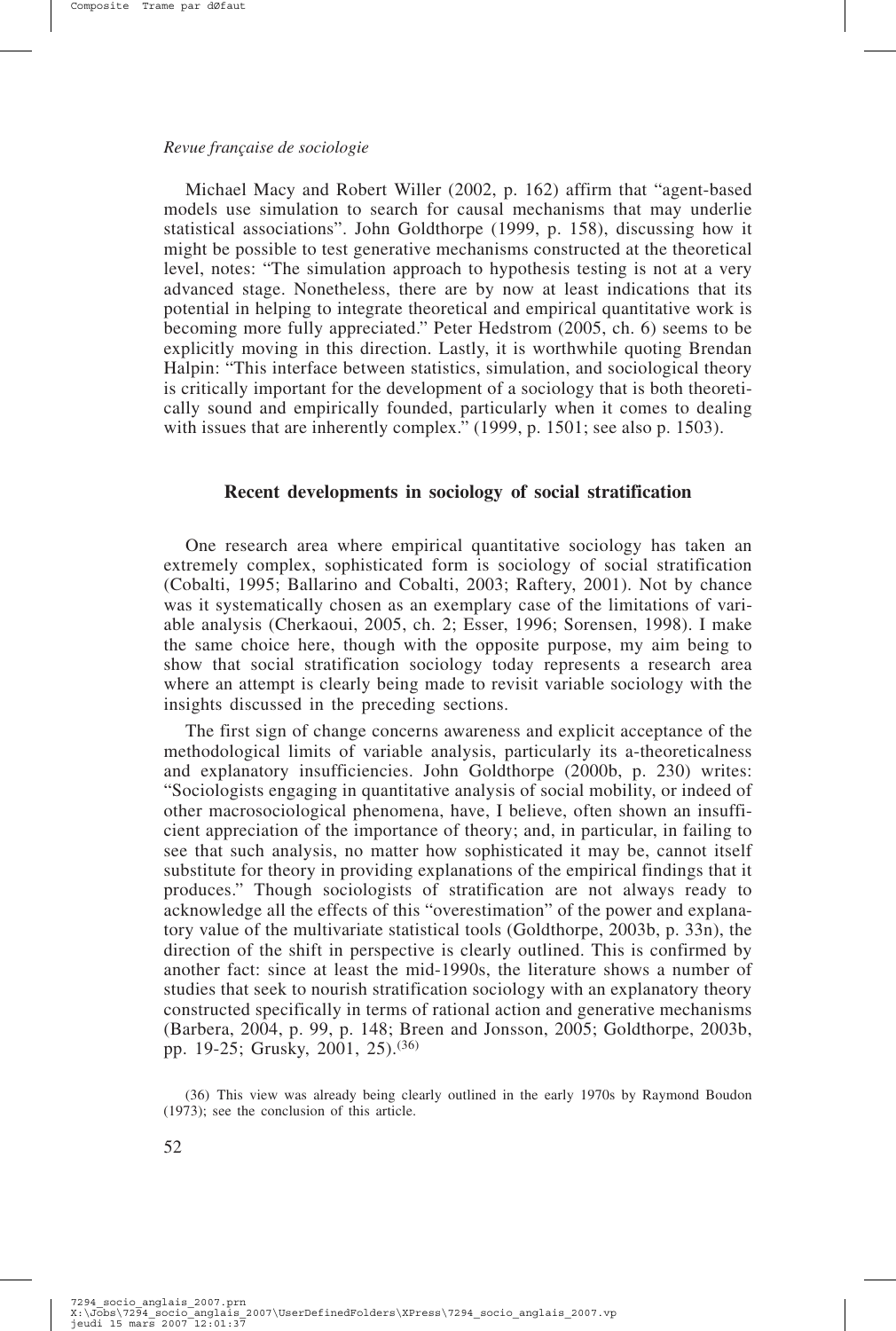Composite Trame par dØfaut

In this connection, studies bearing on the first phase of the social position transmission process, namely "origin —> educational attainment", are the most advanced (see Barone, 2005; Manzo, 2004b<sup>(37)</sup>). In John Goldthorpe's first version of an explanatory theory of educational inequalities based on the rational actor hypothesis (1996b, pp.167-178), the notion of generative mechanism is implicitly present but the term "generative processes" is used only once (*ibid*, p. 162). A year later, Goldthorpe and Breen published "Explaining Educational Differentials: Towards a Formal Rational Action Theory" (1997), and it is here that the theory takes it full, mathematicized form, the point being to show that the empirically observed regularities "reflect action on the part of children and their parents that can be understood as rational" (*ibid*, p. 184, pp. 202-203). Reasoning in terms of generative mechanisms is here explicitly adopted.<sup>(38)</sup> Jan Jonsson and Robert Erikson (2000) propose an explanatory model of educational inequalities inspired in large degree by the same methodological principles.(39) The rational actor hypothesis (*ibid*., p. 347, pp. 358-368) and the notion of generative mechanisms (*ibid*., p. 347, p. 349, p. 362, p. 373) constitute the basic components for constructing a theory to explain the genesis of the empirical regularities describing the phenomenon: "One way of using the individual-decision model presented above, and the proposed mechanisms connected to the family of origin and the structure of the school system, is for trying to understand relevant empirical regularities." (*ibid*., p. 368).

These theoretical works have in fact already elicited a number of empirical developments. Antonio Schizzerotto (1997) takes off from rational individual strategies to explain the low level of education participation at the upper secondary and tertiary education levels of the Italian school system. Ralf Becker (2003) uses a complex model of rational school choice to analyze the increase in school participation in Germany since the 1950s, consistently linking the languages of mechanisms and variables linking (*ibid*., p. 2, p. 3, p. 4, p. 6, p. 13). Steffen Hillmert and Marita Jacob (2003) adopt a rational choice perspective enriched with human capital theory to study the effects of the presence of a vocational training track on scholastic inequalities at the higher levels of the German school system. The methodological principle guiding their analysis is the following: "We use a rational-choice approach to explain persisting differentials in educational decisions by looking at the

(37) In this study I provide a detailed reconstruction of the "rational educational choice approach", comparing it to the "cultural capital" theory that developed out of Pierre Bourdieu and Jean-Claude Passeron's analyses. I also develop a broader-scope analysis than the one presented here of empirical literature on inequality of educational opportunity (see also Manzo and Corposanto, 2003).

(38) The section presenting the core of the model is entitled "The generation of class differentials" (*ibid*., p. 188); the analytic structure of the model is constructed in terms of mechanisms –"We then propose three mechanisms through which class differentials in educational attainment may arise at the level of 'secondary effects'." (*ibid*., p. 189, p. 192), the main point of the theory being to "grasp" the "key generative processes" (*ibid*. p. 203).

(39) Their article, entitled "Understanding Educational Inequality: the Swedish experience", also further develops earlier work, *e.g.*, Erikson and Jonsson (1996), particularly the introduction and ch. 1.

7294 socio anglais\_2007.prn<br>X:\Jobs\7294\_socio\_anglais\_2007\UserDefinedFolders\XPress\7294\_socio\_anglais\_2007.vp<br>jeudi 15 mars 2007\_12:01:37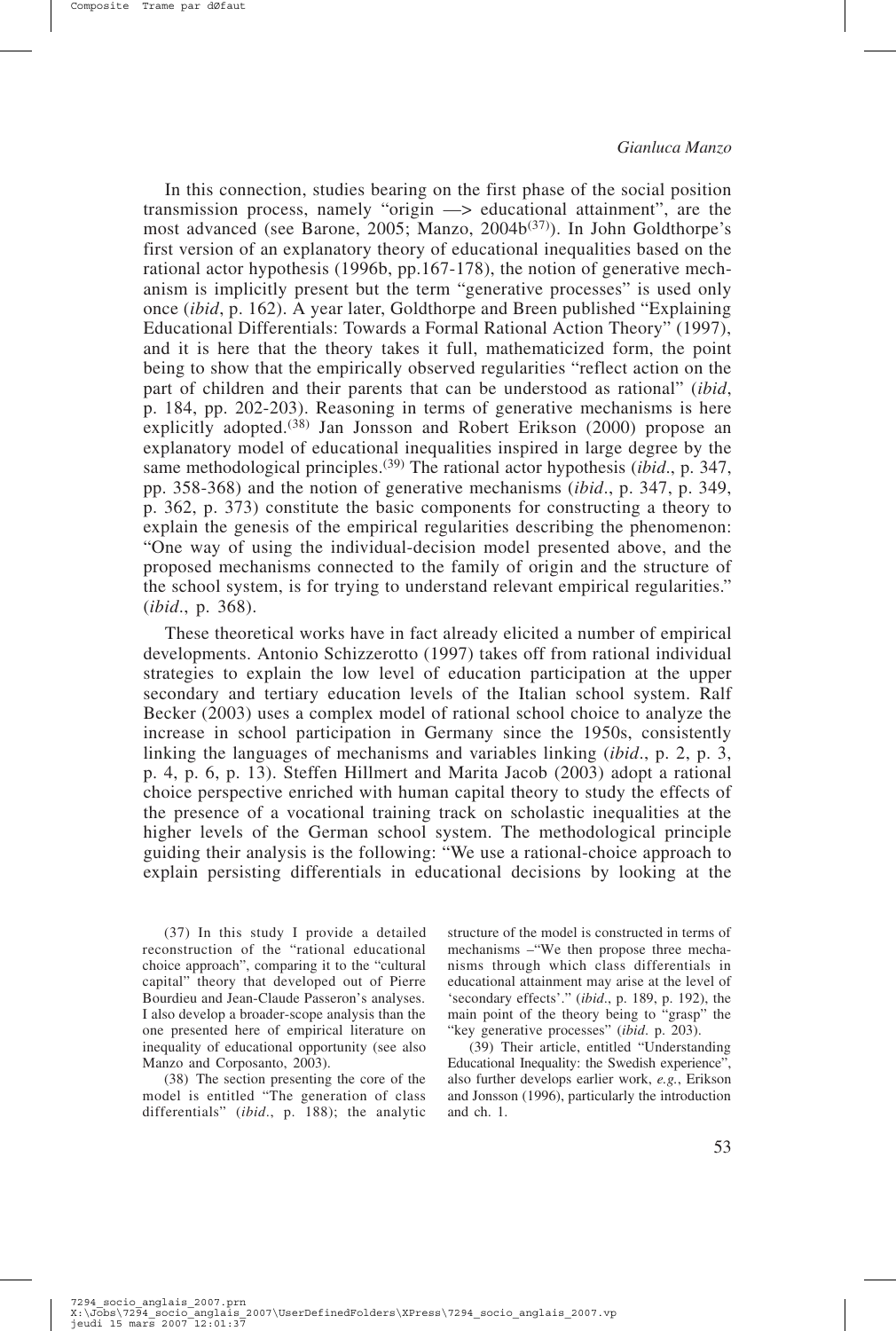cause mechanisms and generative processes of the association of social origin and educational outcomes." (*ibid*., p. 321). Richard Davies, Eskil Heinesen and Anders Holm (2002) have tried to empirically assess from Danish data the relevance of the essential mechanism in the Goldthorpe-Breen model compared to the hypotheses that can be derived from the human capital theory. Richard Breen and Meir Yaish (2006) have also tried to empirically test the "relative risk aversion" mechanism on English data; to date, this study is the most direct attempt at empirically estimating the crucial generative mechanism of the Goldthorpe-Breen model (see also Holm and Jaeger, 2006). That model is also at the center of Roy Nash's study (2003) and that of Gøsta Esping-Andersen and Josep Mestres (2003). Both of these articles attempt a critique of the model with the purpose of reevaluating the empirical effect of the socialization process on the emersion of educational inequalities.(40) Gabriele Ballarino and Fabrizio Bernardi (2001) have tried to empirically test the Erikson-Jonsson model: their analysis on the basis of "time budget" micro-data starts with the observation that the "mechanisms" responsible for the aggregate results have not been sufficiently analyzed by empirical social stratification research.

The penetration of the generative mechanism notion can also be detected in studies of the inequalities that structure access to the job market.<sup>(41)</sup> Barbara Reskin's article (2003) is a veritable manifesto in this area. The title itself –"Including Mechanisms in our Models of Ascriptive Inequality"– expresses the author's programmatic intentions. Reskin defines mechanisms as "the processes that convert inputs (or independent variables) into outputs (or dependent variables)" (*ibid*., p. 7), declaring that only by adopting analysis in terms of mechanisms –*i.e.*, constructing "how-explanations" (*ibid*., p. 1)– can the discrepancy between technical sophistication and explanatory power in empirical research into inequalities in job market access be reduced. She suggests the need to systematically model four types of "mechanisms": "intrapsychic", "interpersonal", "societal" and "organizational" (*ibid*., pp. 8- 14).

Lastly, rational action and mechanisms are acquiring a place in some analyses of the relative aspect of social mobility. John Allen Logan (1996) outlines what he defines as the "random matching model of opportunity" (*ibid*., p. 175, p. 180), a microsociological model of the interaction process between two groups of actors assumed to be rational: employers and jobseeking individuals. The model formally defines the rules (*ibid*., pp. 177-179)

(41) As early as the 1970s, some studies –rare but exemplary– sought to introduce or recommend modeling mechanisms and social processes in this area; see in particular the pioneering research of Harrison White (1970) and Aage Sorensen's developments of that research (1977, 1979). See further discussion in the conclusion.

<sup>(40)</sup> Both articles use recent OECD PISA survey data (Programme for International Student Assessment; see OECD, 2001). Both Nash and Esping-Andersen stress the importance of the socialization process, particularly during the early period of children's scholastic careers. Nash's criticism of the Goldthorpe-Breen model is harsher than Esping-Andersen's.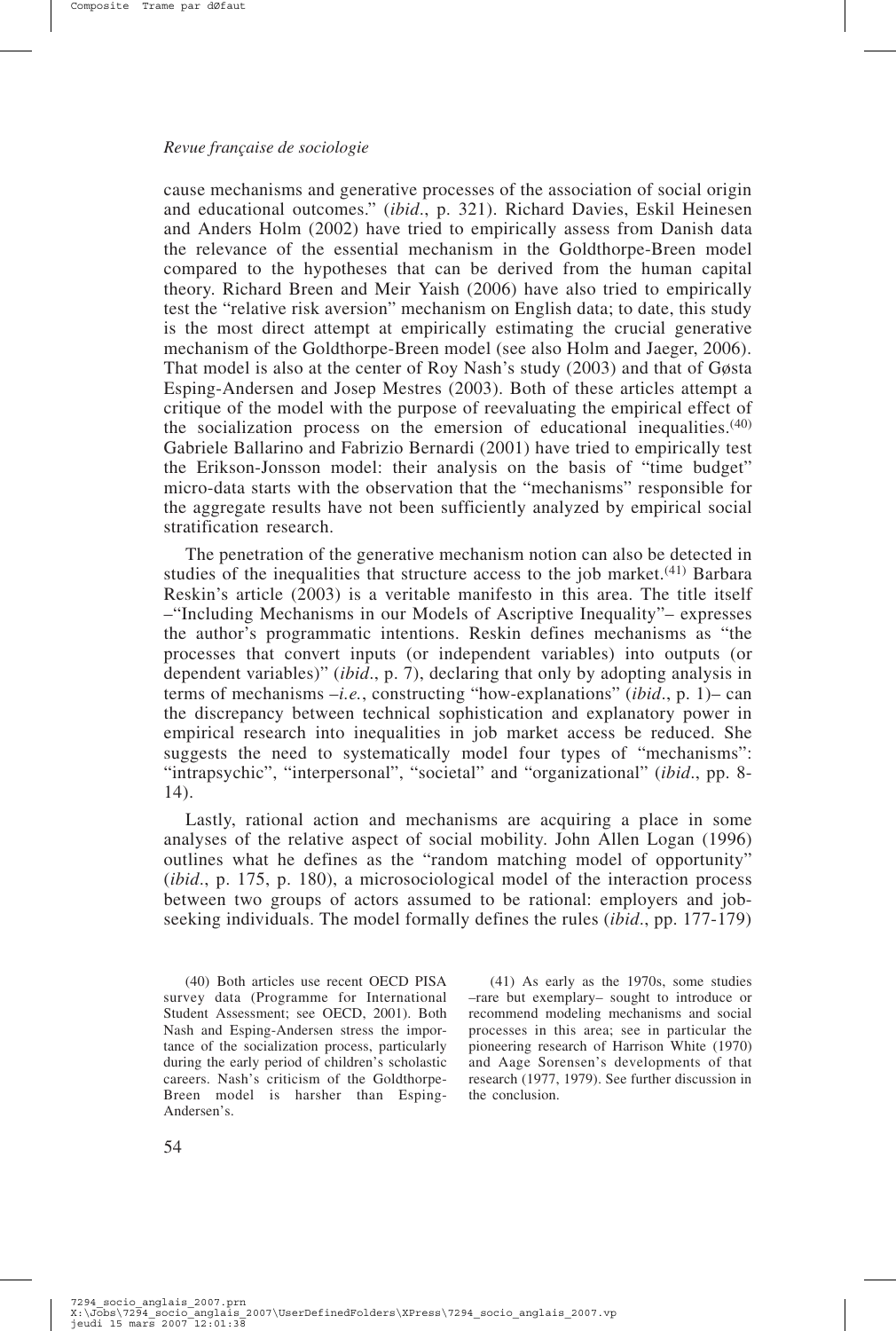and processes (pp. 179-180) that allow these two social groups to meet up with each other. Maurizio Pisati (1997) places the notion of generative mechanism at the core of a comparative empirical analysis of Italian and American mobility regimes. He explicitly accepts a "generative modeling" strategy and his stated aim is to construct "a theoretical model for the explanation of mobility regimes in terms of underlying generative mechanisms" (*ibid*., p. 180).(42) John Goldthorpe has also worked on constructing a theory of relative mobility in terms of rational action. In his "Outline of a theory of social mobility" (2000b), he asserts the need for a micro-foundation to explain the "intrinsic" association between origin and destination (*ibid*., p. 237) and recognizes the notion of "mobility strategies" as a possible means of reaching this end (*ibid.*, pp. 238-243).<sup>(43)</sup> The methodological principle driving the theory is defined as follows: "providing theoretical accounts or narratives that can show them to be capable of generating the empirical regularities in relative mobility rates that require explanation and at the same time to be rational, and thus intelligible, responses by individuals to the situations in which they find themselves" (*ibid*., p. 244). An article by Mohamed Cherkaoui (2005, ch. 6) completes this framework. Cherkaoui stresses the central role that the generative mechanism notion should play if the aim of mobility studies is to construct macro-social empirical generalizations.(44)

To demonstrate the existence in quantitative social stratification sociology of a process of methodological restructuration that is being guided by the ideas discussed in the second part of this article, we need to be able to identify studies where simulation methods are coupled with variable analysis with the purpose of applying mechanism reasoning. Though there are still very few such studies, two of those cited above do use a simulation procedure: Hillmert and Jacob (2003, pp. 326-332, p. 333) and Logan (1996, pp. 186-190). These two analyses use similar logic, in that simulation analysis is used to "drive" the mathematical equations that specify the generative mechanisms of the phenomenon, given that certain parameters cannot be estimated empirically. The types of numerical simulation used are relatively simple. This type of

(42) Pisati proposes four generative mechanisms which, by influencing the micro level of individual mobility propensity, structure the association between origin and destination observed at the aggregate level. The mechanisms are 1) availability of class resources for moving within social space; 2) availability of specific resources for privileged "buying" of certain social positions; 3) desirability differential for "arrival" social positions; 4) class preferences for one or another "arrival" position (*ibid*., pp. 181-182).

(43) The theory outlined by Goldthorpe is strictly linked to his model of educational inequalities (mentioned above), particularly to the mechanism of "relative risk aversion" (*ibid*., p. 242).

(44) Cherkaoui's argument is based on a precise definition of the macro level; in his understanding, it is only legitimate to speak of "macro" if the interdependence structure of the individual actions potentially operative in the process of emergence of the phenomenon under study has been modeled (see n. 12 above). Since currently available empirical research studies in social mobility aggregate individual data simply (see comment at the end of part 1 of this article), Cherkaoui concludes that they are not yet in a position to construct macrosociological propositions. In this sense, then, he recommends further developed modeling of micro-macro mechanisms, to use the terms of Hedstrom and Swedberg's typology discussed above.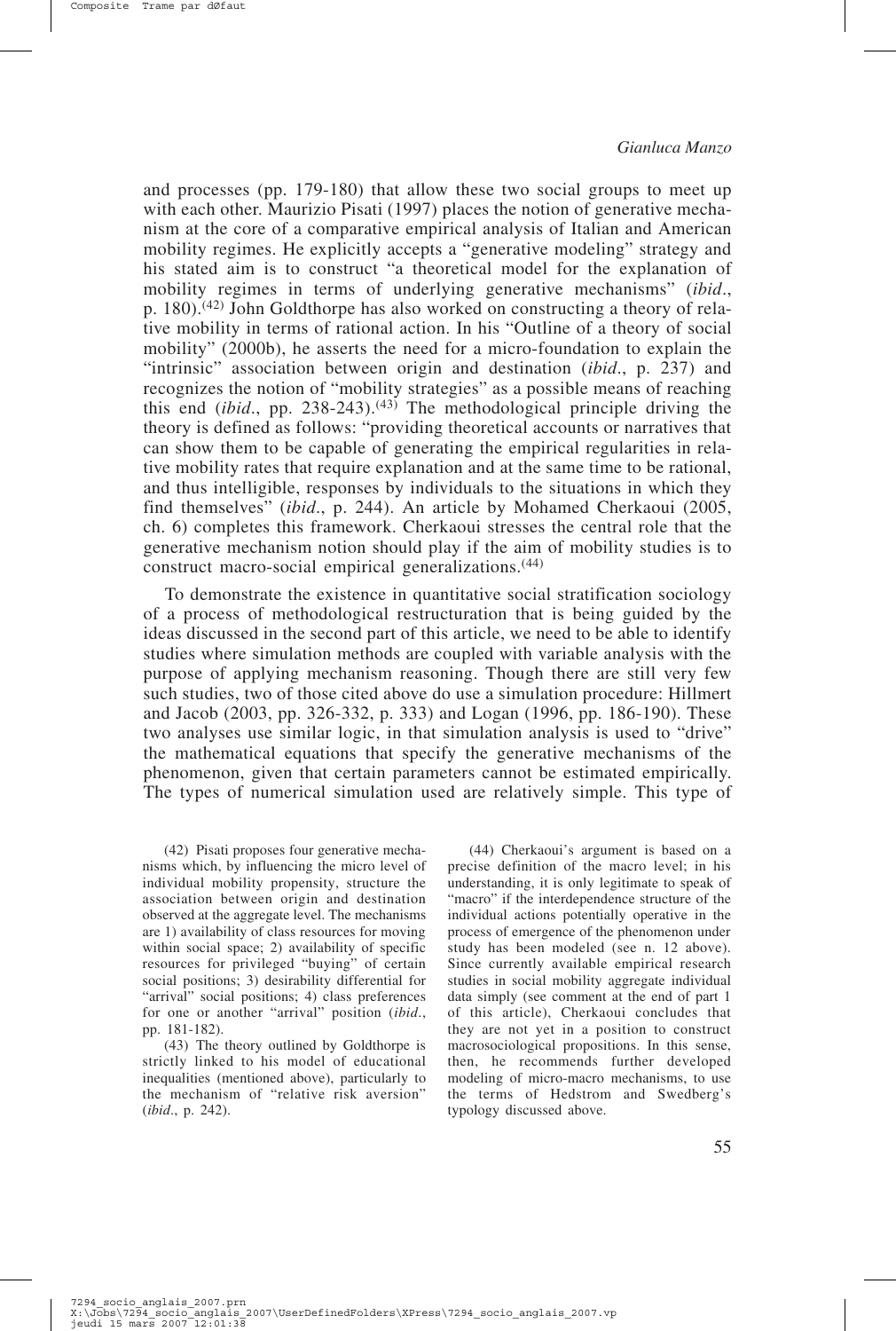simulation may also be identified in two other studies, though it is used only for methodological purposes and not substantive ones. Hellevik (1997) uses a sort of numerical simulation to demonstrate that the odds-ratio does not necessarily produce the most accurate image of inequality trends (*ibid*., p. 376, p. 378, pp. 383-389) and that their "insensitivity to the margins" is operative under more specific conditions than sociological social stratification literature might lead us to believe (*ibid*., p. 394, n. 6).(45) Jones, Wilson and Pittelkow (1990, pp. 196-199, p. 203, pp. 208-209), on the other hand, use numerical simulation to choose between different (log-linear) specifications on a single mobility table, specifications that fit the data equally well. Though these studies clearly suggest there is a space for simulation methods within stratification sociology, the fact is that the types of simulation permitting particularly strong and flexible use of mechanism reasoning remain largely unknown in this area of research. A notable exception is Moretti's attempt (2004, pp. 131-149) to outline a "multiagent" model using LISP, the purpose being to formalize certain generative mechanisms of the Italian intra-generational mobility regime. The work begun by Chattoe and Heath (2001) likewise deserves to be closely followed. There are also studies that, though remaining outside "classic" mobility sociology, show the possibility of effectively applying "object-oriented" programming languages to social stratification problems (Duong and Reilly, 1995; Fararo and Butts, 1999, pp.  $48-64$ ).<sup> $(46)$ </sup>

Attentive examination of stratification sociology literature thus shows that there are signs of change in the way empirical quantitative sociology in this area is practiced. The limitations of variable analysis are being recognized; there is increasing acceptance of rational action theory and generative mechanism-centered explanatory modes as essential complements to descriptive statistical analysis; simulation methods are beginning, timidly, to claim a certain legitimacy. As I see it, these "tensions" are fully inscribed in the analytic framework of "empirical quantitative sociology revisited" discernible in the recent methodological debates reconstructed here.

> \* \* \*

This analysis of certain currents of contemporary sociological literature purports to show that a growing number of authors are converging more or less directly toward a research program that may be summed up thus: *describe by means of variables —> explain by means of mechanisms —> formalize by means of simulations*. Reference is to a complex image of quantitative research involving strict integration of cognitive operations (description,

(46) Nathalie Bulle's sociology of education research (1996, 1999), in which certain aspects of the French and American school systems are studied by means of numerical simulation, does not entirely fit into the framework of social stratification analysis but it should nonetheless be included among these contributions.

<sup>(45)</sup> Thesis also put forward by John Allen Logan in the article cited above (Logan, 1996, p. 175, p. 176, p. 194, p. 197, p. 198).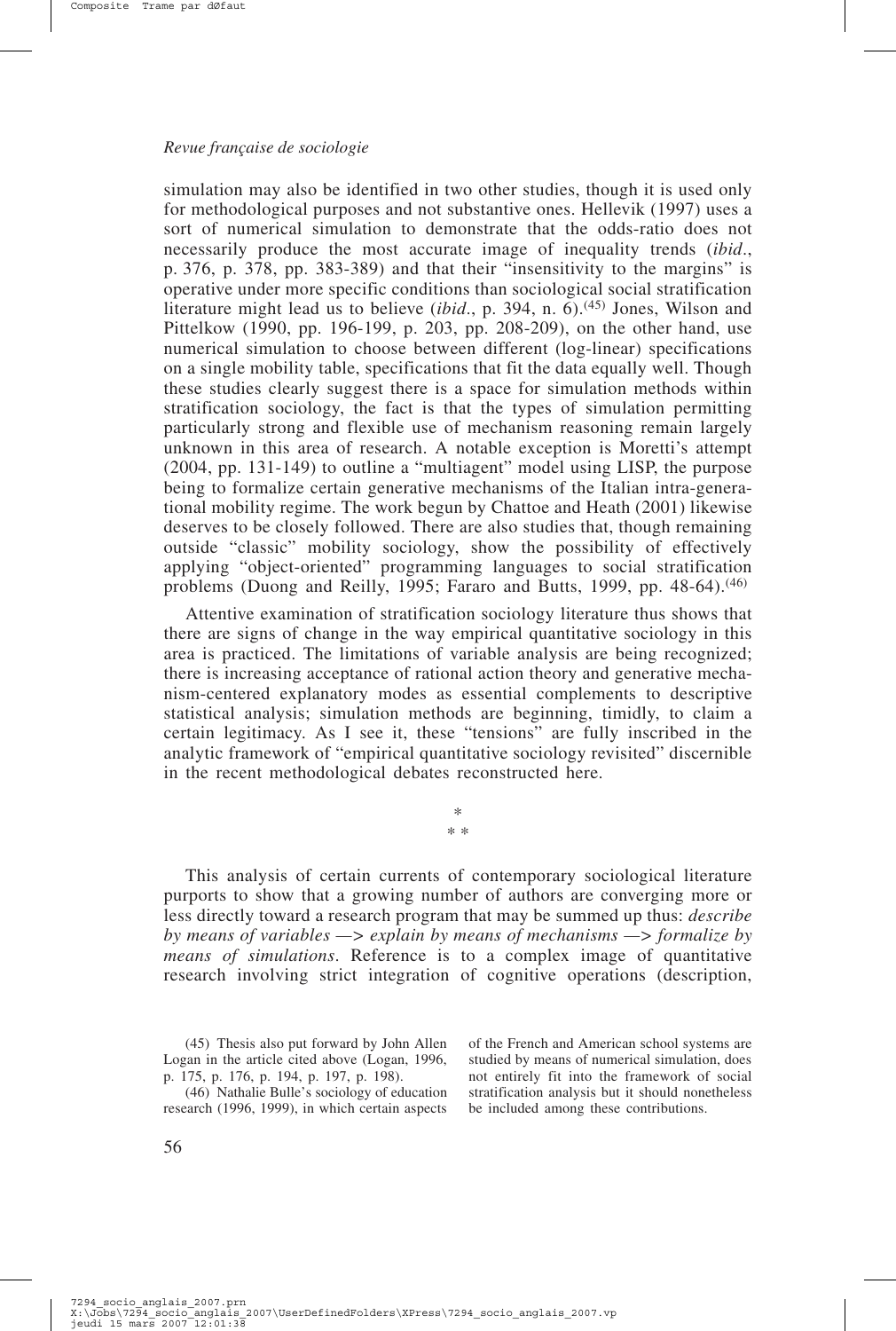explanation, modeling), languages (verbal, mathematical, computational) and technical tools (statistics and simulation) that may at first sight seem hard to combine.(47) Among the sociologists considered here, Goldthorpe proposes a particularly synthetic, explicit version of this "alliance". He advises limiting use of multivariate statistical analysis to description (1999, p. 152, p. 153, 2000c, p. 258) and combining such analysis with a theory of action (1996a; 2000c, p. 258) and with reasoning in terms of mechanisms (1999, pp. 151- 154). Lastly, he acknowledges that simulation can provide a useful basis for such reasoning (1999, p. 158).

But it can be shown that this undeniable movement within a significant part of contemporary sociology makes use of ideas that have in fact already been present in the sociological community for quite some time. We may conclude with a brief exercise in sociology of knowledge, asking why such a research program has only recently come to be recognized as relevant and legitimate.

First, it is worthwhile recalling briefly some of the main protagonists in this longer and thus more distant history. There are of course the classical sociologists, particularly –and obviously– Max Weber.<sup> $(48)$ </sup> Several times in the theoretical and methodological essays (Weber, 1903-1906, pp. 69-70, p. 81, 1913, p. 316, 1917) as well as in the first chapter of *Economy and Society* (1922, p. 39), Weber explicitly claims that "rule and number knowledge" should be systematically combined with "knowledge reached through interpretation" since an empirical regularity only has meaning if it can be related to the subjective activity of the actors; conversely, an interpretation can only constitute a causally accurate statement if there are accompanying proofs of the empirical regularity engendered by such activity. As Weber explains in the first paragraph of *The Protestant Ethic and the Spirit of Capitalism*, the empirical association between worldly occupations and the Protestant denomination has already been fully brought to light; the problem "is to explain it"  $(1904, p. 83n)$ .<sup>(49)</sup> The idea of linking the work of demonstrating empirical regularities with that of analyzing generative mechanisms was then explicitly put forward by certain epistemologists in the early 1970s. The works of Rom Harré (1972, p. 18, p. 137, p. 179, p. 183; Harré and Secord, 1972, p. 66, p. 70, p. 125) and Mario Bunge (1973, 1983) are particularly important in this connection. And it was also during the 1970s that these ideas began to appear quite explicitly among sociologists. Raymond Boudon, for example, proposed

(47) In the framework of an attempt to renew mathematical sociology, Thomas Fararo (1997, p. 94) acknowledges the difficulty of such a project, with its requirement that the researcher master a set of varied skills that can only be acquired gradually. Norman Hummon and Fararo (1995, pp. 79-80) nonetheless assert that it is this combination alone that can ensure a genuinely integrative synergy between theory and empirical data.

(48) Blossfeld (1996, p. 192) recognizes this point, though only partially; Cuin (2004)

reconstructs in detail Weber's demonstration of the need to combine "nomological knowledge" and "action theory". See also Cherkaoui (1998, ch. 3) for an analysis of Durkheim's contribution to the development of an empirical sociology driven by the same concern to combine empirical data and analysis in terms of mechanisms.

(49) It is clear today that the *The Protestant Ethic* is in fact entirely devoted to clarifying the mechanisms that generate this association (Cherkaoui, 2005, ch. 3).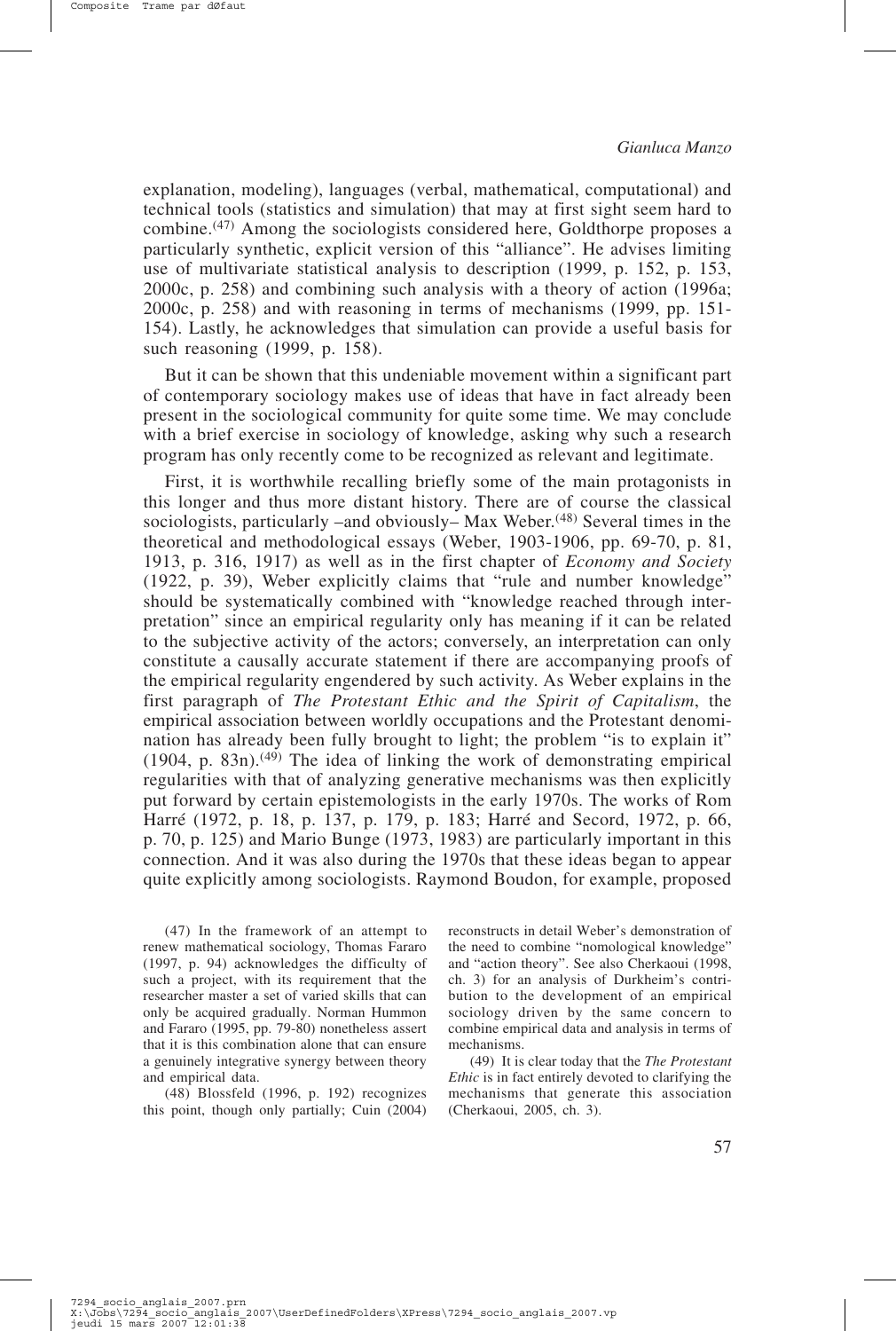systematically combining statistical analysis, explanation in terms of mechanisms, and simulation methods. Methodological texts (Boudon, 1965, 1967, 1977a, 1979a, pp. 51-52, p. 62, p. 63n, 1979b, ch. 7), empirical applications (Boudon, 1973; Davidovitch and Boudon, 1964), as well as exchanges with researchers using different methodological approaches from his own (Boudon, 1976) attest to this author's effort to develop and defend these ideas.(50) Other highly innovative empirical research studies dating from the same period were done by Harrison White (1970) and Aage Sorensen (1977, 1979); in these studies the methodological objective of modeling the processes and generative mechanisms underlying the macro phenomena under study was explicitly pursued and fully attained.(51)

It is therefore undeniable that the intellectual and cognitive resources for reformulating empirical quantitative sociology have long been available to sociologists. And yet these ideas only very recently began to be discussed explicitly and systematically. Why? What explains such slow reception and diffusion?

The first explanatory factor may have to do with the influence of positivist epistemology during the process of institutionalizing the sociology discipline, above all in developing protocols for quantitative empirical analysis (Barbera, 2004, p. 14; Bunge, 1997; Cherkaoui, 2005, ch. 4). From this perspective the resistance to accepting an explanatory methodology –generative mechanisms– centered on an analytical unit –the mechanism– that by definition cannot be directly observed, measured or "made operative" is understandable. Moreover, the epistemological nature of mechanisms is not comparable to that of "laws": the scope of a mechanism is smaller, less general, than that of a nomological proposition (Elster, 1998, p. 49, pp. 51-52, p. 62, 2003, ch. 1). The fact is, as Cuin remarks (2003), the current intellectual contingency tends to discredit naive positive attitudes as well as nomothetic impulses. As I see it, this may have helped make the idea of generative mechanisms more acceptable to empirical quantitative sociologists.

The second point is that despite the fact that the "generative mechanism" notion and the idea of coupling it with the "variable" concept are not new, the way they were presented may have diminished their visibility and thereby slowed reception. Reading the "precursors", one realizes that one of the following three situations holds: 1) these ideas were often discussed in an analytic and argumentative framework where they were not the author's main focus; 2) they were applied in concrete research studies that did not discuss

(50) An effort that seems to have been rewarded, as the pioneering nature of these contributions from the French sociologist and the accuracy of his statements are largely recognized at the international level; on this subject see among others Cobalti (1992); Cuin (1993, ch. 3); Goldthorpe (1996a, p. 96n,

1996b, p. 169, 2000c, p. 259n, 2003b, p. 33); Pisati (1997); Raftery and Hout (1993, p. 59).

(51) The merits of these contributions and their import for contemporary empirical sociology have begun to be explicitly recognized and discussed; see Backman and Edling (1999); Hedstrom (2003).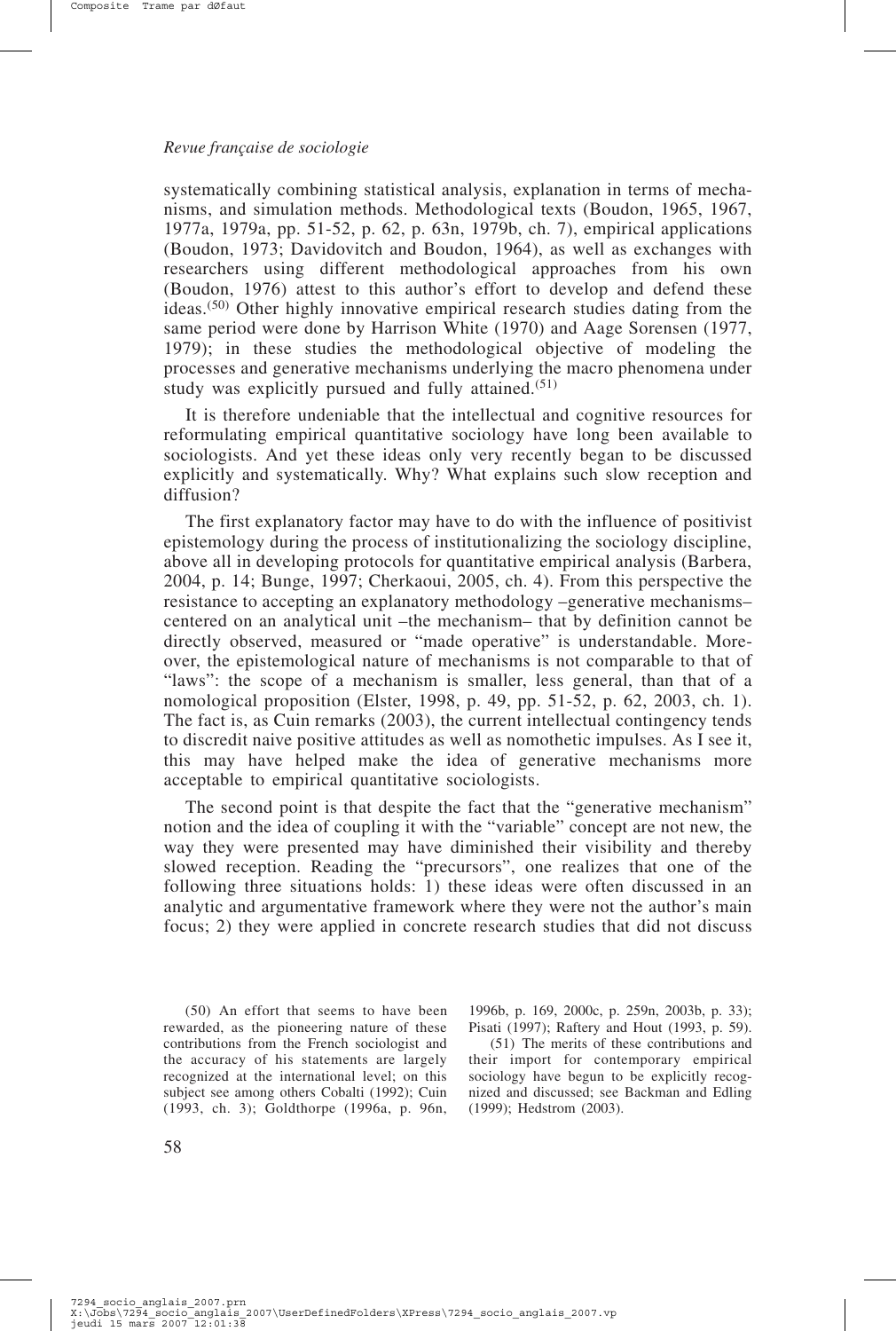them explicitly or in any detail; 3) they were presented in narrowly diffused texts. $(52)$ 

Third, the problems specifically linked to simulation methods have very likely made those methods hard to accept as a source for enriching empirical quantitative analysis. Among those problems should be mentioned an intrinsic difficulty of the approach: writing the program that translates the theoretical model into a set of instructions the computer can read (Bruderer and Maiers, 1997, p. 90; Whicker and Sigelman, 1991, ch. 5). This problem has not been entirely resolved today (Gilbert, 1994, 1996c; Gulyas, 2003; Johnson, 2003), and it is easy to imagine the resistances it provoked in decades when interdisciplinarity was less widespread than it is today. It is worthwhile recalling an oft-raised objection to simulation methods, namely their irrealism, deriving from the simplifications required if a simulation is to run correctly (Johnson, 1999, p. 1524; Macy, 2001, pp. 14441-14443; Nowak and Lewenstein, 1996, p. 250). It is likely that due to the effect of theories of complexity and chaos, we are more willing today to accept the idea that extremely complex configurations can emerge from relatively simple initial conditions (Hegselmann *et al.*, 1996; Nowak and Lewinstein, 1996, pp. 256- 257). Third, simulation techniques (some more than others) encounter resistance from quantitative sociologists because of their weakness in the application stage (difficulty of empirically initializing many parameters, for example) and model assessment. Simulation practitioners do not deny the reality of these problems (Collins, 1992, p. 649; Hedstrom, 2005, ch. 6; Boero and Squazzoni, 2005; Whicker and Sigelman, 1991, p. 67). A less naive, technicist vision of statistical testing –see above  $\S$  1– as well as recent progress in comparing simulated and empirical data (Moss and Edmonds, 2005; Fararo and Butts, 1999; Logan, 1996; Snijders, 1997, 2001) –may nonetheless have nuanced the perception of this objective difficulty. The last factor that has probably worked to inhibit acceptance of simulation methods in sociology has to do with their being epistemologically and technically hybrid. As Hanneman, Collins and Mordt pointed out (1995, pp. 5-6), the simulation approach can be ranked with neither quantitative or qualitative methods. Its components are methodologically heterogeneous: logical and/or mathematical formalization, attention to types of logic used by actors, modeling of interdependence structures, sensitivity to context variability, etc. This may be displeasing to purists<sup> $(53)$ </sup> on the quantitativist and qualitativist side alike, the first seeing it as insufficient rigor and formalization, the second viewing it as the latest attempt at modeling what cannot be modeled.

(52) The first situation is represented by the above-cited contributions of Weber, Harré, and Bunge, as well as certain important ideas developed by Merton (1949, 1967); the second by Boudon's *L'inégalité des chances* (1973) and certain fundamental articles by Schelling (1971); the third by Boudon's 1979a article as well as an important article by Fararo (1969).

(53) This occurred in the natural sciences: when simulation methods were introduced, many scientists found them an inelegant, unsophisticated type of modeling (Troitzsch, 1996).

7294 socio anglais\_2007.prn<br>X:\Jobs\7294\_socio\_anglais\_2007\UserDefinedFolders\XPress\7294\_socio\_anglais\_2007.vp<br>jeudi 15 mars 2007\_12:01:38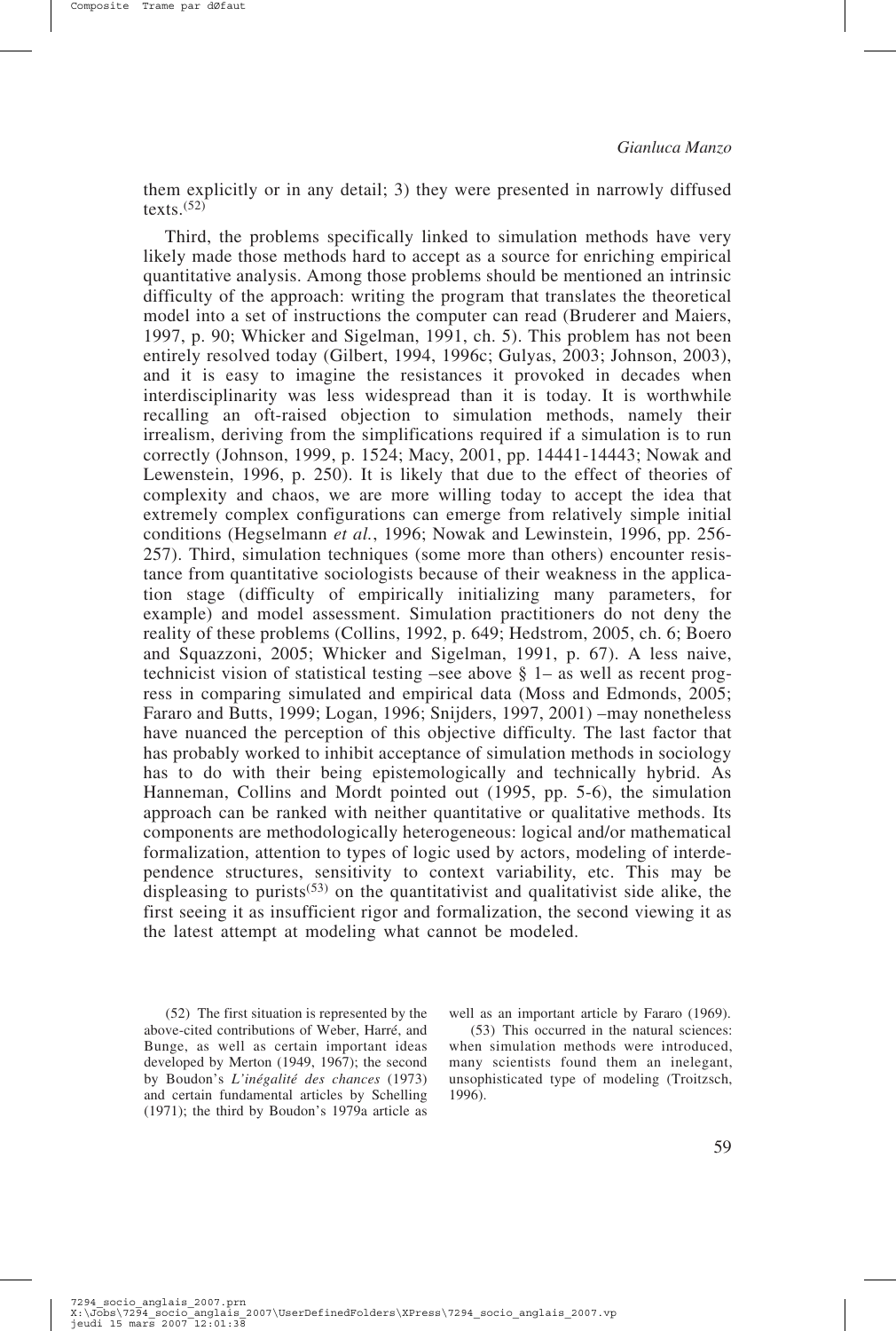Though partial, this configuration of elements may help us understand why the sociological community began only belatedly to take into account methodological propositions for reformulating empirical quantitative sociology that have in fact been available since the 1960s and 70s. Now that this move has been made, it is important to confirm the usefulness of this program for quantitative sociological analysis by means of empirical research practice. I have begun working on this task (see Manzo, 2006a, 2006b, 2007b) but the road ahead is a long one.

#### **Gianluca MANZO**

*Université de Paris IV-Sorbonne – France Université de Trento – Italy*

*glmanzo@yahoo.fr*

*Translation: Amy Jacobs*

*Previously published: RFS, 2005, 46, 1*

#### **REFERENCES**

- **Abbott A.,** 1992a. "From Causes to Events: Notes on Narrative Positivism", *Sociological Methods and Research, 20,* 4.
- 1992b. "What Do Cases Do? Some Notes on Activity in Sociological Analysis" in **C. C. Ragin, H. S. Becker** (eds.), *What Is a Case*? *Exploring the Foundations of Social Inquiry*, Cambridge, Cambridge University Press.
- 1995. "Sequence Analysis: New Methods for Old Ideas", *Annual Review of Sociology*, 21.
- 2000. "Reply to Levine and Wu", *Sociological Methods and Research 29*, 1.
- **Abbott A.**, **Hrycak A.,** 1990. "Measuring Resemblance in Sequence Data: an Optimal Matching Analysis of Musicians' Careers", *American Journal of Sociology, 96*, 1.
- **Abbott A.**, **Tsay A.,** 2000. "Sequence Analysis and Optimal Matching Methods in Sociology", *Sociological Methods and Research, 29*, 1.
- **Abell P.,** 1984. "Comparative Narratives: Some Rules for Study of Action", *Journal for the Theory of Social Behaviour*, 14.
- —1992. "Is Rational Choice Theory a Rational Choice of Theory?" in **J. S. Coleman, T. J. Fararo** (eds.), *Rational Choice Theory*: *Advocacy and Critique*, Newbury Park (Cal), Sage.
- 1996. "Sociological Theory and Rational Choice Theory" in **B. S. Turner** (ed.), *The Blackwell Companion to Social Theory*, Oxford, Blackwell.
- 1998. "Causality and Low Frequency Complex Events: the Role of Comparative Narratives", paper given at the ISA, Montréal.
- 2001. –"Rational Choice Theory in Sociology", *International Encyclopaedia of the Social and Behavioral Sciences*, Oxford, Elsevier, *19*, pp.12768-12771.
- 2003. "The Role of Rational Choice and Narrative Action Theories in Sociological Theory", *Revue Française de Sociologie, 44*, 2.
- 2004. "Narrative Explanation: An Alternative to Variable-Centred Explanation?", *Annual Review of Sociology,* 30.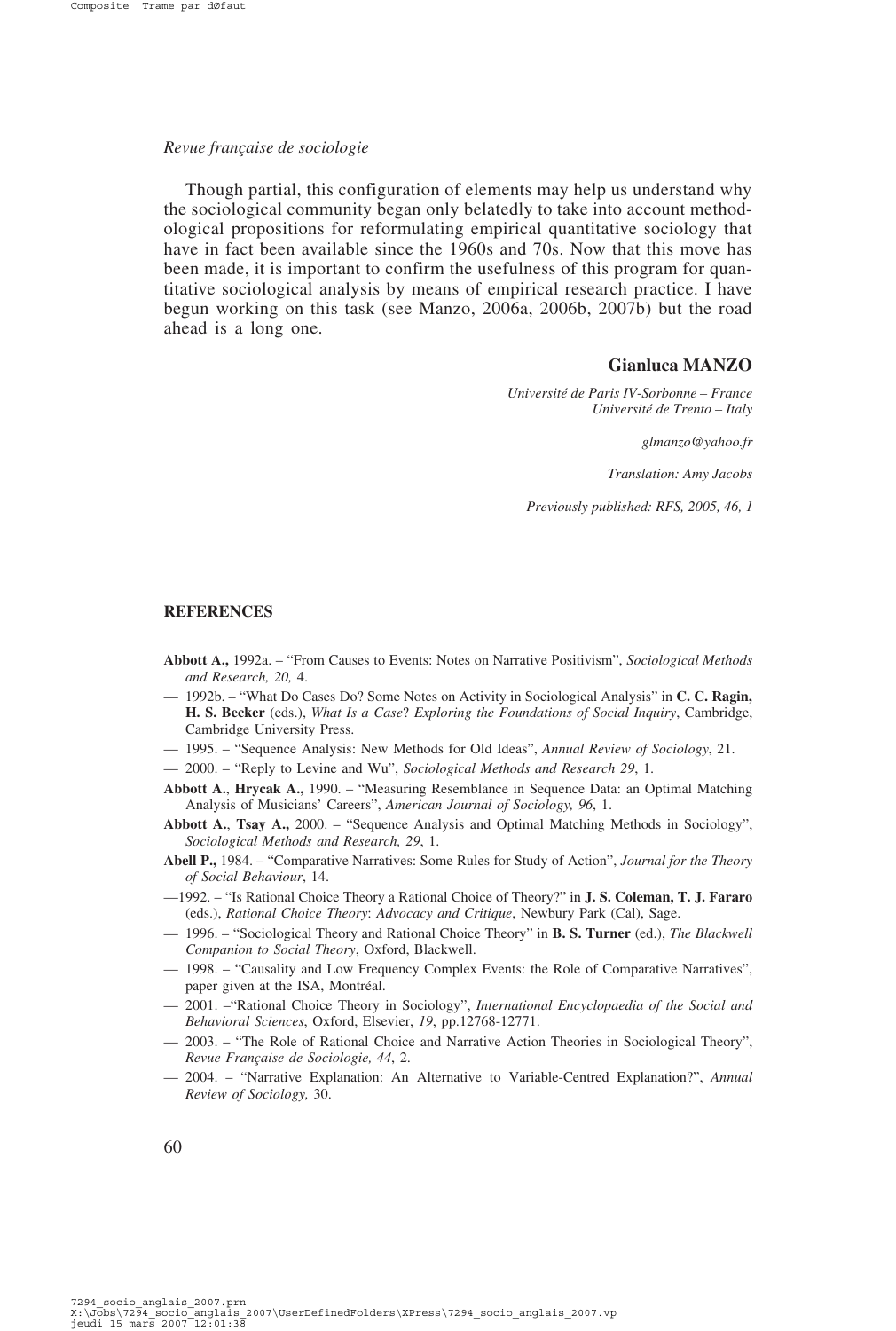Composite Trame par dØfaut

- **Abelson R., Caroll J.,** 1965. "Computer Simulation of Individual Belief Systems", *American Behavioral Scientist, 8*, 9.
- **Agodi M. C.,** 1996 "Qualità e quantità: un falso dilemma e tanti equivoci" in **C. Cipolla, A. De Lillo** (eds.), *Il sociologo e le sirene. La sfida dei metodi qualitativi*, Milano, FrancoAngeli.
- **Aish-Van Vaerenbergh A.-M.,** 1994. "Modèles tatistiques et inférences causales: analyse des structures de covariances avec Lisrel" in **R. Franck** (ed.), *Faut-il chercher aux causes une raison*? *L'explication causale dans les sciences humaines*, Paris, Vrin, ch. IV.
- **Amblard F.**, **Phan D.** (eds.) 2006. *Modélisation et simulation multi-agents. Applications pour les Sciences de l'Homme et de la Société,* Paris, Hermes.
- *American Journal of Sociology*, 2005. "Computation", *10*, 4.
- **Archer M., Tritter J.,** 2001. *Rational Choice Theory*: *Resisting Colonisation*, London, Routledge.
- **Archives Européennes de Sociologie,** 1965. Special Issue: « Simulation in Sociology », *VI*, 1.
- **Axelrod R.,** 1997a. "Advancing the Art of Simulation in the Social Sciences" in **R. Conte, R. Hegselmann, P. Terna,** *Simulating Social Phenomena*, Berlin, Springer.
- 1997b. *The Complexity of Cooperation*: *Agent-Based Models of Competition and Collaboration*, Princeton, Princeton University Press.
- **Axtell R.**, 2000. "Why Agents? On the Varied Motivations for Agent Computing in the Social Sciences" in *Proceedings of the Workshop on Agent Simulation*: *Applications, Models and Tools*, Argonne, Argonne National Laboratory, (Il).
- **Backman O., Edling C. R.,** 1999. "Mathematics Matters: on the Absence of Mathematical Models in Quantitative Sociology", *Acta Sociologica, 42,* 1.
- **Ballarino G., Bernardi F.,** 2001. "Uso di dati time-budget per lo studio delle risorse familiari: capitale sociale e culturale dei genitori dei bambini in età scolare in Italia", *Quaderni di sociologia*, 2.

**Ballarino G., Cobalti A.** 2003. – *Mobilità sociale*, Roma, Carocci.

- **Bainbridge W. S.,** 1995. "Neural Network Models of Religious Beliefs", *Sociological Perspectives, 38*, 4.
- **Barbera F.** 2003. "È nata una stella? Autori, principi e obiettivi della sociologia analitica", *Rassegna Italiana di Sociologia,* 4
- 2004. *Meccanismi sociali. Elementi di sociologia analitica*, Bologna, Il Mulino.
- **Barone C.**, 2005. "La teoria della scelta razionale e la ricerca empirica. Il caso delle disuguaglianze educative", *Rassegna Italiana di Sociologia,* 3.
- **Becker G. S.,** 1976. *The Economic Approach to Human Behaviour*, Chicago, The University of Chicago Press.
- 1993. "The Economic Way of Looking at Life" in **G. S. Becker**, *Accounting for the Tastes*, Cambridge, Harvard University Press, ch. 7.
- 1996. *Accounting for the Tastes*, Cambridge, Harvard University Press.
- 2002. "Pousser le raisonnement économique jusqu'au bout", *Le Monde,* June 7.
- **Becker H. S.,** 1992. "Cases, Causes, Conjunctures, Stories and Imagery" in **C. C. Ragin, H. S. Becker** (eds.), *What is a Case*? *Exploring the Foundations of Social Inquiry*, Cambridge, Cambridge University Press.
- **Becker R.,** 2003. "Educational Expansion and Persistent Inequality of Education: Utilizing Subjective Expected Utility Theory to Explain Increasing Participation Rates in Upper Secondary School in the Federal Republic of Germany", *European Sociological Review, 19*, 1.
- **Berger P.,** 2002. "Non verso lacrime sulla sociologia", *La Stampa*, 3/12, p. 27.
- **Blalock H. M.,** 1991. "Are there Really any Constructive Alternative to Causal Modeling?", *Sociological Methodology*, 21.
- **Blossfeld H.-P.,** 1996. "Macro-Sociology, Rational Choice Theory, and Time: Theoretical Perspective on the Empirical Analysis of Social Processes", *European Sociological Review, 12*, 2.
- 1998. "A Dynamic Integration of Micro- and Macro-Perspective Using Longitudinal Data and Event History Models" in **H.-P. Blossfeld, G. Prein,** *Rational Choice Theory and Large-scale Data Analysis*, Boulder Co., Westview Press, ch. 14.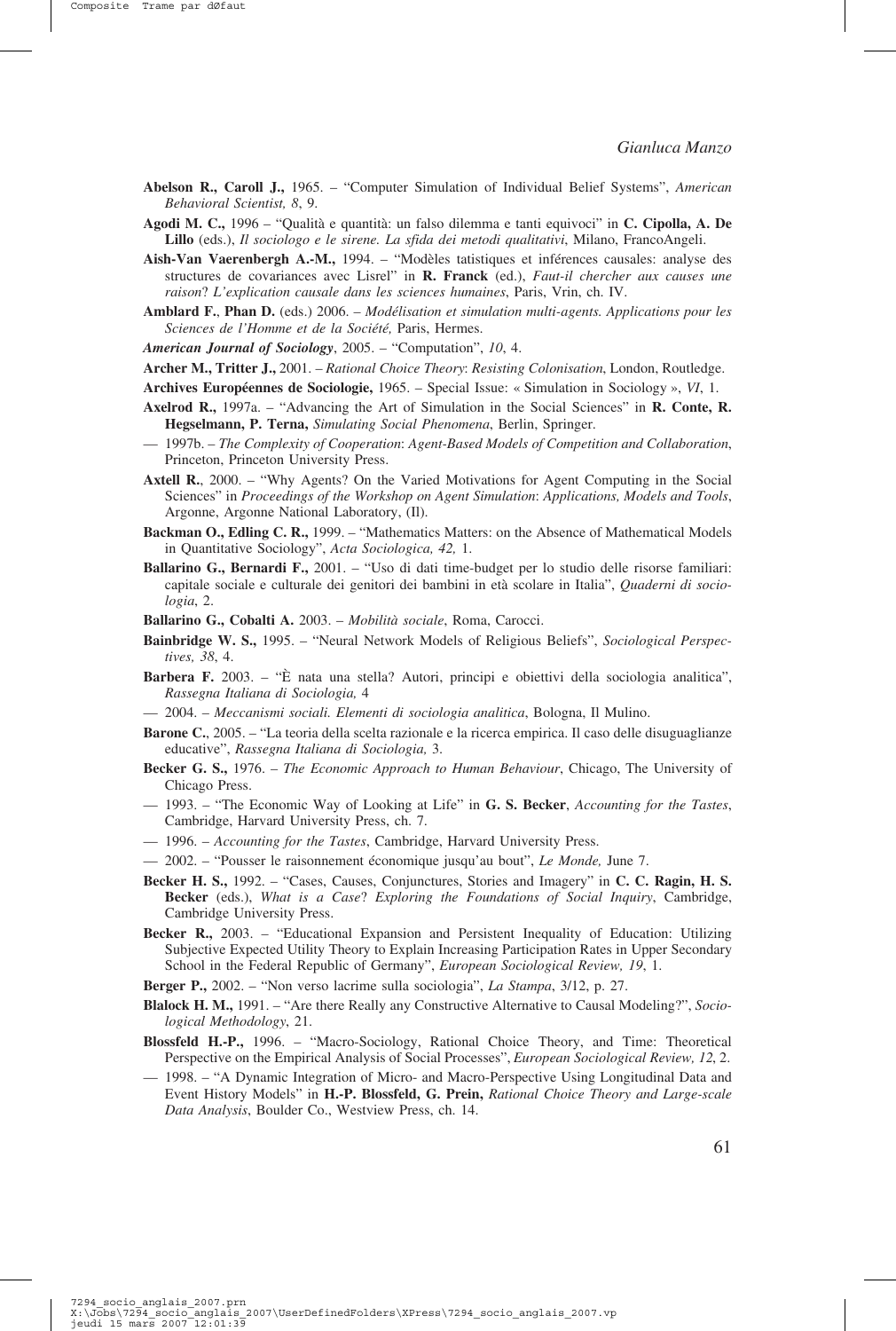- **Blossfeld H.-P., Prein G.,** 1998. *Rational Choice Theory and Large-Scale Data Analysis*, Boulder Co., Westview Press.
- **Blumer H.,** 1956. "Sociological Analysis and the 'Variable'", *American Sociological Review, 21*, 6.
- **Boero R.**, **Squazzoni F.** 2005. "Does Empirical Embeddedness Matter? Methodological Issues on Agent-Based Models for Analytical Social Science", *Journal of Artificial Societies and Social Simulation, 8*, 4.
- **Bohman J.,** 1992. "The Limits of Rational Choice Explanation" in **J. S. Coleman, T. J. Fararo** (eds.), *Rational Choice Theory*: *Advocacy and Critique*, Newbury Park (Cal), Sage.
- **Bohrnstedt G. W., Knoke D.,** 1998. *Statistica per le scienze sociali*, Bologna, Il Mulino. (Trans. *Statistics for Social Data Analysis*, Itasca, Peacock Publishers, 1994).
- **Boudon R.,** 1965. "Réflexion sur la logique des modèles simulés", *Archives Européennes de Sociologie, VI*, 1.
- 1967. "Simulation et analyse des processus" in **R. Boudon,** *L'analyse mathématique des faits sociaux*, Paris, Plon, ch. IX.
- 1973. *L'inégalité des chances. La mobilité sociale dans les sociétés industrielles*, Paris, Armand Colin.
- 1976. "Comment on Hauser's Review of Education, Opportunity, and Social Inequality", *American Journal of Sociology, 81*, 4.
- 1977a. « Les modèles expérimentaux » in **R. Boudon, J.-P. Grémy**, *Les modèles en sociologie*, Lemtas, Paris.
- 1977b. *Effets pervers et ordre social*, Paris, Presses Universitaires de France.
- 1979a. "Generating Models as a Research Strategy" in **R. K. Merton, J. S. Coleman, P. H. Rossi,** *Qualitative and quantitative social research*, New York, The Free Press.
- 1979b. *La logique du social*, Paris, Presses Universitaires de France.
- 1984. *La place du désordre. Critique des théories du changement social*, Paris, Presses Universitaires de France.
- 1986. "Individualisme et holisme dans les sciences sociales" in **P. Birnbaum, J. Leca** (eds.), *Sur l'individualisme,* Paris, Presses de la Fondation Nationale des Sciences Politiques, ch. 2.
- 1989. "Subjective Rationality and the Explanation of Social Behavior", *Rationality and Society, 1*, 2.
- 1993. "Toward a Synthetic Theory of Rationality", *International Studies in the Philosophy of Science, 7*, 1.
- 1995. *Le juste et le vrai. Étude sur l'objectivité des valeurs et de la connaissance*, Paris, Fayard.
- 1996. "The Cognitivist Model: a Generalized Rational-Choice Model", *Rationality and Society, 8*, 2.
- 1997. *Metodologia della sociologia e delle scienze sociali*, Turion, Jaca Book.
- 1998. "Social Mechanisms without Black Boxes" in **P. Hedstrom, R. Swedberg** (eds.), *Social Mechanisms*: *an Analytical Approach to Social Theory*, Cambridge, Cambridge University Press.
- 1999. *Le sens des valeurs*, Paris, Pressses Universitaires de France.
- 2001. "Which Rational Action Theory for Future Mainstream Sociology: Methodological Individualism or Rational Choice Theory?", *European Sociological Review, 17*, 4.
- 2002a. "Théorie du choix rationnel ou individualisme méthodologique", *Sociologie et Société, 34*, 1.
- 2002b. *Déclin de la morale*? *Déclin des valeurs*? Quebec, Paris, Nota bene, Gallimard.
- 2002c. "Sociology that Really Matters", *European Sociological Review, 18*, 3.
- 2003. *Raison, bonnes raisons*, Paris, Presses Universitaires de France.
- 2005a. "Le 'vernis logique': à manipuler avec précaution", *Revue Française de Sociologie, 46*, 3.
- 2005b. *Tocqueville aujourd'hui*, Paris, Odile Jacob.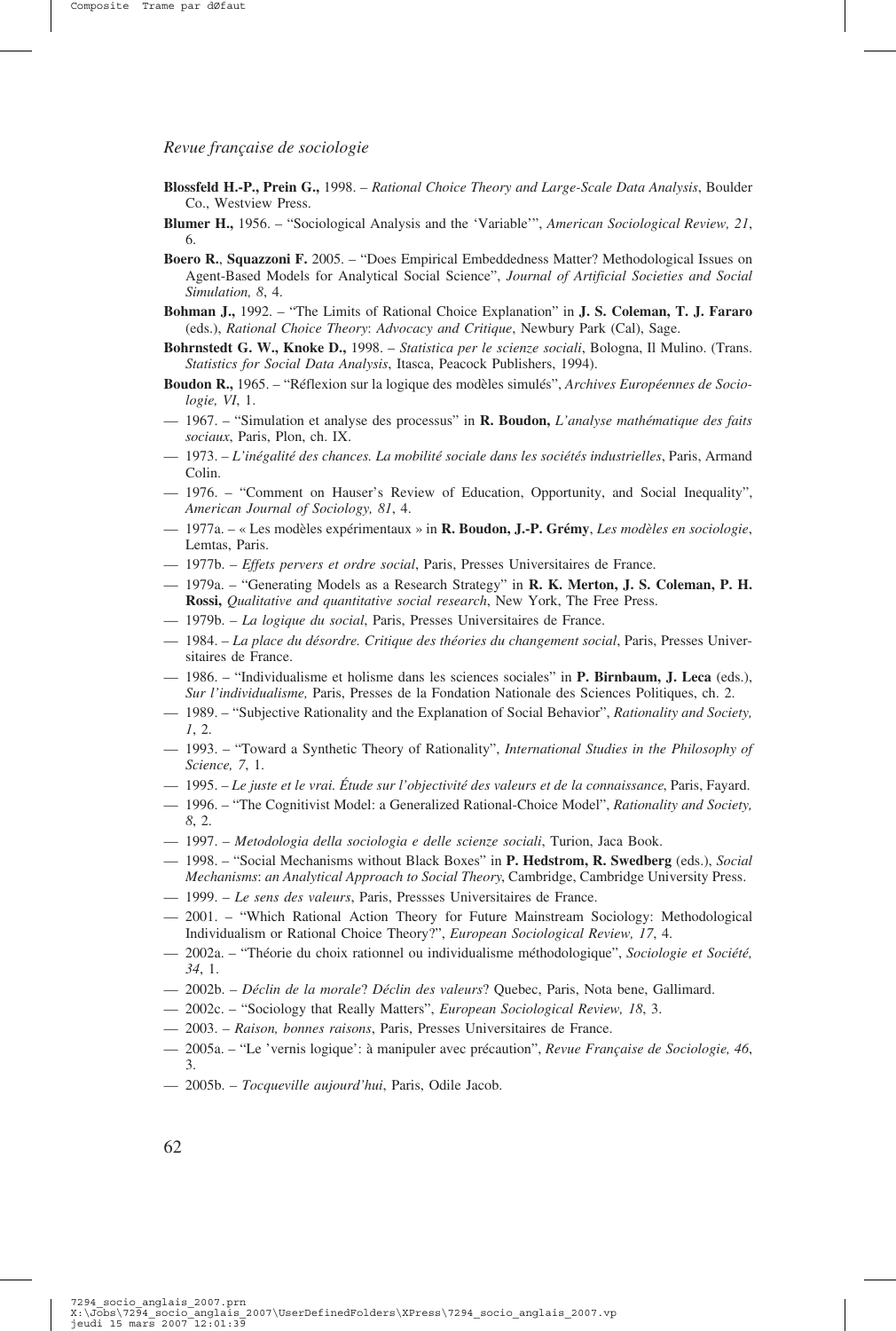- **Bouvier A.,** 2002. "Les modèles économiques des acteurs sociaux et l'idée d'une science sociale générale. Un éclairage néo-paretien", *Travaux du GEMAS,* 18.
- **Breen R.**, **Jonsson J. O.** 2005. "Inequality of Opportunity in Comparative Perspective: Recent Research on Educational Attainment and Social Mobility", *Annual Review of Sociology,* 31.
- **Breen R.**, **Yaish M.**, 2006. "Testing the Breen-Goldthorpe Model of Educational Decision Making" in **L. Stephen, D. B. Morgan, D. Grusky, G. S. Fields** (eds.) *Frontiers in Social and Economic Mobility*, Stanford, Stanford University Press.
- **Bruderer E., Maiers M.,** 1997. "From the Margin to the Mainstream: an Agenda for Computer Simulations in the Social Sciences" in **R. Conte, R. Hegselmann, P. Terna**, *Simulating Social Phenomena*, Berlin, Springer.
- Bulle N., 1996. "Simulation des choix de filière scolaire. Application à l'orientation des élèves dans le second cycle du secondaire depuis le début du siècle en France", *Revue Française de Sociologie, 37*, 4.
- 1999. *La rationalité des décisions scolaires*, Paris, Presses Universitaires de France.
- **Bunge M.,** 1973. *Method, Model and Matter*, Dordrecht, Reidel.
- 1983. *Treatise on Basic Philosophy*, vol. 6: *Epistemology and Methodology II*: *Understanding the World*, Dordrecht, Reidel.
- 1997. "Mechanisms and Explanation", *Philosophy of Social Sciences, 27*, 4.
- 1998. *Social Science under Debate*: *a Philosophical Perspective*, Toronto, University of Toronto Press.
- 2004. "How Does it Work? The Search for Explanatory Mechanisms", *Philosophy of the Social Science, 34*, 2.
- Cannavò L., 1988. "Qualità e quantità: tra metodologia sociologica e sociologia della scienza", *Sociologia e ricerca sociale,* 28.
- **Cardano M.,** 1991. "Il sociologo e le muse. Qualità e quantità nella ricerca sociologica"», *Rassegna Italiana di Sociologia, 32*, 2.
- **Castelfranchi C.,** 1998. "Simulating with Cognitive Agents: the Importance of Cognitive Emergence" in **J. Sichman, R. Conte, N. Gilbert** (eds.), *Multi-Agent Systems and Agent Based Simulation*, Berlin, Springer.
- **Cederman L.-E.** 2001. "Agent-Based Modelling in Political Science", *Political Methodology*, *10*, 1.
- 2005. "Computational Models of Social Forms: Advancing Generative Process Theory", *American Journal of Sociology, 110*, 4.
- **Chattoe E.**, **Heath A.** 2001. "A New Approach to Social Mobility Models: Simulation as 'Reverse Engineering'", paper given at the *British Sociological Association Jubilee Conference, A Sociological Odyssey*, Manchester Metropolitan University, 9-12 April.
- **Cherkaoui M.,** 1998. *Naissance d'une science sociale. La sociologie selon Durkheim*, Geneva, Droz.
- 2005. *Invisible Codes*: *Essays on Generative Mechanisms*, Oxford, Bardwell Press.
- **Clogg C. C., Haritou A.,** 1997. "The Regression Method of Causal Inference and a Dilemma Confronting this Method" in **V. R. McKim, P. S. Turner** (eds.), *Causality in Crisis*, Notre Dame (In), University of Notre Dame Press.
- **Cobalti A.,** 1992. "Origine sociale e livello d'istruzione: un modello", *Polis, 6,* 1.
- 1995. *Lo studio della mobilità sociale. Metodi e prospettive dell'indagine sociologica*, Roma, Nis.
- **Coleman J. S.,** 1962. "Analysis of Social Structures and Simulation of Social Processes with Electronic Computers" in **H. S. Guetzkow** (ded.), *Simulation in Social sciences*: *Readings*, Englewood Cliffs (NJ), Prentice-Hall.
- 1965. "The Use of Electronic Computers in the Study of Social Organization", *Archives Européennes de Sociologie*, *VI*, 1.
- 1986a. "Social Theory, Social Research and a Theory of Action", *American Journal of Sociology, 96*, 6.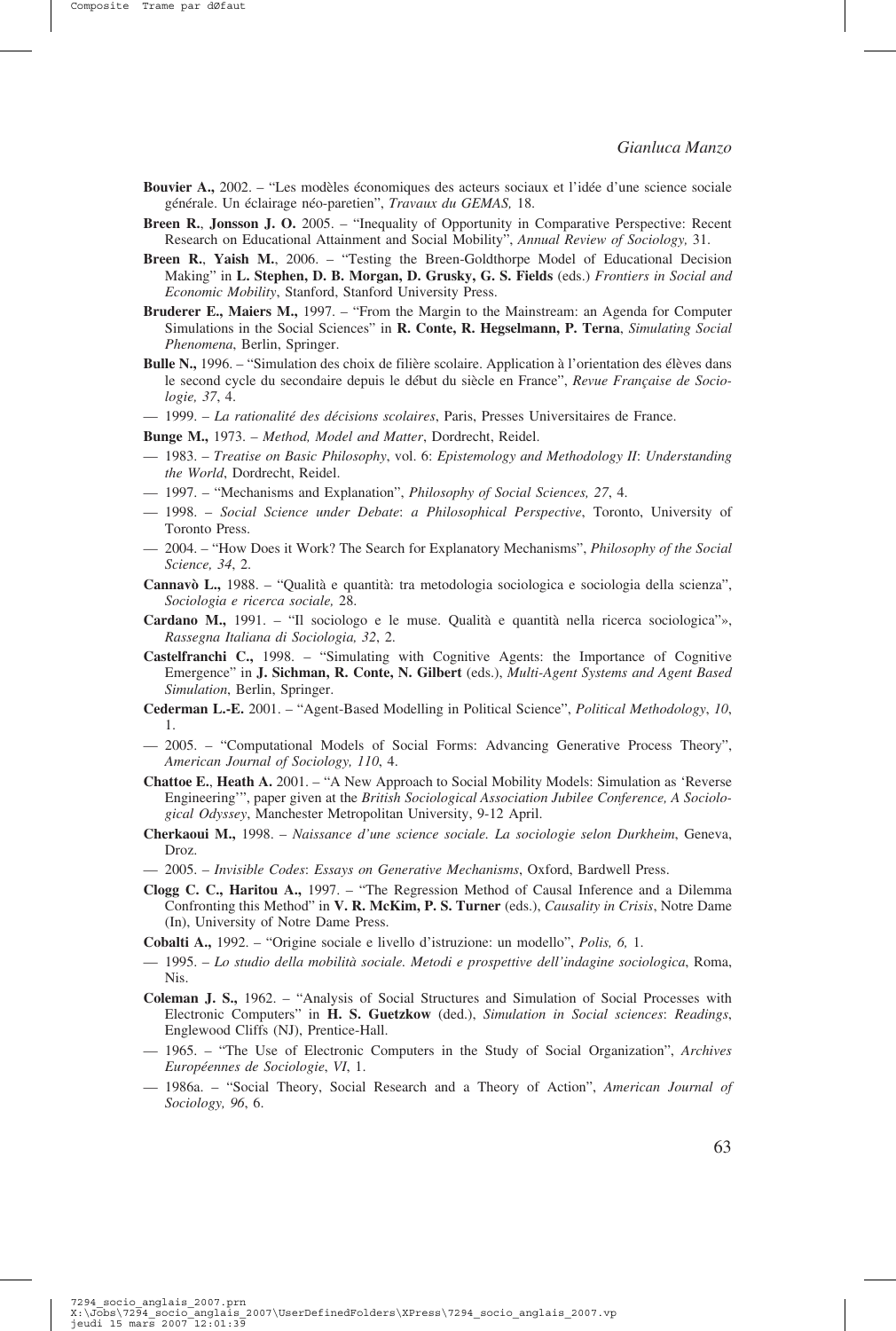- 1986b. "Introduction" in **J. Coleman**, *Individual Interests and Collective Action*, Cambridge, Cambridge University Press.
- 1990. *The Foundations of Social Theory*, Cambridge, Harvard University Press.
- **Coleman J. S., Fararo T.,** 1992. "Introduction" in **J. S. Coleman, T. Fararo,** *Rational Choice Theory*: *Advocacy and Critique*, Newbury Park (Ca), Sage.
- **Collins R.,** 1992. *Teorie sociologiche*, Bologna, Il Mulino.
- **Conte R., Hegselmann R., Terna P.,** 1997a. *Simulating Social Phenomena*, Berlin, Springer.
- 1997b. "Social Simulation A New Disciplinary Synthesis" in **R. Conte, R. Hegselmann, P. Terna,** *Simulating Social Phenomena*, Berlin, Springer.
- **Conte R., Gilbert N., Sichman J. S.,** 1998. "MAS and Social Simulation: a Suitable Commitment" in **J. Sichman, R. Conte, N. Gilbert,** *Multi-Agent Systems and Agent Based Simulation*, Berlin, Springer.
- **Corbetta P.,** 1999. "Metodologia e tecniche della ricerca sociale", Bologna, Il Mulino.
- **Cox D. R.,** 1992. "Causality: Some Statistical Aspects", *Journal of the Royal Statistical Society, 155,* Series A.
- **Cox D.R., Wermuth N.,** 1993. "Linear Dependencies Represented by Chain Graphs", *Statistical Science,* 8.
- **Cuin C.-H.,** 1993. *Les sociologues et la mobilité sociale*, Paris, Presses Universitaires de France — (ed.), 1997. – *Durkheim d'un siècle à l'autre*, Paris, Presses Universitaires de France.
- 2000. *Ce que (ne) font (pas) les sociologues. Petit essai d'épistémologie critique*, Geneva, Droz.
- 2002. "Le balancier sociologique français: entre individus et structures", *Revue Européenne de Sciences Sociales, 40,* 124.
- 2004. "Y a-t-il des lois sociologiques? " in **M. Borlandi, L. Sciolla** (eds.), *Teorie e metodi delle scienze sociali*, Bologna, Il Mulino.
- 2005. "Le paradigme 'cognitif': quelques observations et une suggestion", *Revue Française de Sociologie, 46*, 3.
- **Davidovitch A., Boudon R.,** 1964. "Les mécanismes sociaux des abandons de poursuite judiciaires: analyse expérimentale par simulation", *L'Année Sociologique,* 3rd series, pp. 111-244.
- **Davidsson P.,** 2002. "Agent Based Social Simulation: a Computer Science View", *The Journal of Artificial Societies and Social Simulation, 5,* 1.
- **Davies R., Heinesen E., Holm A.,** 2002. "The Relative Risk Aversion Hypothesis of Educational Choice", *Journal of Population Economics, 15*, 4.
- **Déchaux J.-H.,** 2002. "L'action rationnelle en débat. Sur quelques contributions et réflexions récentes", *Revue Françaises de Sociologie, 43*, 3.
- **Demeulenaere P.,** 1994. "Commentaire sur James Coleman: Foundations of Social Theory", *L'Année Sociologique*, 44.
- **Doran J.,** 1998. "Simulating Collective Misbelief", *The Journal of Artificial Societies and Social Simulation, 1,* 1.
- **Duong D. V., Reilly K. D.,** 1995. "A System of IAC Neural Networks as the Basis for Self-Organization in a Sociological Dynamical System Simulation", *Behavioral Science*, 40.
- **Edling C. R.,** 2002. "Mathematics in Sociology", *Annual Review of Sociology*, 28.
- **Edling C. R., Hedstrom P.**, 2005. "*Analytical Sociology* in Tocqueville's *Democracy in America*"*,* see *http*: *//www.nuff.ox.ac.uk/sociology/Group/Hedstrom.htm*
- **Elster J.,** 1986. "Introduction" in **J. Elster**, *Rational Choice*, Oxford, Basil Blackwell.
- 1989. *Nuts and Bolts for the Social Sciences*, Cambridge, Cambridge University Press.
- 1998. "A Plea for Mechanisms" in **P. Hedstrom, R. Swedberg** (eds.), *Social Mechanisms. An Analytical Approach to Social Theory*, Cambridge, Cambridge University Press.
- 2001. "Rational Choice Theory: Cultural Concerns", *International Encyclopaedia of the Social and Behavioural Sciences*, Elsevier, Oxford, vol. 19, pp. 12763-12768.
- 2003. *Proverbes, maximes, émotions*, Paris, Presses Universitaires de France.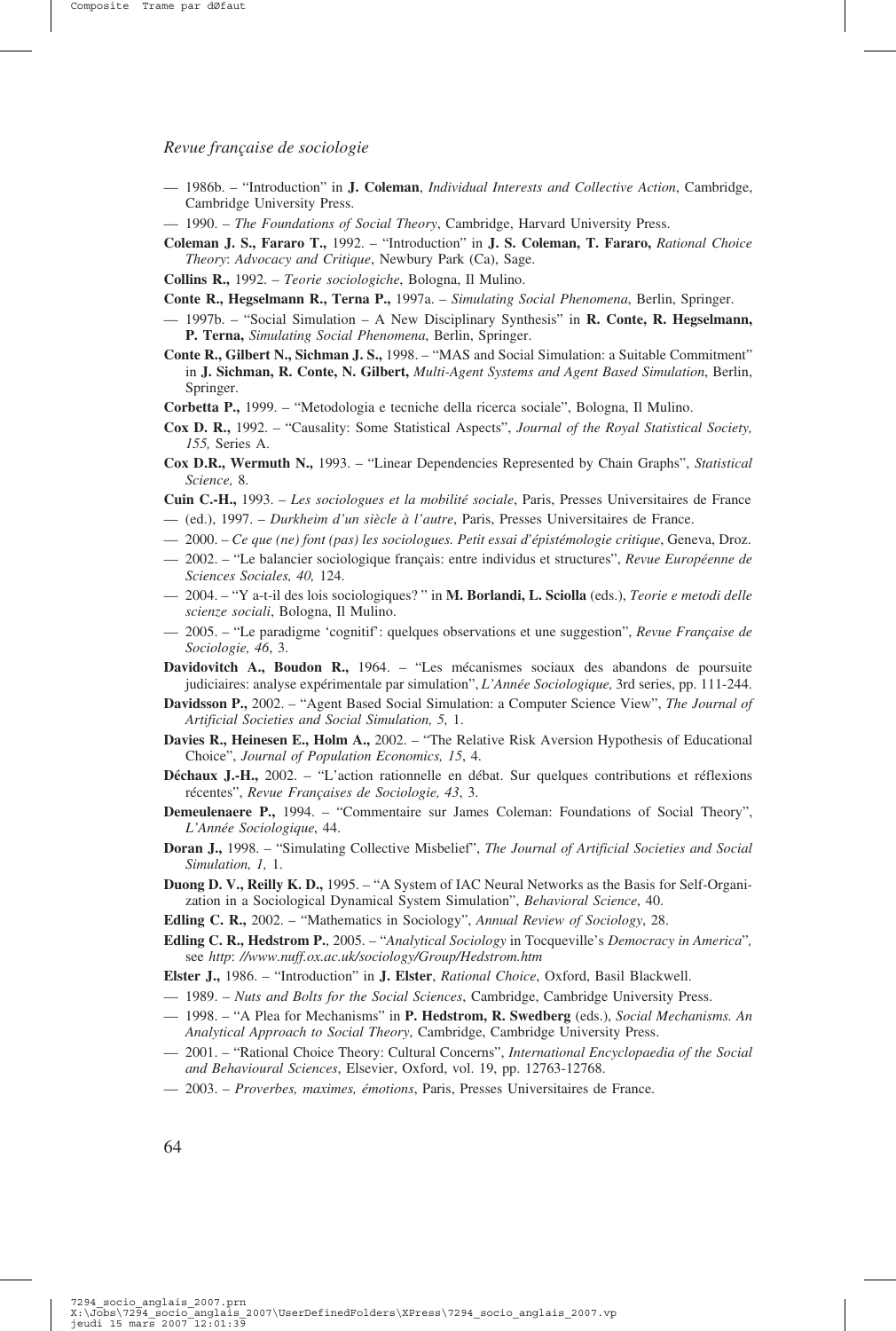- **Epstein J.,** 2006. *Generative Social Science*: *Studies in Agent-Based Computational Modeling*, Princeton, Princeton University Press.
- **Erikson R.,** 1998. "Thresholds and Mechanisms. A Comment on Hedstrom and Swedberg's Chapter" in **H.-P. Blossfeld, G. Prein,** *Rational Choice Theory and Large-Scale Data Analysis*, Boulder Co., Westview Press, ch. 5.
- **Erikson R.**, **Jonsson J. O.**, 1996. *Can Education Be Equalized*? *The Swedish Case in Comparative Perspective*, Boulder Co., Westview Press.
- **Esping-Andersen G., Mestres J.,** 2003. "Ineguaglianza delle opportunità ed eredità sociale", *Stato e Mercato*, 67.
- **Esser H.,** 1996. "What is Wrong with 'Variable Sociology'?", *European Sociological Review, 12,* 2.
- **Fararo T. J.,** 1969. "Stochastic Processes" in **E. F. Borgatta** (ed.), *Sociological Methodology*, San Francisco, Jossey-Bass.
- 1984. "Preface", *Journal of Mathematical Sociology*, 10.
- 1989. *The Meaning of General Theoretical Sociology. Tradition and Formalisation*, Cambridge, Cambridge University Press.
- 1997. "Reflections on Mathematical Sociology", *Sociological Forum, 12,* 1.
- **Fararo T. J., Butts C. T.,** 1999. "Advance in Generative Structuralism: Structured Agency and Multilevel Dynamics", *Journal of Mathematical Sociology, 24,* 1.
- **Freedman D. A.,** 1991a. "Statistical Analysis and Shoe Leather", *Sociological Methodology*, 21. — 1991b. – "A Rejoinder to Berk, Blalock, and Mason", *Sociological Methodology*, 21.
- **Friedman D., Hechter M.,** 1988. "The Contribution of Rational Choice Theory to Macro Sociological Research", *Sociological Theory*, 6.
- **Gambetta D.,** 1998. « Concatenations of Mechanisms » in **P. Hedstrom, R. Swedberg,** (eds.), *Social Mechanisms*: *an Analytical Approach to Social Theory*, Cambridge, Cambridge University Press.
- **Gilbert N. G.,** 1994. "Computer Simulation of Social Processes", see *http*: *//www.soc.surrey.ac.uk. /sru/SRU6.html*.
- 1996a. "Simulation as a Research Strategy" in **G. K. Troitzsch, U. Mueller, N. G. Gilbert, J. E. Doran**, *Social Science Microsimulation*, Berlin, Springer.
- 1996b. "Holism, Individualism and Emergent Properties. An Approach from the Perspective of Simulation" in **R. Hegselmann, U. Mueller, G. K. Troitzsch,** *Modelling and Simulation in the Social Sciences from the Philosophy of Science Point of View*, Dordrecht, Kluwer.
- 1996c. "Environments and Languages to Support Social Simulation" in **G. K. Troitzsch, U. Mueller, N. G. Gilbert, J. E. Doran**, *Social Science Microsimulation*, Berlin, Springer.
- 1999a. "Simulation: a New Way of Doing Social Science", *Computer Simulation in the Social Sciences, 42*, 10.
- 1999b. "Multi-level Simulation in Lisp-Stat", *Journal of Artificial Societies and Social Simulation, 2,* 1, http: //www.soc.surrey.ac.uk/JASSS/2/1/3.html.
- **Gilbert N., Conte R.** (eds.), 1995. *Artificial Societies*: *the Computer Simulation of Social Life*, London, UCL Press.
- **Gilbert N., Doran J.,** 1994. *Simulating Societies*: *the Computer Simulation of Social Phenomena*, London, UCL Press.
- **Gilbert N., Troitzsch K.,** 1999. *Simulation for the Social Scientist*, Philadelphia, Open University **Press**.
- **Goldthorpe J. H.,** 1996a. "The Quantitative Analysis of Large-Scale Data Sets and Rational Action Theory: For a Sociological Alliance" in **J. H. Goldthorpe,** *On Sociology. Numbers, Narratives, and the Integration of Research and Theory*, Oxford, Oxford University Press, ch. 5.
- 1996b. "Class Analysis and the Reorientation of Class Theory: the Case of Persisting Differentials in Education Attainment" in **J. H. Goldthorpe,** *On Sociology. Numbers, Narratives, and the Integration of Research and Theory*, Oxford, Oxford University Press, ch. 8.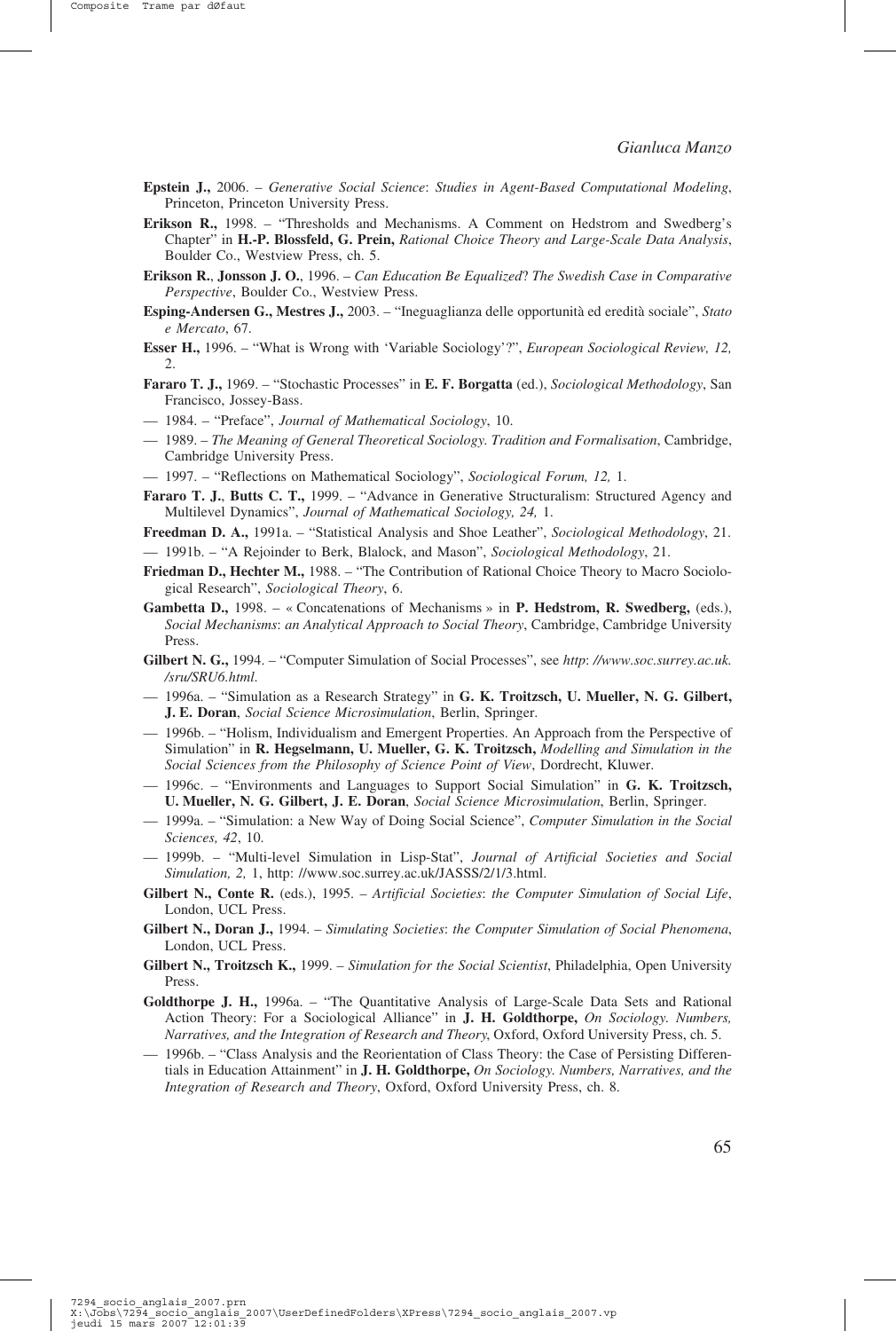- 1997. "The Integration of Sociological Research and Theory Grounds for Optimism at the End of the Twentieth Century", *Rationality and Society, 9*, 4.
- 1998. "Rational Action Theory for Sociology" in **J. H. Goldthorpe,** *On Sociology. Numbers, Narratives, and the Integration of Research and Theory*, Oxford, Oxford University Press, ch. 6.
- 1999. "Causation, Statistics, and Sociology" in **J. H. Goldthorpe,** *On sociology. Numbers, Narratives, and the Integration of Research and Theory*, Oxford, Oxford University Press, ch. 7.
- 2000a. *On sociology. Numbers, Narratives, and the Integration of Research and Theory*, Oxford, Oxford University Press.
- 2000b. "Outline of a Theory of Social Mobility" in **J. H. Goldthorpe,** *On sociology. Numbers, Narratives, and the Integration of Research and Theory*, Oxford, Oxford University Press, ch. 11.
- 2000c. "Sociology and Probabilistic Revolution, 1830-1930: Explaining an Absent Synthesis" in **J. H. Goldthorpe,** *On sociology. Numbers, Narratives, and the Integration of Research and Theory*, Oxford, Oxford University Press, ch. 12.
- 2003. "Progress in Sociology: the Case of Social Mobility Research, *Sociology Working Papers, Paper number 2003-08*, Oxford, Department of Sociology.
- 2004. "Sociology as Social Science and Cameral Sociology: Some Further Thoughts", *European Sociological Review*, 20.
- **Goldthorpe J. H., Breen R.,** 1997. "Explaining Educational Differentials: Towards a Formal Rational Action Theory" in **J. H. Goldthorpe,** *On sociology. Numbers, Narratives, and the Integration of Research and Theory*, Oxford, Oxford University Press, ch. 9.
- **Gremy J.-P.,** 1971a. "Use of Computer Simulation Techniques in Sociology", *International Social Science Journal, 23,* 2.
- 1971b. "Les techniques de simulation" in **R. Boudon,** *Les mathématiques en sociologie*, Paris, Presses Universitaires de France.
- 1977. "Les modèles simulables" in **R. Boudon, J.-P. Grémy**, *Les modèles en sociologie*, Paris, Lemtas.
- **Grusky D.** 2001. "The Past, Present, and Future of Social Inequality" in **D. Grusky**, *Social Stratification*: *Class, Race, and Gender in Sociological Perspective*, Boulder, Westview Press.
- **Grusky D. B., Di Carlo M.**, 2001. "Should Sociologists Plod Along and Establish Descriptive Regularities or Seek a Grand Explanation of Them?", *European Sociological Review, 17,* 4.
- **Guetzkow H.** 1962. *Simulations in Social Science*, Englewood Cliffs (NJ), Prentice-Hall.
- **Gulyas L.,** 2003. "Commentaire sur 'Learning SIMUL8: The Complete Guide' (and SIMUL8 version 6)", *The Journal of Artificial Societies and Social Simulation, 6,* 3.
- **Hagerstrand T.,** 1965. "A Montecarlo Approach to Diffusion", *Archives Européennes de Sociologie, VI,* 1.
- **Halpin B.,** 1999. "Simulation in Sociology", *American Behavioral Scientist, 42*, 10.
- **Halpin B., Chan T. W.,** 1998. "Class Careers as Sequences: an Optimal Matching Analysis of Work-Life Histories", *European Sociological Review, 14*, 2.
- **Hamlin C. L.,** 2000. "L'ontologia sociale della teoria della rationalità cognitiva" in **E. Di Nuoscio** (dir.), *Spiegazione scientifica e relativismo culturale*, Roma, Luiss.
- 2002. *Beyond Relativism. Raymond Boudon, Cognitive Rationality, and Critical Realism*, London, Routledge.
- **Hannan T. M.,** 1992. "Rationality and Robustness in Multilevel Systems" in **J. S. Coleman, T. Fararo,** *Rational Choice Theory. Advocacy and Critique*, Newbury Park, (Ca), Sage.
- Hanneman R. A., 1995. "Simulation Modelling and Theoretical Analysis in Sociology", Sociolo*gical Perspectives, 38*, 4.
- **Hanneman R. A.**, **Collins R., Mordt G.,** 1995. "Discovering Theory Dynamics by Computer Simulation: Experiments on State Legitimacy and Imperialist Capitalism", *Sociological Methodology, 25*, 1.
- **Hanneman R. A.**, **Patrick S.,** 1997. "On the Uses of Computer-Assisted Simulation Modelling in the Social Sciences", *Sociological Research on Line, 2*, 2.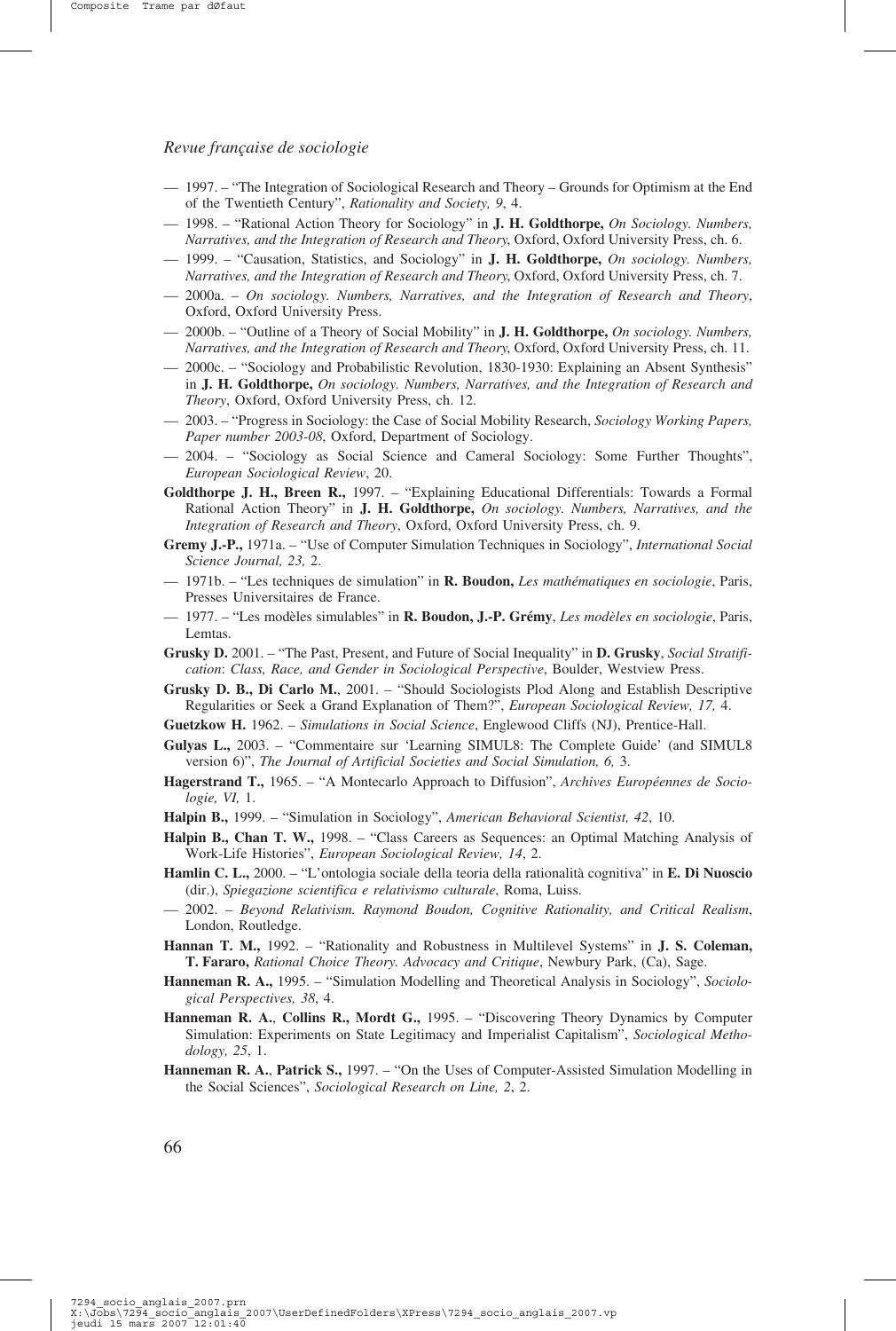- **Hanon B.,** 1965. "The Use of Simulation in the Analysis of Business Systems", *The American Behavioral Scientist, 8*, 9.
- **Hardin R.,** 2001. "Rational Choice Explanation: Philosophical Aspects", *International Encyclopedia of the Social and Behavioral Sciences*, Oxford, Elsevier, vol. 19.
- **Harré R.,** 1972. *The Philosophies of Science. An Introductory Survey*, Oxford, Oxford University Press.
- **Harré R., Secord P. F.,** 1972. *The Explanation of Social Behaviour*, Oxford, Oxford University Press.
- **Hartmann S.,** 1996. "The World as a Process. Simulation in the Natural and Social Sciences" in **R. Hegselmann, U. Mueller, G. K. Troitzsch,** *Modelling and Simulation in the Social Sciences from the Philosophy of Science Point of View*, Dordrecht, Kluwer.
- **Hechter M.,** 1998. "The Future of Rational Choice Theory and its Relationships to Quantitative Macro-Sociological Research" in **H.-P. Blossfeld, G. Prein,** *Rational Choice Theory and Large-Scale Data Analysis*, Boulder Co., Westview Press, ch. 17.
- **Hedstrom P.,** 2003. "Generative Models and Explanatory Research: On Sociology of Aage Sorensen", see http: //www.nuff.ox.ac.uk/Sociology/Group/Hedstrom.htm
- 2005. *Dissecting the Social*: *On the Principles of Analytical Sociology*, Cambridge, Cambridge University Press.
- **Hedstrom P.**, **Swedberg R.,** 1996. "Rational Choice, Empirical Research, and the Sociological Tradition", *European Sociological Review, 12*, 2.
- **Hedstrom P.**, **Swedberg R.** (eds), 1998a. *Social Mechanisms. An Analytical Approach to Social Theory*, Cambridge, Cambridge University Press.
- **Hedstrom P.**, **Swedberg R.,** 1998b. "Social Mechanisms: an Introductory Essay" in **P. Hedstrom, R. Swedberg** (eds.), *Social Mechanisms. An Analytical Approach to Social Theory*, Cambridge, Cambridge University Press.
- **Hegselmann R.,** 1996. "Cellular Automates in the Social Sciences. Perspectives, Restrictions, and Artifacts" in **R. Hegselmann, U. Mueller, G. K. Troitzsch** (eds.), *Modelling and Simulation in the Social Sciences from the Philosophy of Science Point of View*, Dordrecht, Kluwer.
- **Hegselmann R., Mueller U., Troitzsch G. K.** (eds.), 1996. *Modelling and Simulation in the Social Sciences from the Philosophy of Science Point of View*, Dordrecht, Kluwer.
- **Heise D.,** 1995. "Sociological Algorithms: Preface", *Journal of Mathematical Sociology, 20*, 2-3.
- **Hellevik O.,** 1997. "Class Inequality and Egalitarian Reform", *Acta Sociologica*, 40.
- **Hempel C. G.,** 1965. "Aspects of Scientific Explanation" in **C. G. Hempel**, *Aspects of Scientific Explanation and Other Essays in the Philosophy of Science*, New York, The Free Press.
- **Hillmert S., Jacob M.,** 2003. "Social Inequality in Higher Education. Is Vocational Training a Pathway Leading to or away from University?", *European Sociological Review, 19,* 3.
- **Holm A., Jaeger M. M.,** 2006. "Relative Risk Aversion and Social Reproduction in Intergenerational Educational Attainment: Application of a Dynamic Discrete Choice Model", Centre for Applied Microeconometrics, Department of Economics, University of Copenhagen.
- **Hummon N. P.,** 1990. "Computer Simulation in Sociology", *The Journal of Mathematical Sociology, 15*, 2.
- **Hummon N. P.**, **Fararo T.,** 1995. "The Emergence of Computational Sociology", *Journal of Mathematical Sociology, 20*, 2-3.
- **Jacobsen C., Bronson R.,** 1997. "Computer Simulated Empirical Tests of Social Theory: Lessons from 15 Years' Experience" in **R. Conte, R. Hegselmann, P. Terna** (eds.), *Simulating Social Phenomena*, Berlin, Springer.
- **Johnson P. E.,** 1999. "Simulation Modelling in Political Science", *Computer Simulation in the Social Sciences, 42*, 10.
- 2003. "Compte rendu sur Suleiman R., Troitzsch K., Gilbert N. (eds), Tools and Techniques for social science simulation", *The Journal of Artificial Societies and Social Simulation, 6,* 1.
- **Jones F. L, Wilson S. R., Pittelkow Y.,** 1990. "Modelling Mobility: the Use of Simulation to Choose between Near-Equivalent Models", *Quality and Quantity, 24*.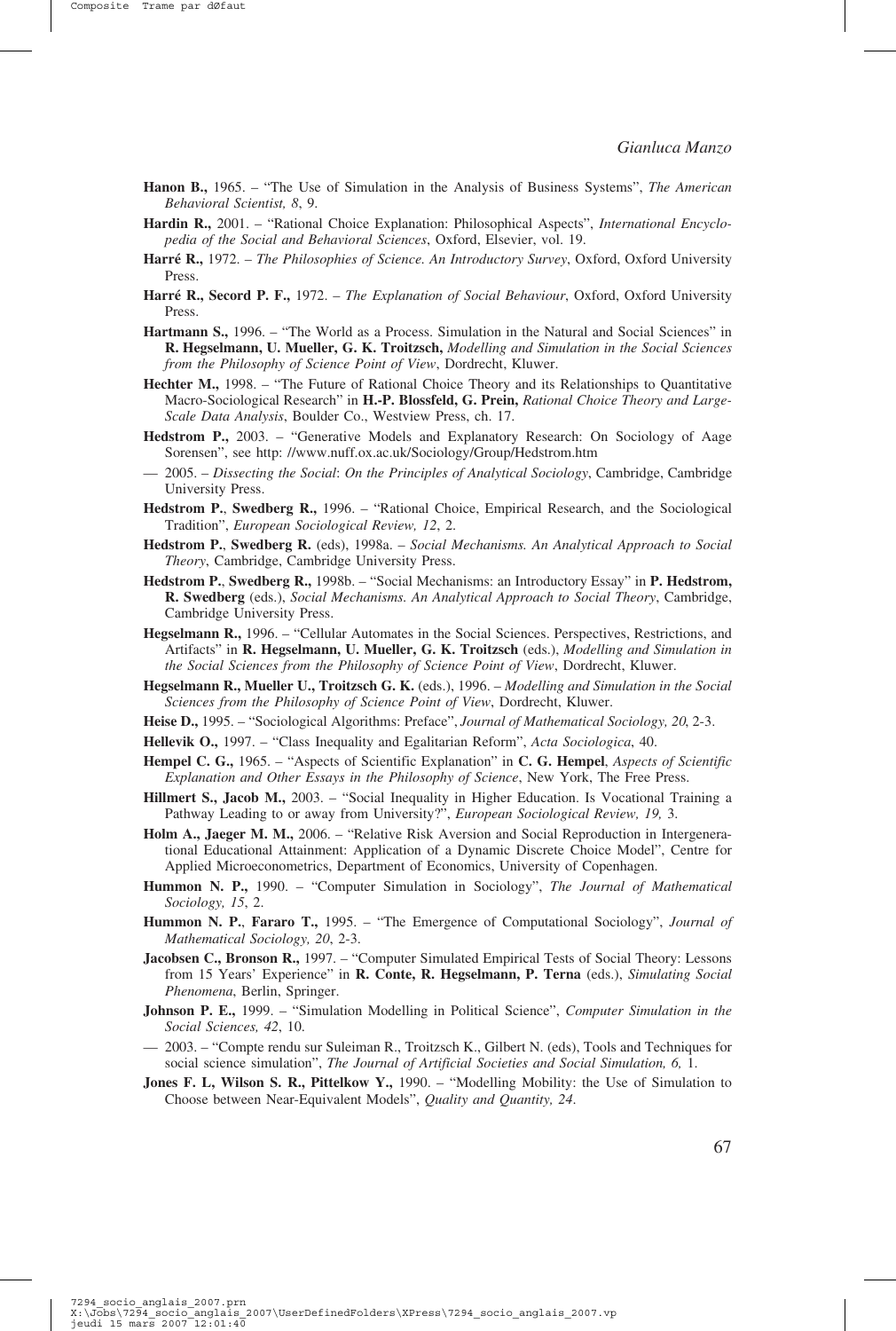- Jonsson J. O., Erikson R., 2000. "Understanding Educational Inequality: the Swedish Experience", *L'Année Sociologique, 50*, 2.
- **Klein E.,** 2002-2003. "Comprendre, concevoir, agir: les trois finalités de la simulation", *CLEFS CEA*, 47.
- **Kliemt H.,** 1996. "Simulation and Rational Practice" in **R. Hegselmann, U. Mueller, G. K. Troitzsch** (eds.), *Modelling and Simulation in the Social Sciences from the Philosophy of Science Point of View*, Dordrecht, Kluwer.
- **Lazega E.,** 2003. "Rationalité, discipline sociale et structure", *Revue Française de Sociologie, 44,* 2.
- **Lazega E., Favereau O.,** 2002. "Introduction" in **O. Favereau, E. Lazega** (eds), *Conventions and Structures in Economic Organization*: *Markets, Networks and Hierarchies*, Cheltenham, Edward Elgar.
- **Latané B.,** 1996. "Dynamic Social Impact. Robust Predictions from Simple Theory" in **R. Hegselmann, U. Mueller, G. K. Troitzsch** (eds.), *Modelling and Simulation in the Social Sciences from the Philosophy of Science Point of View*, Dordrecht, Kluwer.
- **Levine J. L.,** 2000. "But What Have you Done for Us Lately? Commentary on Abbott and Tsay", *Sociological Methodology, 29*, 1.
- **Lieberson S.,** 1985. *Making it Count. The Improvement of Social Research and Theory*, Berkeley, University of California Press.
- **Lindenberg S**., 1977. "Individuelle Effekte, kollektive Phänomene und das Problem der Transformation" in **K. Eichner, W. Habermehl** (eds.), *Probleme der Erklärung sozialen Verhaltens,* Meisenheim, Anton Hain, pp. 46-84.
- 1992. "The Method of Decreasing Abstraction" in **J. S. Coleman, T. Fararo,** *Rational Choice Theory*: *Advocacy and Critique*, Newbury Park (Cal), Sage.
- 1998. "The Influence of Simplification on Explananda: Phenomenon-Centered Versus Choice-Centered Theories in the Social Sciences" in **H.-P. Blossfeld, G. Prein,** *Rational Choice Theory and Large-Scale Data Analysis*, Boulder Co., Westview Press.
- 2000. "The Extension of Rationality: Framing versus Cognitive Rationality" in **F. Chazel, J. Baechler** (eds.), *L'acteur et ses raisons*, Paris, Presses Universitaires de France.
- 2002. "Social Rationality Versus Rational Egoism" in **J. H. Turner** (eds), *Handbook of Sociological Theory*, New York, Kluwer Academic Publisher.
- 2003. "Coleman et la construction des institutions: peut-on négliger la rationalité sociale?", *Revue Française de Sociologie, 44*, 2
- **Logan J. A.,** 1996. "Rules of Access and Shift in Demand: a Comparison of Log-Linear and Two-Sided Logit Models", *Social Science Research*, 25.
- **Machamer P. K.**, **Darden L.**, **Craver C. F.** 2000. "Thinking about Mechanisms", *Philosophy of Science,* 67.
- **Macy W. M.,** 2001. « Social Simulation: Computational Approaches », *International Encyclopedia of the Social and Behavioral Sciences*, Oxford, Elsevier, vol. 21.
- **Macy W. M., Willer R.,** 2002. "From Factors to Actors: Computational Sociology and Agent-Based Modeling", *Annual Review of Sociology*, 28.
- **Manzo G.,** 2004a. "Appunti sulla simulazione al computer. Un metodo attraente per la ricerca sociologica" in **C. Corposanto** (ed.), *Metodologie non-intrusive nelle scienze sociali*, Milano, Franco Angeli.
- 2004b. "Verso una teoria delle diseguaglianze di opportunità educative", *Studi di Sociologia, 42*, 1.
- 2006a. "Generative Mechanisms and Multivariate Statistical Analysis. Modeling Educational Opportunity Inequality by Multi-Matrix Log-Linear Topological Model: Contributions and Limits", *Quality and Quantity, 40*, 5, pp. 721-758.
- 2006b. "Actions, interactions et structure dans l'émergence de la stratification sociale des diplômes: un modèle de choix discrets avec externalités", *Mathématiques et Sciences Humaines*, *175*, 3, pp. 53-99.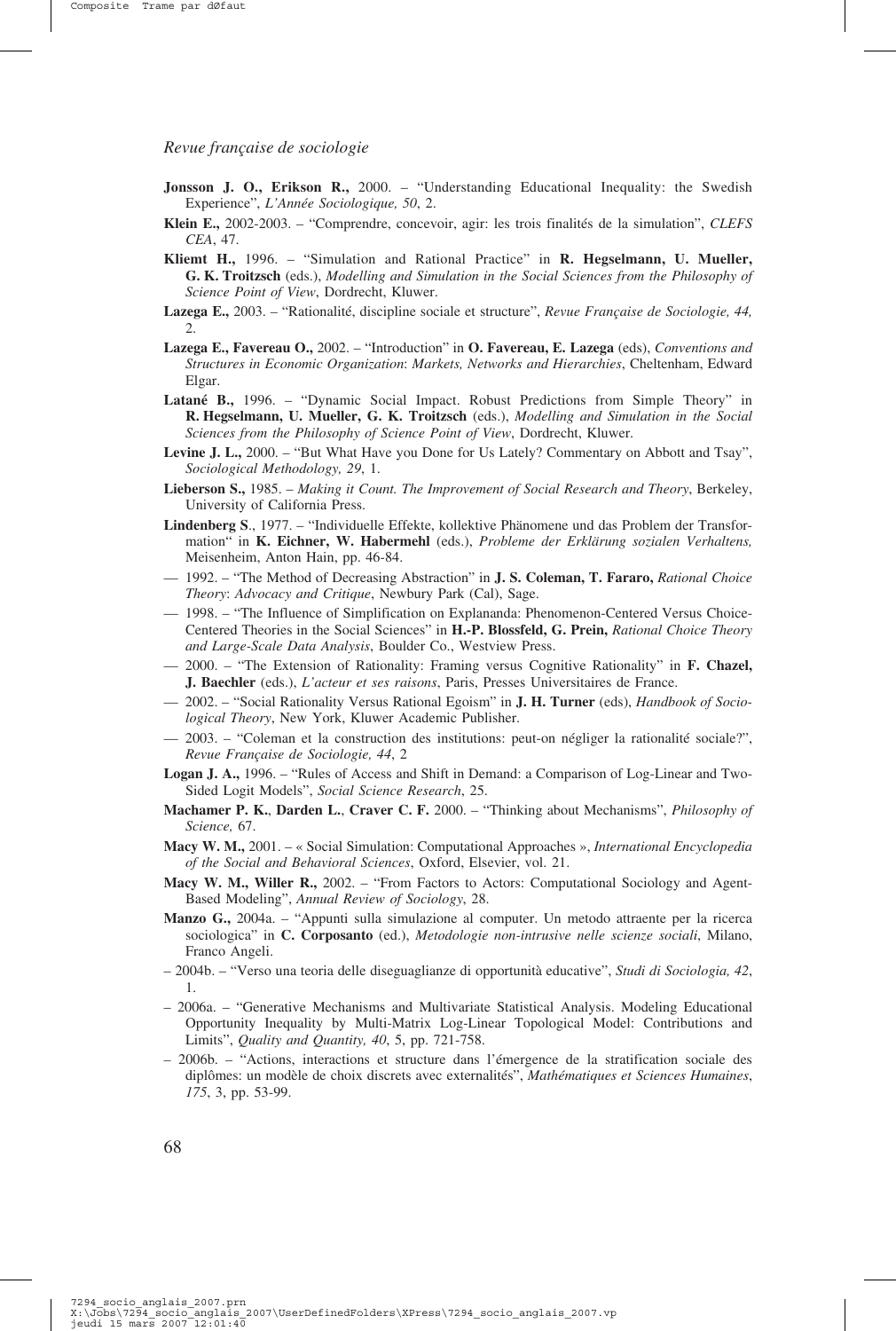- 2007a. "Progrès et urgence de la modélisation en sociologie. Du concept de 'modèle générateur' et de sa mise en œuvre", *L'Année Sociologique, 57*, 1.
- 2007b. "Le modèle du choix éducatif interdépendant. Des mécanismes théoriques aux données empiriques", *Archives Européennes de Sociologie, 48*, 1 (in press).
- **Manzo G.**, **Corposanto C.,** 2003. "Disuguaglianze educative e loro trasformazioni nel tempo: problemi tecnici e metodologici di un'analisi compiuta mediante reti neurali artificiali", *Sociologia e Ricerca Sociale*, 70.
- **Marini M. M.**, 1992. "The Role of Models of Purposive Action in Sociology" in **J. S. Coleman, T. Fararo,** *Rational Choice Theory. Advocacy and Critique*, Newbury Park, (Cal), Sage.
- **Marney J. P., Tarbert H. F. E.,** 2000. "Why Do Simulation? Towards a Working Epistemology for Practitioners of the Dark Arts", *The Journal of Artificial Societies and Social Simulation, 3*, 4.
- **Merton R. K.,** 1949. *Social Structure and Social Theory*, London, The Free Press of Glencoe.
- 1967. "On the Sociological Theories of the Middle Range" in **R. K. Merton**, *On Theoretical Sociology. Five Essays, Old and New*, London, The Free Press.
- **Minar N.**, et al., 1996. "The Swarm Simulation System: a Toolkit for Building Multi-Agent Simulations", see http: //www.santafe.edu/projects/swarm/overview/overwiew.html.
- **Moretti S.,** 2000. "Teorie sociologiche e modelli computazionali. Problemi metodologici nella definizione di un sistema di simulazione nelle scienze sociali", *Sociologia e Ricerca Sociale*, 63.
- 2002. "Computer Simulation in Sociology: What Contribution?", *Social Sciences Computer Review, 20,* 1.
- 2004. *Modelli e conoscenza scientifica. Problemi di formalizzazione nella ricerca sociologica*, Milano, Guerini scientifica.
- **Moss S.**, 1998. "Social Simulation Models and Reality: Three Approaches" in **J. Sichman, R. Conte, N. Gilbert**, *Multi-Agent Systems and Agent Based Simulation*, Berlin, Springer.
- **Moss S.** et al., 2002. "An European Social Simulation Association", *The Journal of Artificial Societies and Social Simulation, 5,* 3.
- **Moss S.**, **Edmonds B.** 2005. "Sociology and Simulation: Statistical and Qualitative Cross-Validation", *American Journal of Sociology, 110*, 4.
- **Nash R.,** 2003. "Inequality/Difference in Education: Is a Real Explanation of Primary and Secondary Effects Possible? », *British Journal of Sociology, 54*, 4.
- **Nowak A., Lewenstein M.,** 1996. "Modeling Social Change with Cellular Automata" in **R. Hegselmann, U. Mueller, G. K. Troitzsch,** *Modelling and Simulation in the Social Sciences from the Philosophy of Science Point of View*, Dordrecht, Kluwer.
- **OECD**, 2001. *Knowledge and Skills for Life*, Paris, OECD.
- **Opp K.-D.**, 2002. "Le differenti versioni della teoria dell'azione razionale" in **R. Boudon, P. Demeleunaere, E. Di Nuoscio**, *Filosofia dell'azione e teoria della razionalità*, Roma, Luiss.
- **Passeron J.-C.**, 1991. *Le raisonnement sociologique. L'espace non-popperien du raisonnement naturel*, Paris, Nathan.
- **Pawson R.,** 1989. *A Measure for Measures*: *a Manifesto for Empirical Sociology*, London, Routledge.
- **Phan D.**, 2004. "From Agent-Based Computational Economics towards Cognitive Economics" in **P. Bourgine, J.-P. Nadal** (eds), *Cognitive Economics*: *an Interdisciplinary Approach*, Berlin, Springer
- **Pisati M.,** 1997. "Mobility Regimes and Generative Mechanisms: a Comparative Analysis of Italy and the United States", *European Sociological Review, 13*, 2.
- **Preteceille E.**, 1974. *Jeux, modèles et simulations*: *critique des jeux urbains*, Paris, Mouton.
- **Raftery A. E.**, 2001. "Statistics in Sociology, 1950-2000: a Selective Review", *Sociological Methodology*, 31.
- **Raftery A. E., Hout M.**, 1993. "Maximally Maintained Inequality: Expansion, Reform and Opportunity in Irish Education, 1921-1975", *Sociology of Education, 66,* 41-62.
- **Ragin C. C.,** 1987. *The Comparative Method. Moving beyond Qualitative and Quantitative Strategies*, Berkeley, University of California Press.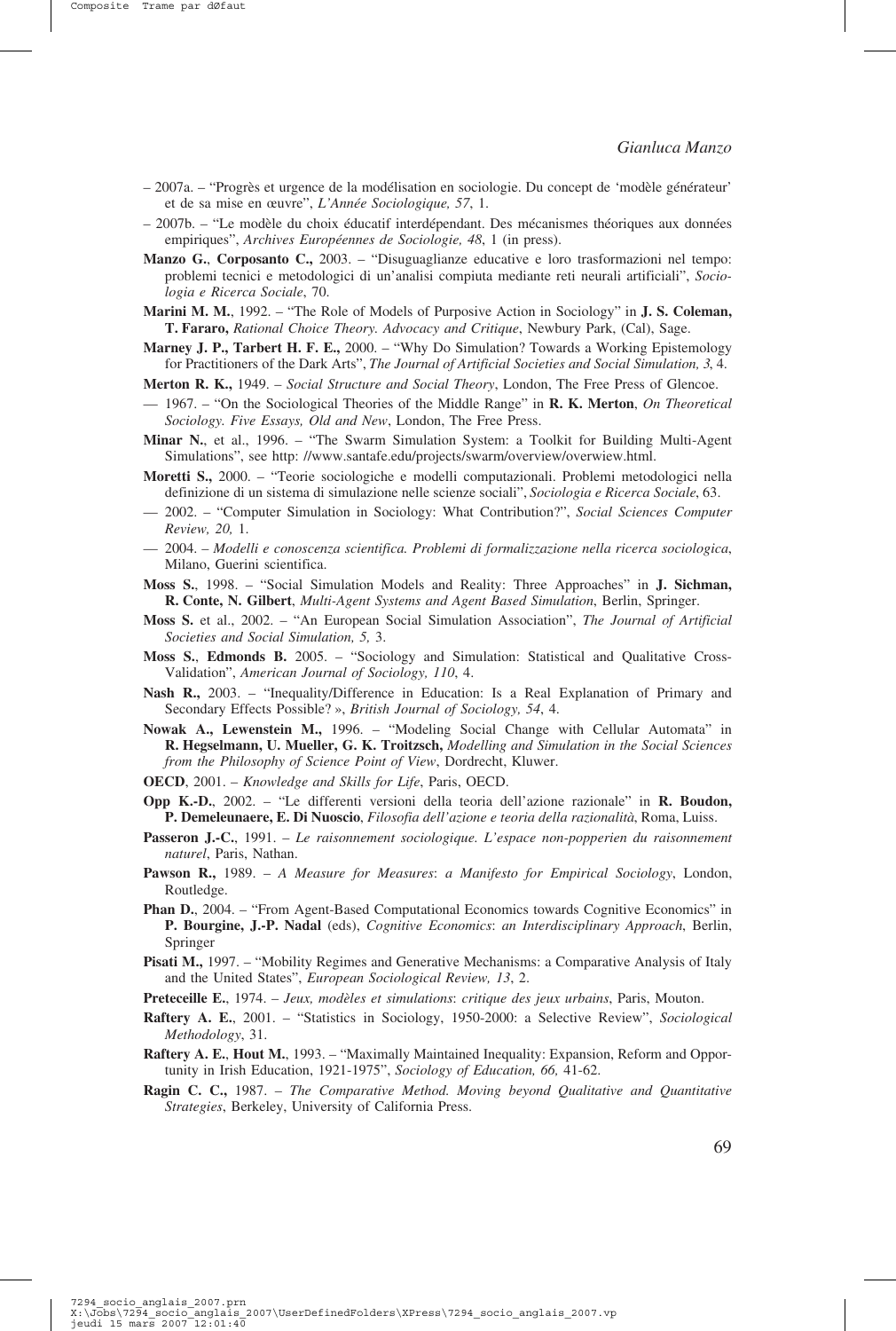- **Ragin C. C.**, **Becker H. S.,** 1992. *What Is a Case*? *Exploring the Foundations of Social Inquiry*, Cambridge, Cambridge University Press.
- **Raynaud D.,** 2004. "Le raisonnement expérimental en physique et en sociologie", Paper given at the "Centre d'étude sociologique de la Sorbonne", 10-03-2004.
- 2006. *La sociologie et sa vocation scientifique*, Paris, Hermann.
- **Raub W.**, 1982. "The Structural-Individualist Approach: Towards an Explanatory Sociology" in **W. Raub** (ed.), *Theoretical Models and Empirical Analyses*, Utrecht, E. S. Publications.
- **Reskin B.,** 2003. "Including Mechanisms in our Models of Ascriptive Inequality", *American Sociological Review*, 68.
- *Revue Française de Sociologie*, 2003. "La théorie du choix rationnel. *Les Foundations of social theory* de James S. Coleman en débat", *44*, 2.
- **Rios D.**, 2004. "Mechanistic Explanations in the Social Science", *Current Sociology, 52*, 1.
- **Santoro M.,** 2003. "Eventi e strutture: il positivismo narrativo di Andrew Abbott e l'eredità della scuola di Chicago", *Rassegna Italiana di Sociologia, 44*, 4.
- **Sawyer R. K.** 2003. "Artificial Societies. Multiagent Systems and the Micro-Macro Link in Sociological Theory", *Sociological Methods and Research, 31*, 3.
- 2004a. "The Mechanisms of Emergence", *Philosophy of the Social Sciences, 34*, 2.
- 2004b. "Social Explanation and Computational Simulation »,*Philosophical Explorations*, *7*, 3.
- **Sawyer R. K.** 2005. *Social Emergence. Societies as Complex Systems*, Cambridge, Cambridge University Press.
- **Scheff T. J.**, 1992. "Rationality and Emotion" in **J. S. Coleman, T. Fararo,** *Rational Choice Theory*: *Advocacy and Critique*, Newbury Park (Cal), Sage.
- **Schelling T. C.**, 1971. "Dynamic Models of Segregation", *Journal of Mathematical Sociology*, 1.
- 1998. "Social Mechanisms and Social Dynamics" in **P. Hedstrom, R. Swedberg** (eds.), *Social Mechanisms. An Analytical Approach to Social Theory*, Cambridge, Cambridge University Press.
- **Schizzerotto A.,** 1997. "Perché in Italia ci sono pochi diplomati e pochi laureati? Vincoli strutturali e decisioni razionali degli attori come cause della contenuta espansione della scolarità superiore", *Polis, 11*, 3.
- **Sichman J., Conte R., Gilbert N.** (eds.) 1998. *Multi-Agent Systems and Agent Based Simulation*, Berlin, Springer.
- **Simon A. H., Iwasaki Y.,** 1988. "Causal Ordering, Comparative Static, and near Decomposability", *Journal of Econometrics*, 39.
- **Snijders T.**, 1996. "Stochastic Actor-Oriented Models for Network Change", *Journal of Mathematical Sociology*, 21.
- 2001. "The Statistical Evaluation of Social Network Dynamics", *Sociological Methodology,* 31, pp. 361-395.
- **Snijders T.**, **Van Duijn M. A. J.,** 1997. "Simulation for Statistical Inference in Dynamic Network Models" in **R. Conte, R. Hegselmann, P. Terna** (eds.), *Simulating Social Phenomena*, Berlin, Springer.
- *Social Science Computer Review***,** 1988. "Symposium on Computerized Simulation in the Social Sciences", *6*, 1.
- *Sociological Perspectives*, 1995. "Computer Simulations and Sociological Theory", *38*, 4.
- *Sociologie et Société*, 2002. "La théorie du choix rationnel contre les sciences sociales? Bilan des débats contemporains", *24*, 1.
- **Sorensen A. G.**, 1977. "The Structure of Inequality and the Processes of Attainment", *American Sociological Review, 42*, 6.
- 1979. "A Model and a Metric for the Analysis of the Intragenerational Status Attainment Process", *American Journal of Sociology, 85*, 2.
- 1998. "Theoretical Mechanisms and the Empirical Study of Social Processes" in **P. Hedstrom, R. Swedberg** (eds.), *Social Mechanisms. An Analytical Approach to Social Theory*, Cambridge, Cambridge University Press.